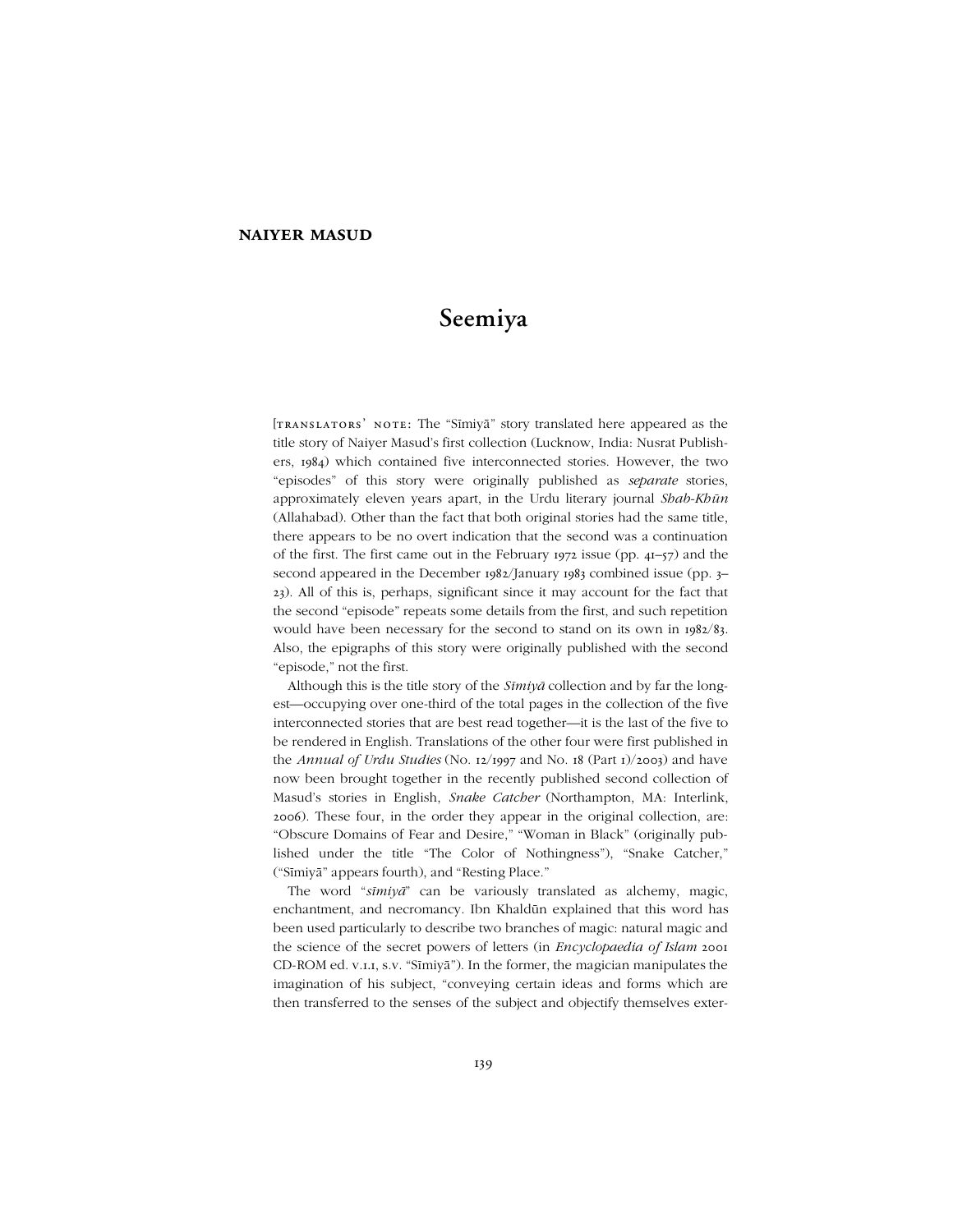nally in appearances which have no external reality" *(ibid.)*. In the latter sense, it refers to a claim among some groups of Sufis that they were able to control the material world by means of certain letters and names, and figures compounded from them (*ibid*.). All of the above meanings and usages seem to apply to the story here and, therefore, since no one word or phrase would suffice as a translation, the word has been left as is.]

> Created half to rise and half to fall; Great lord of all things, yet a prey to all. —Alexander Pope

While the spell lasts, breathtaking worlds of illusion spill forth; In the end, broken, an empty landscape, nothingness itself. $\check{ }$ *Čo barpāʾī, ilismī, pīč pīčī Čo uftādī, shikastī, hīč hīčī* —Nizami Ganjavi, *Khusrau and Shīrīn*

# **I**

#### **1**

**T**he festival was over now and there was no one at the riverbank. The eveningís bonfires had long since gone cold, but now and then in the darkness, as the lightly gusting wind blew over them, the fire trapped inside flared up. The burning sensation in my nostrils persisted, which meant that some bonfires were still giving off smoke.

I didnít have to wait long. Across the river, there, where the wind came from, the sun had begun to rise. I saw smoke rising from the piles of ashes, swirling, and then dropping back down. The river itself was wrapped in fog. When the sun came out, the fog began to dissipate and large segments of it separated off and floated toward me in the wind. Drifting spirals of smoke would come near the clumps of fog, hesitate a moment, and then bump up against them, disengage and begin advancing in my direction. The rays of the sun peeked out from behind these dark twisting and tumbling forms that were keeping them hidden.

This is exactly what I had come to see. This stroll had the pleasure of

 $\overline{a}$ 

 $\bm{\varepsilon}^*$ A more literal translation would be: As long as you stand on your feet, you're an enchanted world, full of wonder and complexity; / Once you fall, you're broken, counting for naught.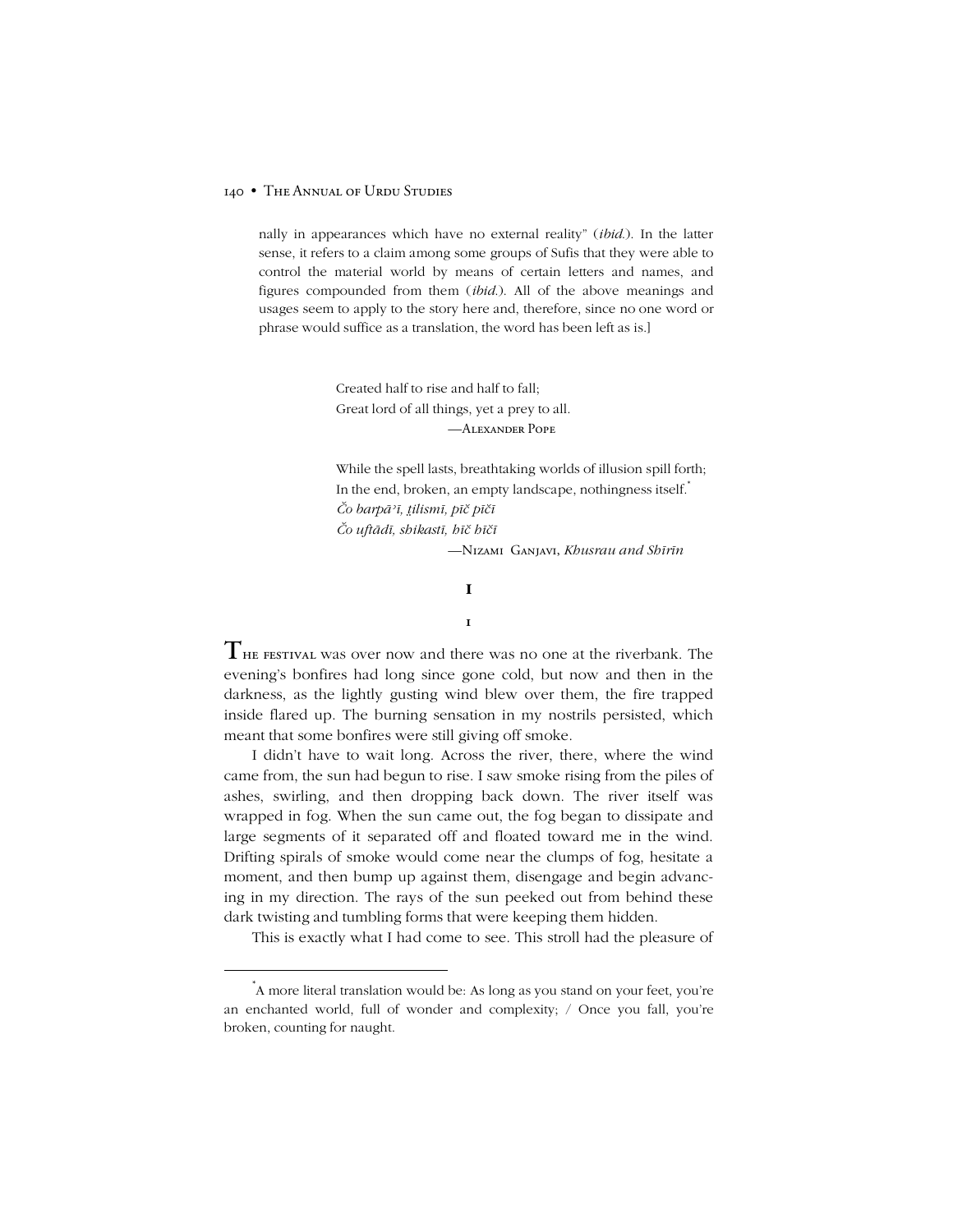dreams. Ahead of me in the distance, I saw a very large lion with its forelegs raised, as if it was in the act of leaping and coming toward me. There was some rider on it holding a scale in his hand ... no, it was a curved sword that he was hoisting. He brought the sword down and plunged it into the neck of the lion he was riding  $\dots$  no, he plunged it into the neck of a gigantic horse. The horse turned its head and the rider became hidden in the curve of its neck. Only his slowly moving legs were visible. Then quickly they ... but now it was a very big crab that was advancing toward me sluggishly. Suddenly, coming near my face, it contracted once and then started to expand. I wanted to ... no, it wasn't a crab. It was nothing.

Then there was a turret with serratures. The serratures shook, revealing the crests of trees behind them. Right before my eyes the trees rose up high and bent down as though they were directly in the path of a windstorm. With the bending of these trees the turret disappeared, and no sooner had it disappeared than small branches scattered like fibers of black wool. Many fibers came flying down and stuck to my face and my open hands. I brushed off my hands. There were no fibers; there was only the refreshing coolness of the fog.

Then there was a revolving lantern in which tiny human figures were hung. The whirling lantern came to a halt, and now it was a rather large flower. The flower snapped, moved straight toward me and passed nearby, disintegrating into ugly-colored blotches.

Now there was a profusion of forms. A few feet away from me, a royal falcon with the wing of one side spread out was advancing cautiously, as if it didnít quite know which direction it should take to approach me. A short distance behind it, and at a slight elevation, a seahorse had started to open its mouth. Next to it, there was a rolled up sheet that several desert rats were pulling, each in his own direction. Adjacent to them, surrounded by flames, was a palanquin with its tassels flying every which way. All of this was coming toward me and behind all of it, and much darker, was a six-legged animal with four short legs and two long. Its mouth was low and its back was about four times higher.

After coming near, both wings of the royal falcon spread open. Then it was obliterated. The seahorse became fused into the rolled up sheet, and the sheet itself and the desert rats burst apart and one of the fragments came in contact with the palanquin and spoiled its form. It began to become clear that, except for one large spiral of jumbled smoke and fog, there was nothing. Leaving a small space on the side of that large spiral, the remainder of the sheet changed into an unfamiliar image, but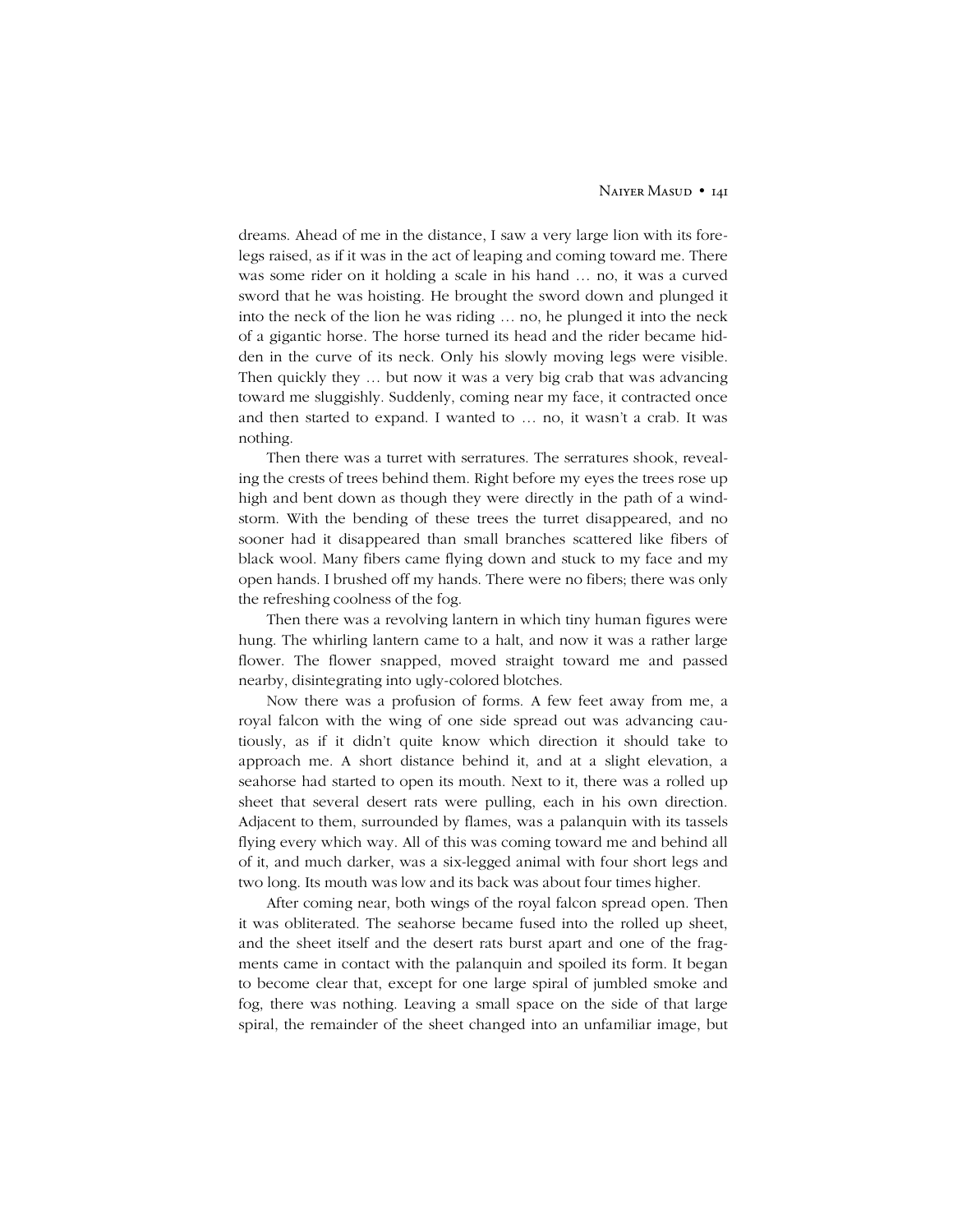this image also seemed to be made of pure smoke, and through the empty space in the middle the six-legged animal could be seen approaching. Its direction had veered away from mine a bit and now it appeared to resemble a man with a dog walking in front of him. Behind him, the rays of the sun were quickly shifting positions.

A gust of wind came up. For the first time I sensed the rolling sound of the river and the sparkling redness of the sun on the water. The gust was so strong that many spirals quivered and scattered, and the atmosphere along the riverbank became ashen. In this ashen haze, the persistent form of a man and a dog managed to escape distortion several times. The enchantment of all the images was broken. Now only this form was approaching. I waited anxiously, but it didnít change its form. Enveloped in the light breeze and the haze, it passed right by me just like this—in the form of a man and a dog—and continued on, and right in front of me it disappeared into the deep haze in the other direction. This was unusual and I had a suspicion that, along with the sound of the river, I heard the fading sound of footsteps on the damp ground. Nevertheless, at the time, I considered this sound part of the enchantment of sculpting images out of fog.

**2**

That day I returned home early. I didn't watch the sun rising overhead, the fog disappearing, or the river and the area around it coming into clear view. I was feeling thirsty and, even in this haze, the rubbish stuck along the bank of the river was becoming visible. I was very thirsty. I couldnít wait for the current of the river to become strong and carry the rubbish away, so I turned back.

As I came to the turn for the house, it had already become light and my shadow was walking ahead of me. My thirst was blazing so I quickened my pace. The wind gathered strength and my exposed ears and hands were feeling the touch of the ending season.

The turn was just ahead. Here, another sound began to overtake the shrill sound of the wind—it was as if the branches of some distant tree were being dragged on the ground. I was trying to listen closely to this new sound, but with one surge of intense cold it felt to me as if the wind had jolted and stopped. I noticed that my shadow became lost under a very large shadow and then re-emerged, and there were streaks of water on my hands. I looked up and saw a dark black section of a rain cloud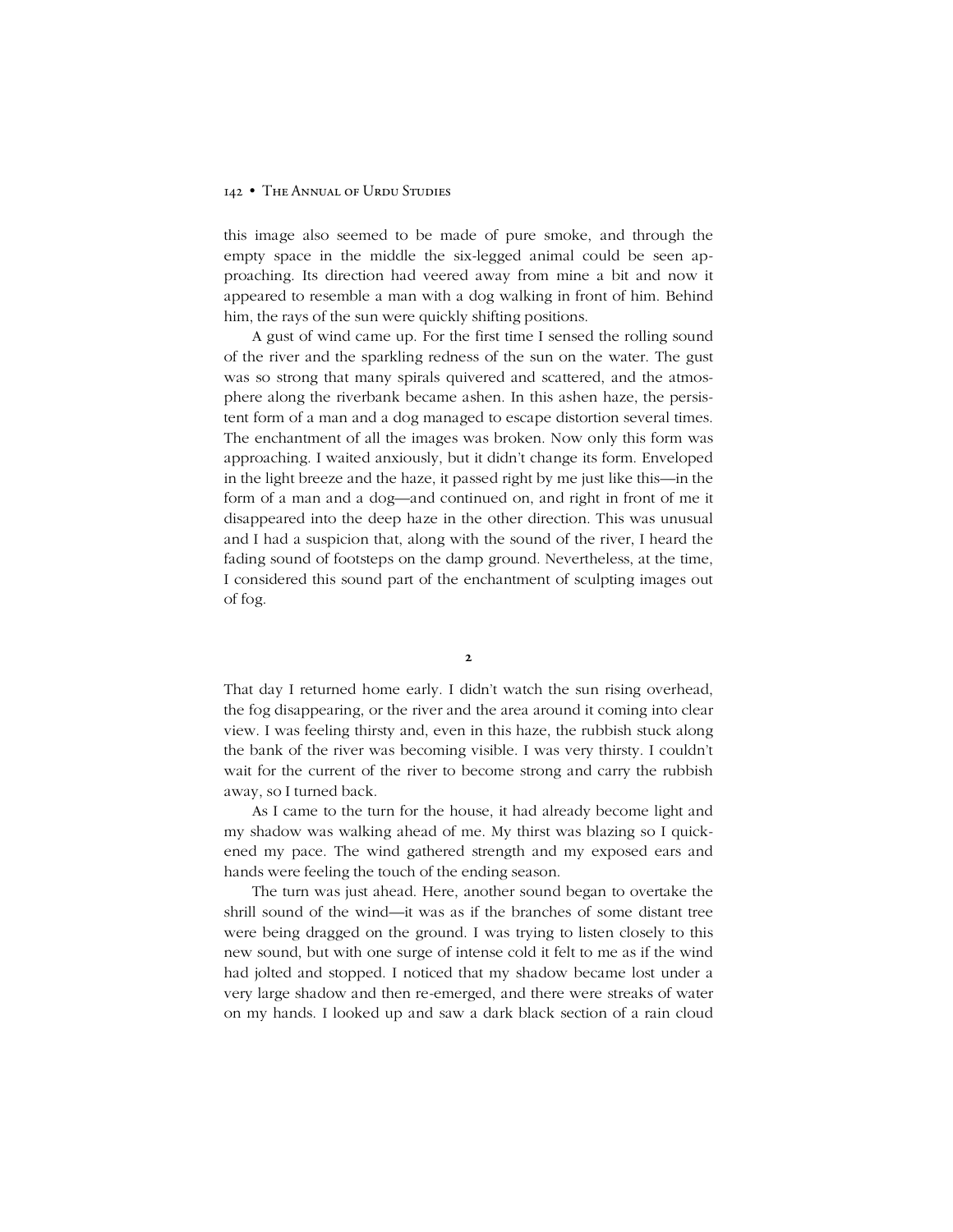passing quickly overhead. Before long it dipped low on the western horizon and became hidden from view, and some dog that came into its path began barking loudly. The wind was blowing the same way as before now, although the marks of large raindrops had splattered on the ground as if numerous large spiders had suddenly launched an assault.

The faint sweet scents of a fragrant odor rising from the ground were touching my nostrils. "In this season!" I thought, and turned toward the house.

**3**

When I arrived at the house, I saw that its outer door was open. I had closed it before I left, and today I had returned from the river early. I lingered by the door for some time but I didn't hear any sound, so I went inside. First of all, I looked over at the wall on the right where I had drawn the image of a pair of opened hands. I noticed that the image was changed a bit and I went up close to it. There was no possibility for doubt. Someone had tried to erase it. Picking up the pieces of charcoal lying on the floor, I began to put the image right again. One time when I bent over to pick up the charcoal, I saw a nail lying on the floor. I lifted my head up and looked at the image. The nails attached on its palms had also been pulled out and now, in their place, two holes were visible. The second nail too, I found it lying there on the floor. I quickly redid the image and secured the nails in their places, pressing down with my thumbs. I moved back a few steps and was examining the image when, just then, there was a stir in some remote section of the house.

The faint sound of footsteps on the ground was coming toward me. I went off into a small room on the left. Closing the door of the room from the inside, I stuck my eye up against the crevice. The image was visible straight ahead and the sound had come very close. Then they came into view. It was two men. I didnít know exactly who either one of them was, but they were from among the people who lived in houses near my own. Both of them were heading straight toward the outer door, but the glance of one of them fell on the image. He tugged at the shoulder of his companion, and now that other man also noticed the image. They both went up very close to it. Perhaps they were looking at the nails. When they stood in front of the image, their backs were turned toward me so I saw that their palms were black and there were also black smudges on their clothes. One of them put out his hand toward the image, but the other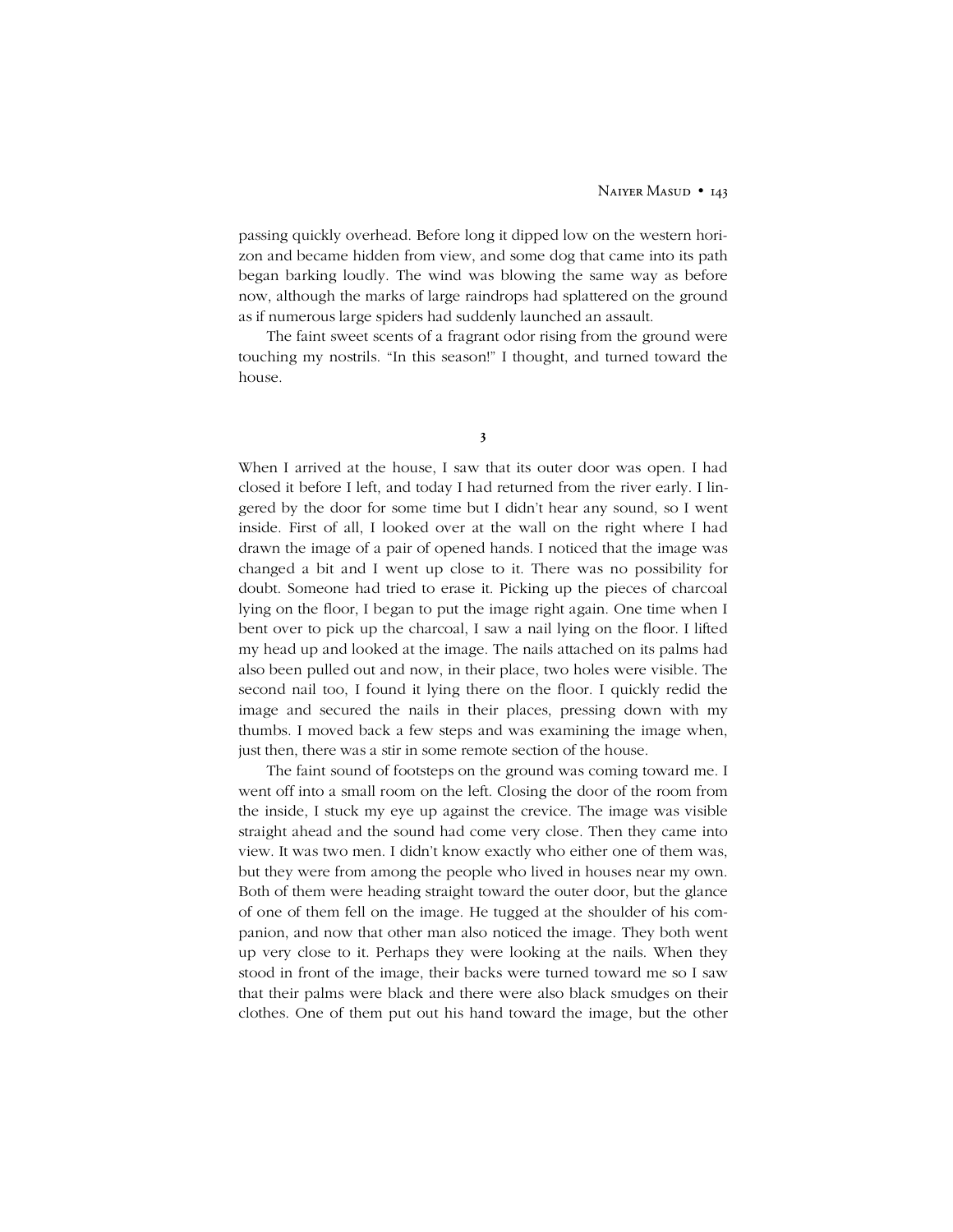man stopped him and said something, then they both proceeded quickly toward the outer door. The image was visible once again. I came out of the small room. The outer door had been latched from the outside and I peeked through the crevice. There was a deathly silence all around. I went out through a side door, opened the outer door, and came into the house.

I went to the remote sections of the house and spent some time checking my things. They were in disarray and the touch of unknown hands was on everything, but all of my things were there. I looked again and again. Nothing was missing.

ìPerhaps they were looking for something,î I thought, and I started to put my things back in order. As I was doing this, the thought kept returning again and again that all these things had been touched, so much so that I began to feel I myself was a stranger there, and those things began to seem like someone else's. Leaving my work half finished, I went back by the image.

For a long time I scrutinized it from far away and close up. Finally I was satisfied that the image was as it should be, like before.

"He must be coming now," I thought, and again I heard a sound coming from the remote sections of the house. This time I went running there, but this sound was the sound of the cat that I had found wounded on the riverbank a few days before and I had picked her up and brought her home. At that moment, she was playing with my scattered things. I tried to grab her so she ran some distance away. Then she came running up near me, and when I bent over to grab her, she ran off again. She frustrated me this way over and over. Finally, I did manage to get hold of her one time.

"I'm also one of your playthings," I said tapping my finger on her head, and taking her, I went by the image. There, as I had expected, he was standing between the spread out hands of the image. When he saw me, he laughed loudly.

It was the child with stern eyes both of whose hands were missing. It wasn't because of some accident; he'd been born that way.

Looking at me, he laughed loudly and stuck his back against the wall. The ends of the black hands of the image came down to his shoulders exactly. All at once he pointed with his head toward the pair of opened hands as if it was some new thing he was showing me for the first time. Then he noticed the cat in my hand and, stomping his feet on the ground, he began demanding her from me. I stuck the cat by the hand of the image, but she thrashed about and fell from my hand onto the ground,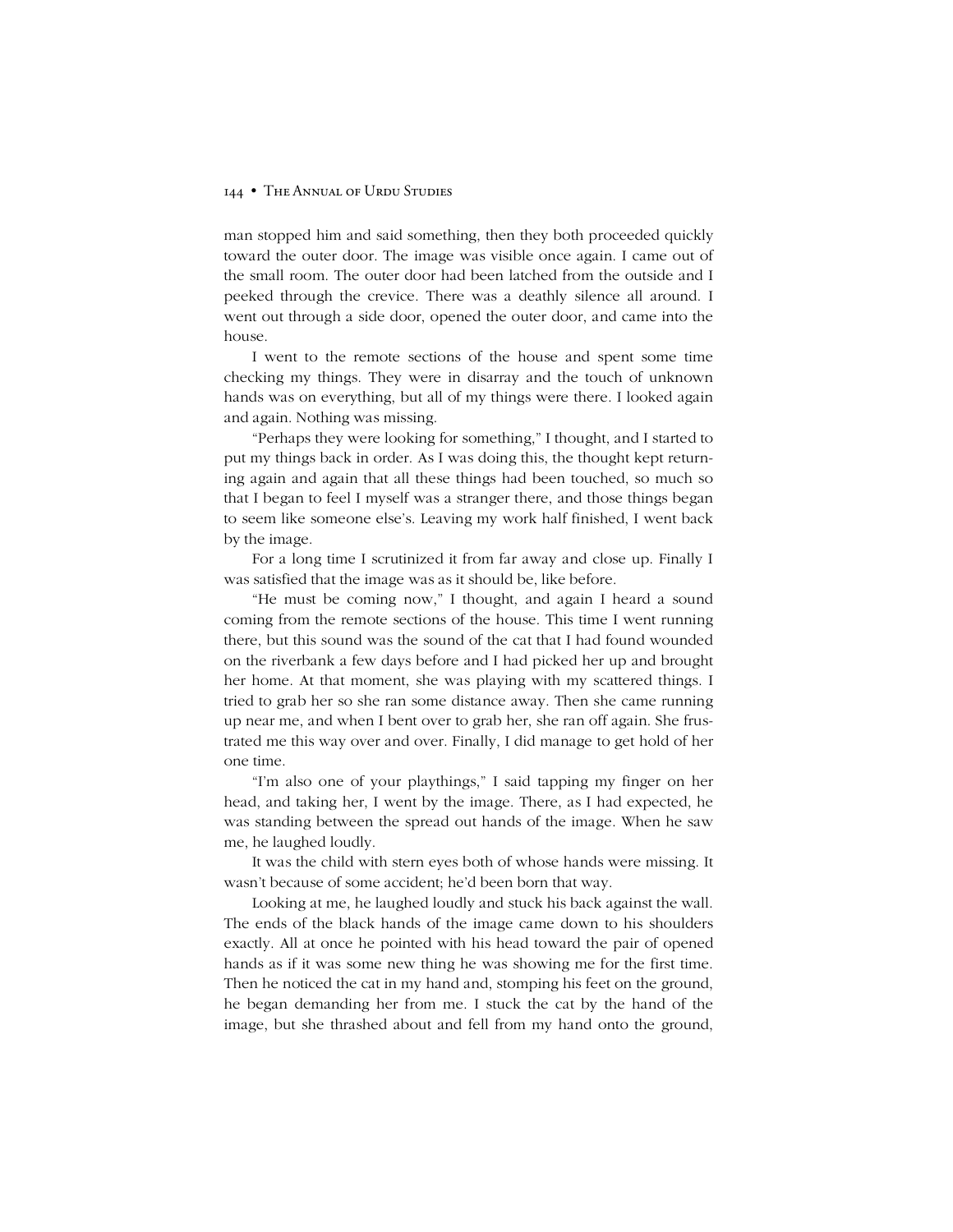and before I could even bend over she was through the door and outside. I saw that the child was on the verge of tears so I quickly picked up pieces of charcoal and drew the picture of a cat next to one hand of the image. After some time, I erased it and in its place I drew the picture of a lion. Then I erased the lion too. Now I began first telling him and then drawing and erasing the pictures. If the child liked some picture, he would stomp his feet on the ground, and I, after some hesitation, would erase it. When he didnít like some picture, he would also stomp his feet on the ground, but I had no difficulty understanding his meaning and I would immediately erase that picture. Eventually my fingers began to ache, but he wasn't ready to quit this game. So then I drew the picture of a dog, which he approved by stomping his feet. Right next to the dog, I drew the picture of a man, which he rejected by stomping his feet. I erased the picture of the man, drew a leash on the dog's neck, and brought the top of it up to one hand of the image.

Once again he laughed loudly and his stern eyes began to gleam.

"Friend!" I now sat down near him on the ground and said, "So, today I'll tell you many things." But just then there was a sound of something colliding with the outer door. I turned and saw that it was the cat, which had come running in from the outside. After colliding with the door, she stopped in her tracks and stood right there. With her tail puffed up and her back arched, she was facing toward the outside and grr...ing slowly. The child took great pleasure in the cat's demeanor. He stomped his feet on the ground two or three times and, leaving the image behind him, he darted toward the cat. I was just putting my hand out to erase the picture of the dog when, from near the door, the cat screeched, and before I could even turn around the child descended on me. Frightened, he was rubbing his head on my back. I saw the cat disappearing toward the remote sections of the house, and I also saw what the reason for this commotion was.

The black head of a dog was peeping through the outer door, his tongue hanging out a bit, panting slowly. There was nothing in that dog's eyes except innocence and friendship. After some time he turned around and looked behind him and I was certain there was someone there. I moved the child aside, got up, and went to the door. A man was standing behind the dog looking at me intently. There was a hint of displeasure in his eyes, but seeing his tightly pressed lips, the thought crossed my mind that he was trying to keep himself from laughing. I didn't ask him anything, but, finally, he himself spoke.

"Just now a black-colored cat came here."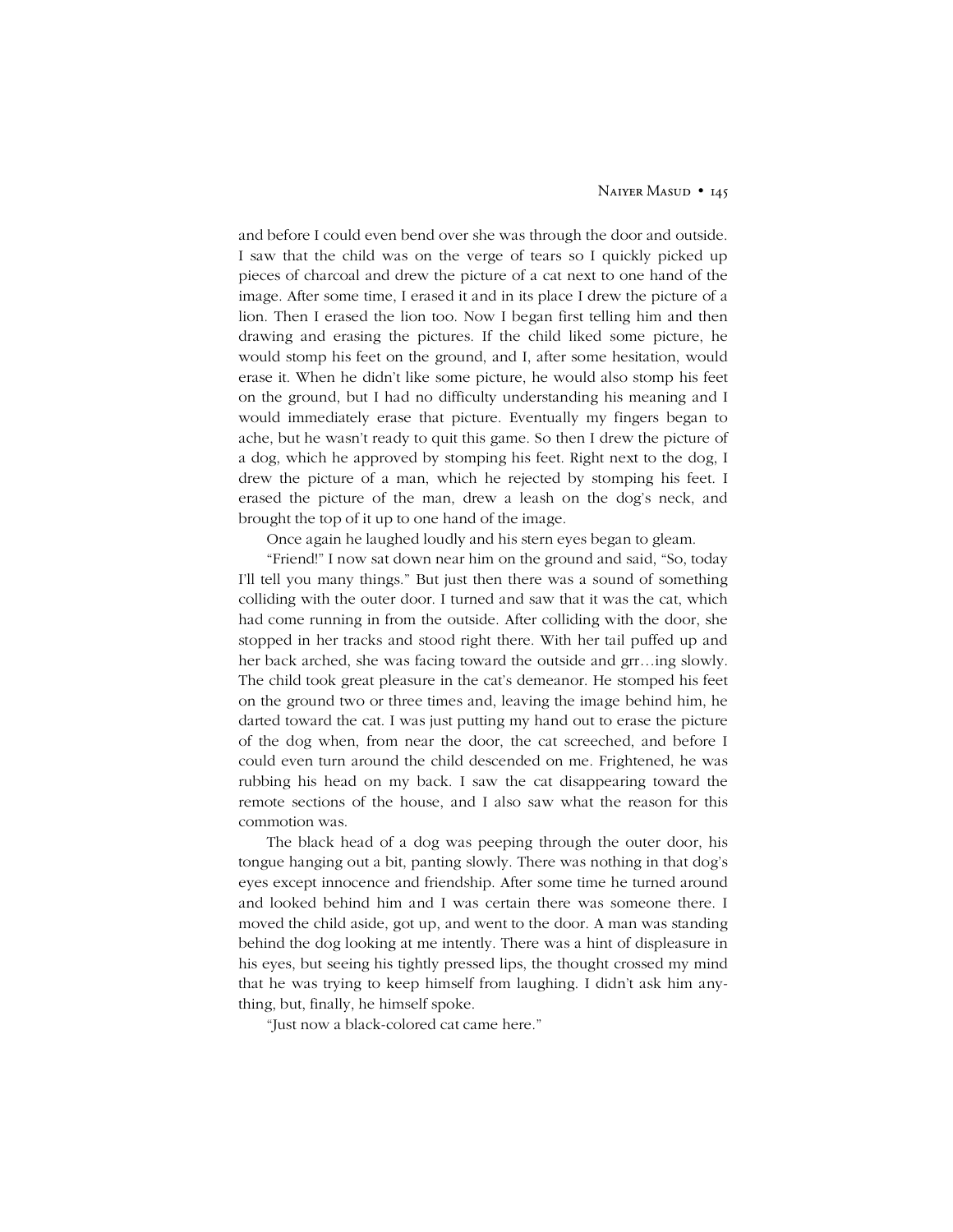I remained silent.

"My dog had run after it."

I looked at his dog. It was a strong animal of a deep black hue. Still I remained silent.

ìI saw her myself. She went in through this very door. Perhaps she lives *here* now."

"She belongs to me," I said.

ìDid you give birth to her?î His voice sounded gruff, and it occurred to me that he might try to come inside.

"She belongs to me now." I blocked the door with both hands and his dog growled. Bending over, he placed his hand on the dog's head and slowly pacified him, then he lifted his head and looked at me. There was a fading smile on his face.

"Perhaps ..." He stopped in the middle of saying something, then said, "At least I know this much, you're an old newcomer here, but I came here before you and ..." He stopped again and turned toward his dog. ìOld newcomer!î he told the dog, and then he lifted his head to look at me. Now his smile was very bright. "Doesn't the name please you?" he asked me. "Well, anyway, I've seen you before, old newcomer!"

"I've also seen both of you." To me my voice seemed unpleasant, but I said, "The two of you were wrapped in fog ... and smoke." His smile vanished and, letting go of the dog, he stood up straight. Perhaps he hadn't understood my meaning. He turned his eyes toward me and stared, and his eyes became clouded. But while I was looking, his eyes cleared up and his smile returned.

"See you," he said, and tapping his dog lightly with his foot, he went away quickly. Sometimes the dog walked behind him and sometimes it ran ahead.

\*

I moved away from the door. The child was sitting in a corner with his face hidden. I lifted him up and stood him right in the center of the image. It took some time before his anxiety subsided. Then I brought two fruits from my things and the child was pleased and stomped his feet on the ground. I secured those fruits on the two nails of the image. Once again the child laughed loudly, but while he was still laughing I suddenly saw devastation in his eyes. He was looking toward the door and I looked too. Three men had already come inside. The third was the father of this child. Unlike his two companions, he wore a smile of chagrin on his face.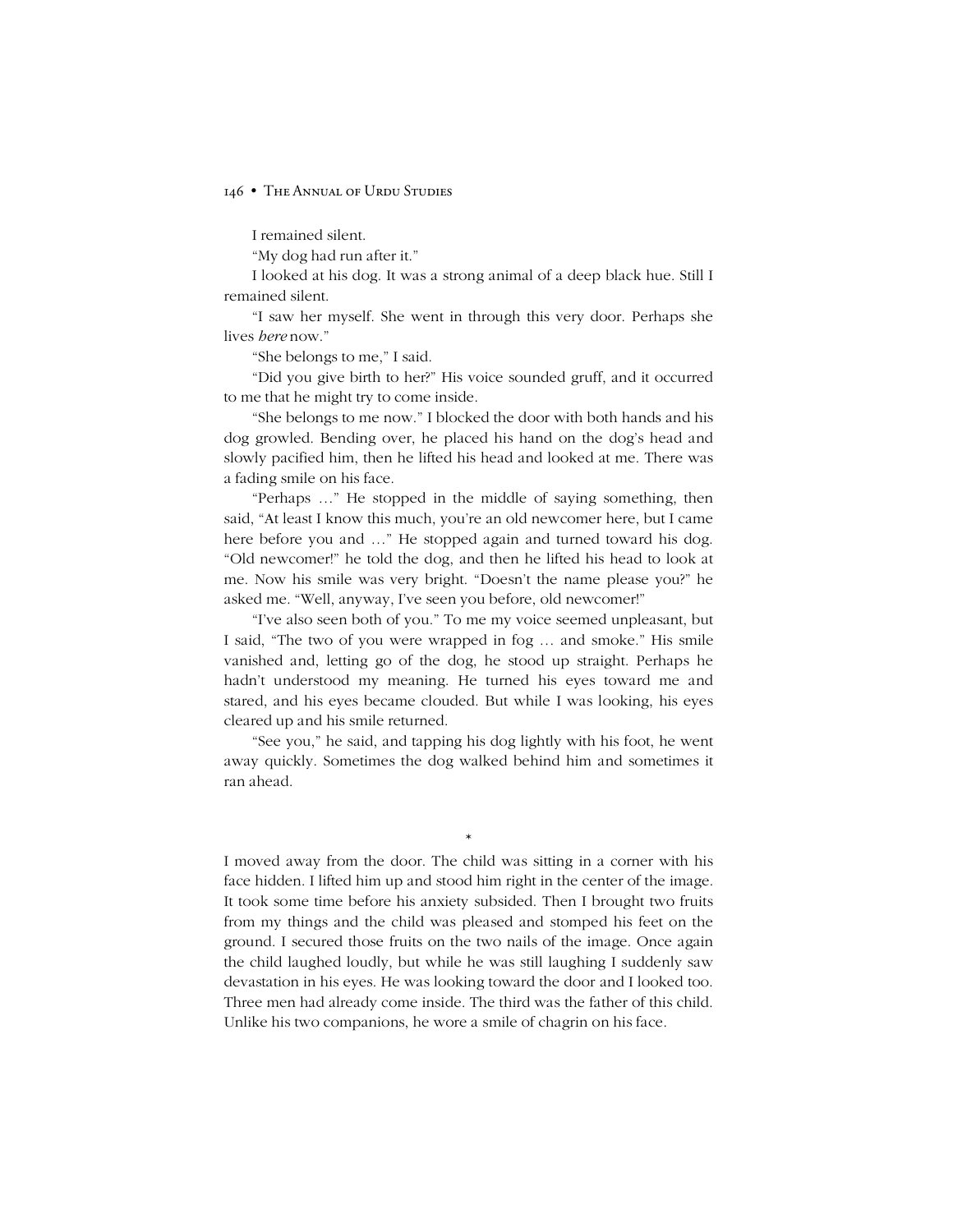#### NAIYER MASUD • 147

For a long time we all remained silent. I was waiting for them to say something, but perhaps they were waiting for me to speak first. The child stuck himself up against the wall even more tightly. I saw that two or three times he became restless and lifted his feet, but then slowly he placed them back on the ground. Once, he looked at the fruits secured on the nails, but mostly he kept looking toward his father. In his eyes there was dissatisfaction and complaint. Finally, one of those two men pushed the father slowly and went toward the child, and the child stomped his feet on the ground loudly. Then the second man grabbed the father's shoulders and turned him in my direction. The first one chided the father, "Why don't you speak?"

And the father began to speak, but his voice was coming out lower than usual. I didnít understand what he was saying. Perhaps no one understood. Those two men, both at the same time, told him to be quiet, and then they accosted me.

"We aren't afraid of you," one said.

"He's an idiot." The second man pointed toward the father.

Now I was beginning to understand something or other.

"You people have come here twice in one day," I said. "May I ask ..." "We aren't afraid of you," they both said together.

Now the child looked frightened standing there. Both men went toward the image. With one jerk, they pulled off both fruits and, twirling their hands, threw them out the open door. They gestured to the father and, coming forward, he lifted the child into his arms. The two men pulled out both nails from the palms of the image.

"We'll throw them in the river," one of them said, "and now this child won't come here."

"I don't call him," I said.

"You do call him."

"He comes himself."

"Why does he come?"

I looked toward the father.

"He's an idiot." And they glared at him. On his face the embarrassed smile had returned, but with them glaring at him that way he again became nervous.

"We're neighbors," he said. This time his voice was somewhat clear. The child was struggling to get down from his father's arms and the father hugged him up against himself more tightly.

ìGo.î They made him go toward the door and when they reached the door they stopped. One said something to the other and, turning quickly,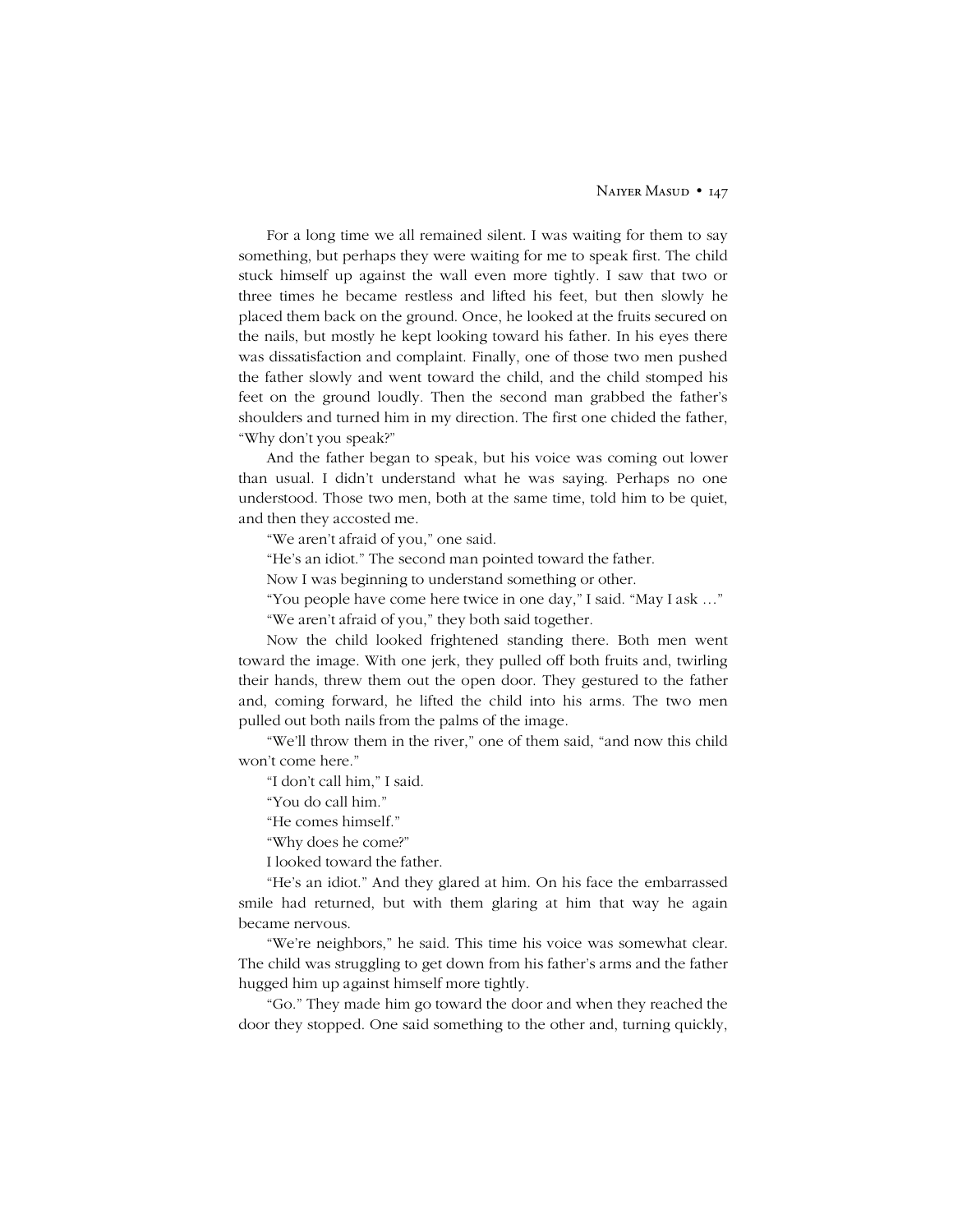he came over to me. And now he blurted out that question:

"Who are you?"

"So all of this was only for that?" I asked.

Now the other one also came over to me.

"Who are you?" he also asked.

"Should I tell my name?"

ìWe know your name,î he said, and his face became flushed. He said something quietly which I couldn't hear.

I went and stood in front of the door.

"This is my house," I said. "I'm telling all of you, leave." And glaring at me, they started coming forward. Passing close by me, they went out the door without stopping. They had ushered the father out between them. Slowly, they went away. As they were going, the child lifted his head from his father's shoulder once and looked toward the door. The gleam in his eyes had faded. Then they all turned in one direction, and, now, I drank water.

**4**

In the evening, I was again at the riverbank. The river was flowing in a tangle of small waves. I sat down on the rock that was half submerged and started watching the river. Although the river didn't curve, its source was hidden from view. It was coming toward me spreading out like beams of light emerging from the darkness, but after coming forward, it went away turning this way and that so many times that at every turn there seemed to be a stagnant wave, and, taken together, these stagnant waves created the illusion of a motionless sea.

Looking at this motionless sea, I said: "River!"

"You must have felt very bad," someone said.

I recognized the voice easily.

"You must have felt very bad," he said again.

"For a while," I said. "After that other people came."

"You mean to say other people come to see you?"

"They came today."

For a long time he remained silent, then suddenly he said, "What did you mean by the fog and the smoke?"

I turned toward him now and sat down. I thought he would say something more but he just stood silently. He wasn't even looking at me. He wasn't looking anywhere at all.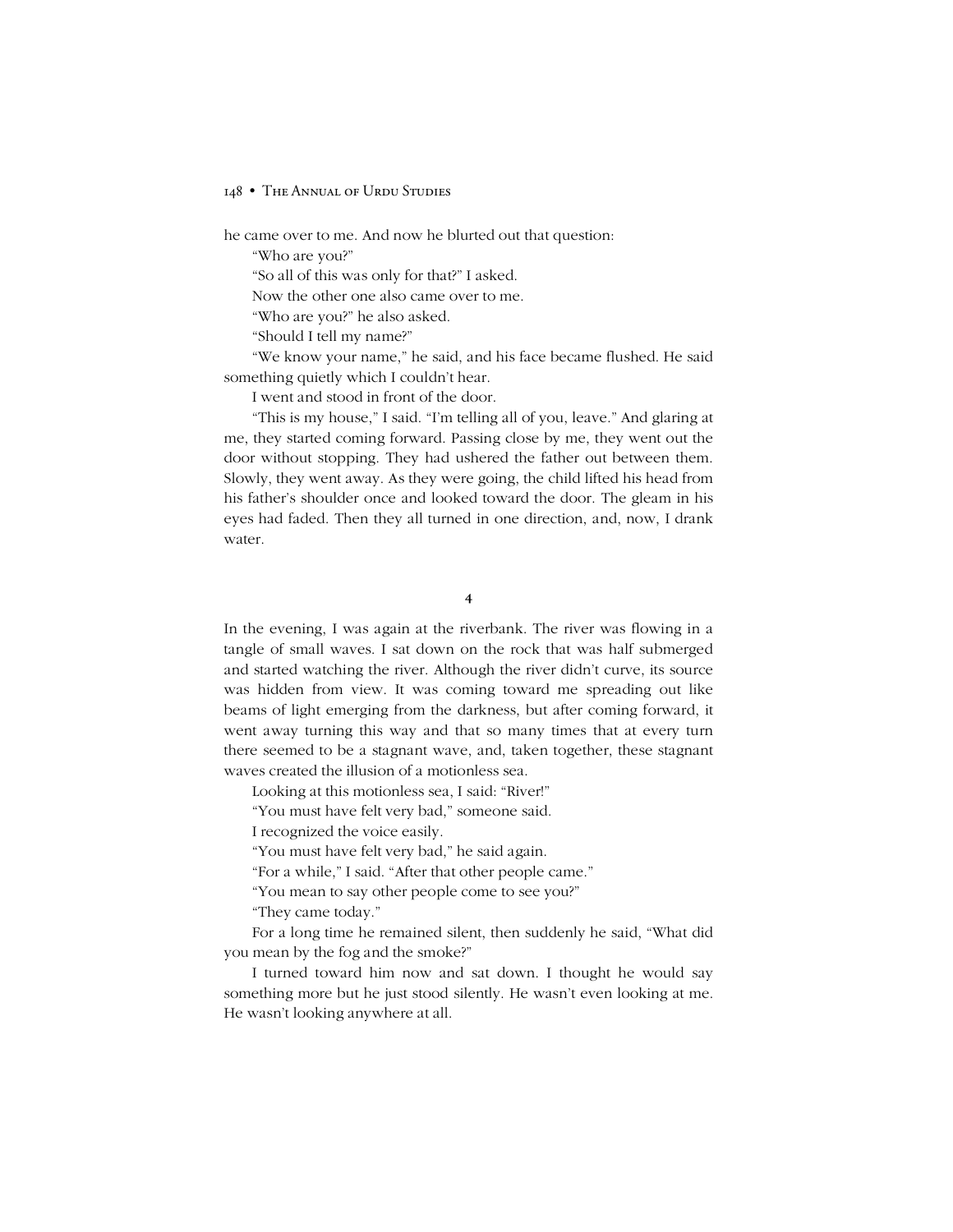"I was also at the riverbank early this morning," I said. "I saw the sunrise."

Even then, he remained silent, as if he was thinking something and was disappointed. I began feeling guilty.

"I mentioned exactly what I had seen," I said slowly. "There was fog and smoke everywhere. You didn't happen to look my way, otherwise you would have seen me too...."

"Never mind," he said and sat down next to me. Two or three times he looked at me closely and smiled a little.

"I had become angry," I then said slowly, and he took hold of my hand and pressed it firmly. His hand was very warm.

ìFirst I became angry,î he also said slowly, and then he began to laugh. "About the cat, what you said ... did you know? My dog wounded her. He tried to grab her. Before being injured she wouldn't have gone to your house."

"Where is your dog?"

"He must be coming," he said. "Do you like him?"

ìWho?î I asked.

"My dog," he said, and laughed out loud. "I didn't give birth to him but  $\ldots$  now he belongs to me. Look, he's searching for me." He pointed in one direction.

I saw the dog quite a distance away. He was standing there looking around.

"He doesn't see us," he said, and sticking his finger in his mouth he whistled loudly. The dog jolted and came straight toward us. His movement was so fast that it seemed as though some black flower was rolling toward us on the ground.

When he got near us, the dog stopped. He was panting hard. After quite a while he stopped panting and looked at me, and then automatically looked at his owner. Even at this moment there was innocence and friendship in his eyes. His owner was bent over looking at him and smiling.

ìWhat do you think of him?î he asked me.

"His eyes are very nice," I said.

"And his color?"

"I've never seen such a black dog before," and I looked at the dog closely one more time." There wasn't any color on his body except dark black.

"Your cat is also this black," he said as though he were giving me some new information. Then he said, "I haven't seen her at close range,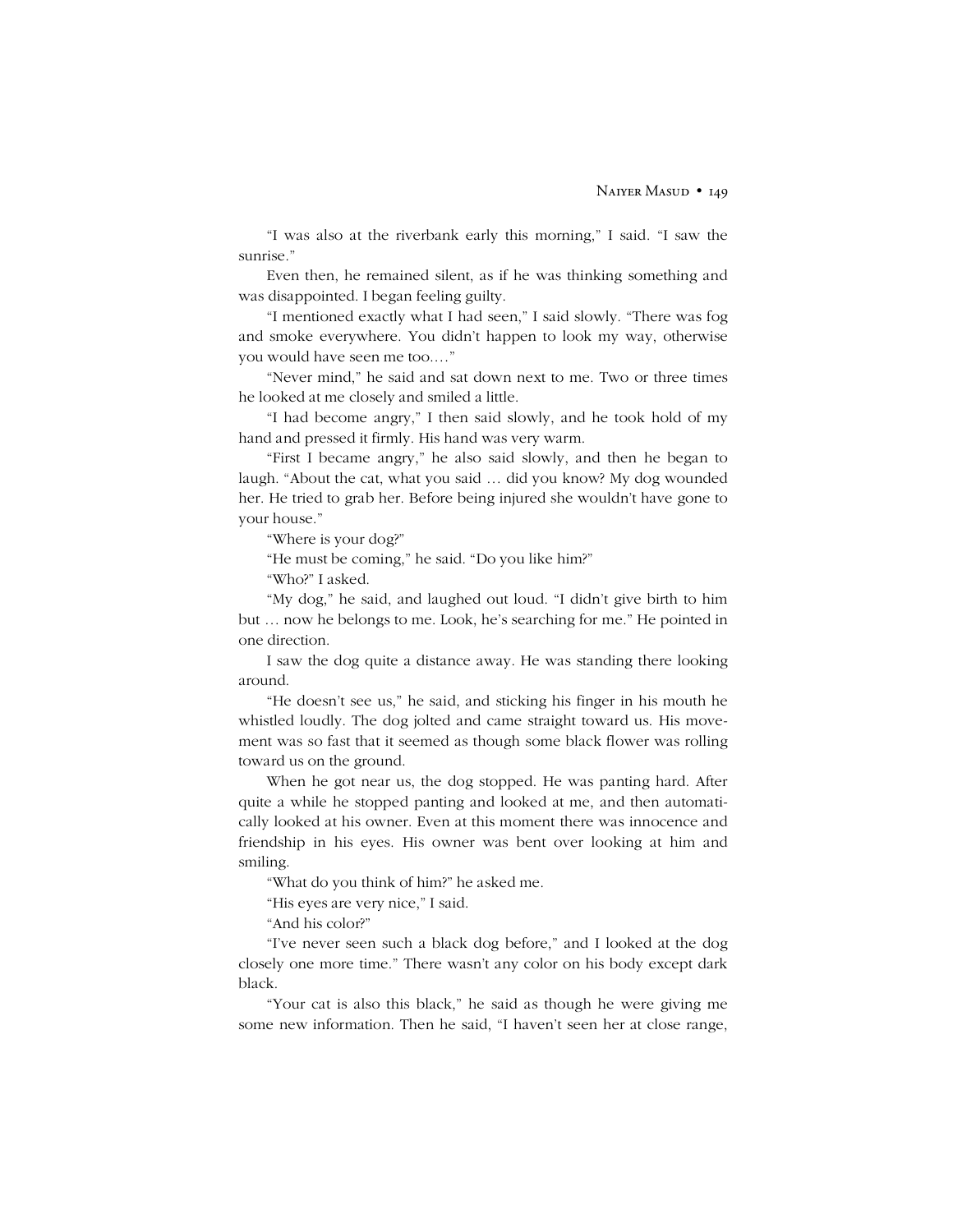but I think she's also completely black, just like him." I confirmed that what he thought was correct and he immediately said, "This is precisely the reason I wanted to have her."

ìBecause of her black color?î I asked.

"Black is the color of nothingness," he said slowly.

For some time we both remained silent. During this time, all of a sudden, the darkness of the evening deepened and the sound of the river stopped. Until then I hadn't been aware of the sound of the river, but now I felt its absence.

I remembered my house and the image of the hands. Then I remembered the three men coming there and going away. I stood up, but he took hold of my hand, and this time his hand seemed very cold to me.

"Sit a while longer," he said.

I sat down. I couldn't see his face very well now, and his dog seemed to be a dark patch on the ground.

After a while he asked, "What do you think?"

"About what?"

"About the color black."

"Black isn't a color."

"This is exactly why I say black is the color of nothingness."

And I again said, "Black isn't a color."

He stood up. I wasn't able to see his eyes but without a doubt they were fixed on me. "It's not a color," he said in a stiff-sounding voice, "even so, it contains every color. And is there any color at all that can contain black?"

Along with his voice I heard the sound of the dog growling, and his tone softened again.

"Is there any such color?" he asked with great persistence.

"No, there isn't," I said and got up to leave, but again he stopped me.

"A little longer." I sat down again.

Standing there he asked me, "Don't you like the color black?"

"I don't know."

ìDo you like some other color?î

"Perhaps."

ìWhich?î

"Maybe green."

ìWhy?î

"I don't know."

"Green." He stopped and then said, "It's a nice color, but black also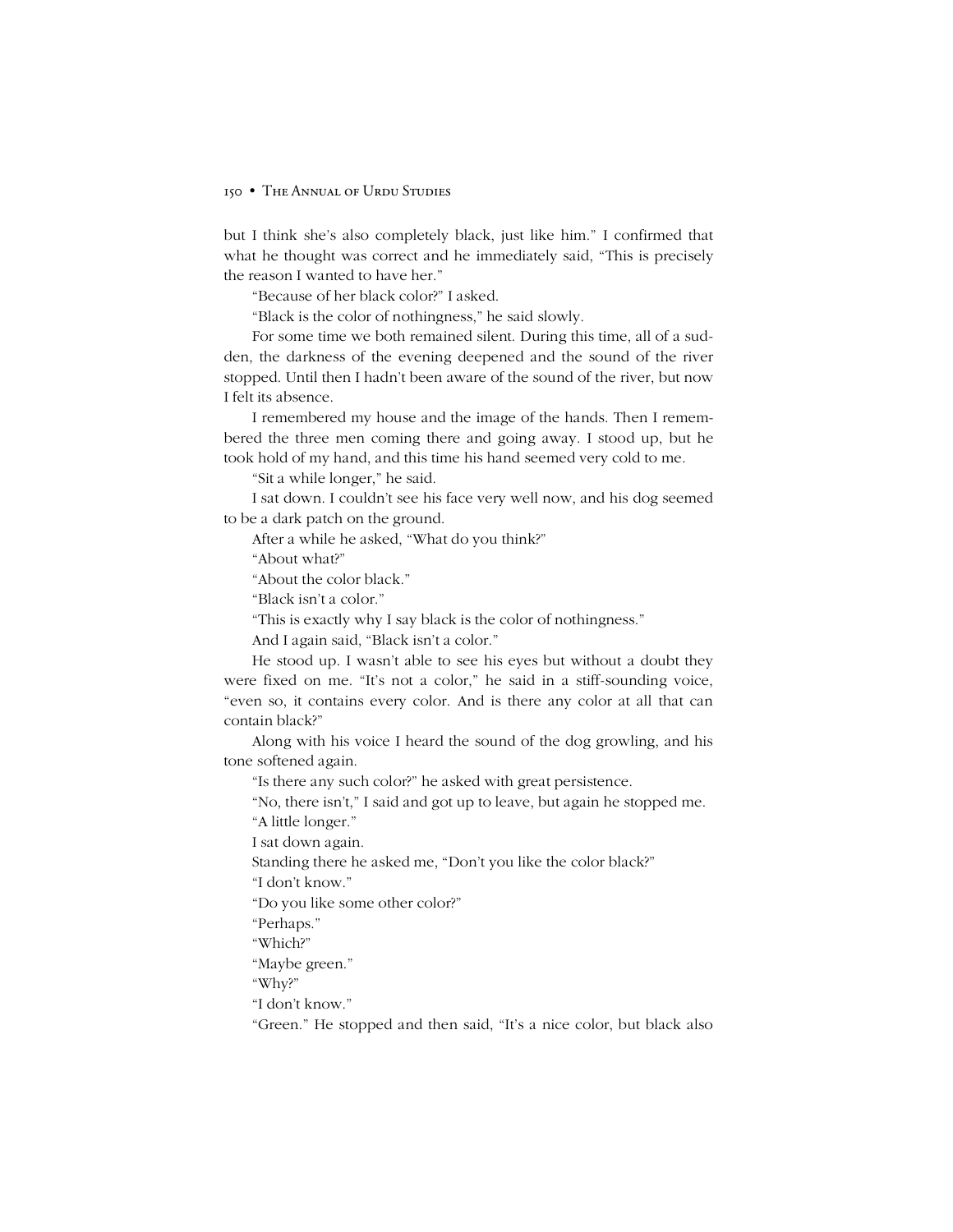contains green." Then he bent his head over and said in a low voice, "*It* also was completely black. You must have noticed. Surely you too must have wondered where it came from at this time of year, and where it went."

"The cloud?" I said. "If it hadn't drenched me I wouldn't have believed it."

"It drenched us too."

"I heard the dog bark," I said.

He started laughing.

"He got scared, the idiot," he said, and he never seemed more lovable to me than at that moment. He was clinging to me like a frightened child. And, you know, old newcomer," he placed his hand on my shoulder, "one loves the frightened child more."

Eventually I became aware that he had already gone and the night had come.

**5**

It had gotten late at the river, so that night I went straight home. Sure, I stopped for a while at the gate of the cemetery, but when I noticed that it had become very late and it was dark in the cemetery, I didn't go inside. I went straight home. When I reached the turn for the house, I saw many lights up ahead. Just in front of me I also saw a crowd of people and I halted.

ìWhatís happened?î I wondered, and taking cover in the trees, I began inching my way toward the crowd. People were scattered about in several groups. There was even one group in front of my house, but the closed door was clearly visible in the lights and I sensed that the attention of the people wasnít directed that way. Most of the groups were gathered in front of my neighbor's house. I observed people going inside and coming out of that house over and over.

ìWhatís happened?î I again wondered and, staying out of the range of the lights, I went up close to the crowd. Standing behind a tree next to the walled compound of my house, I tried to hear what the crowd was saying. I heard many voices, but I couldn't make out the words. Nevertheless, I didnít move from where I was. Many faces were visible in the lights, but I couldn't guess from anyone's face what had transpired. At the very most, I gathered that some curiosity had bought them together.

I continued listening carefully for a long time and eventually I began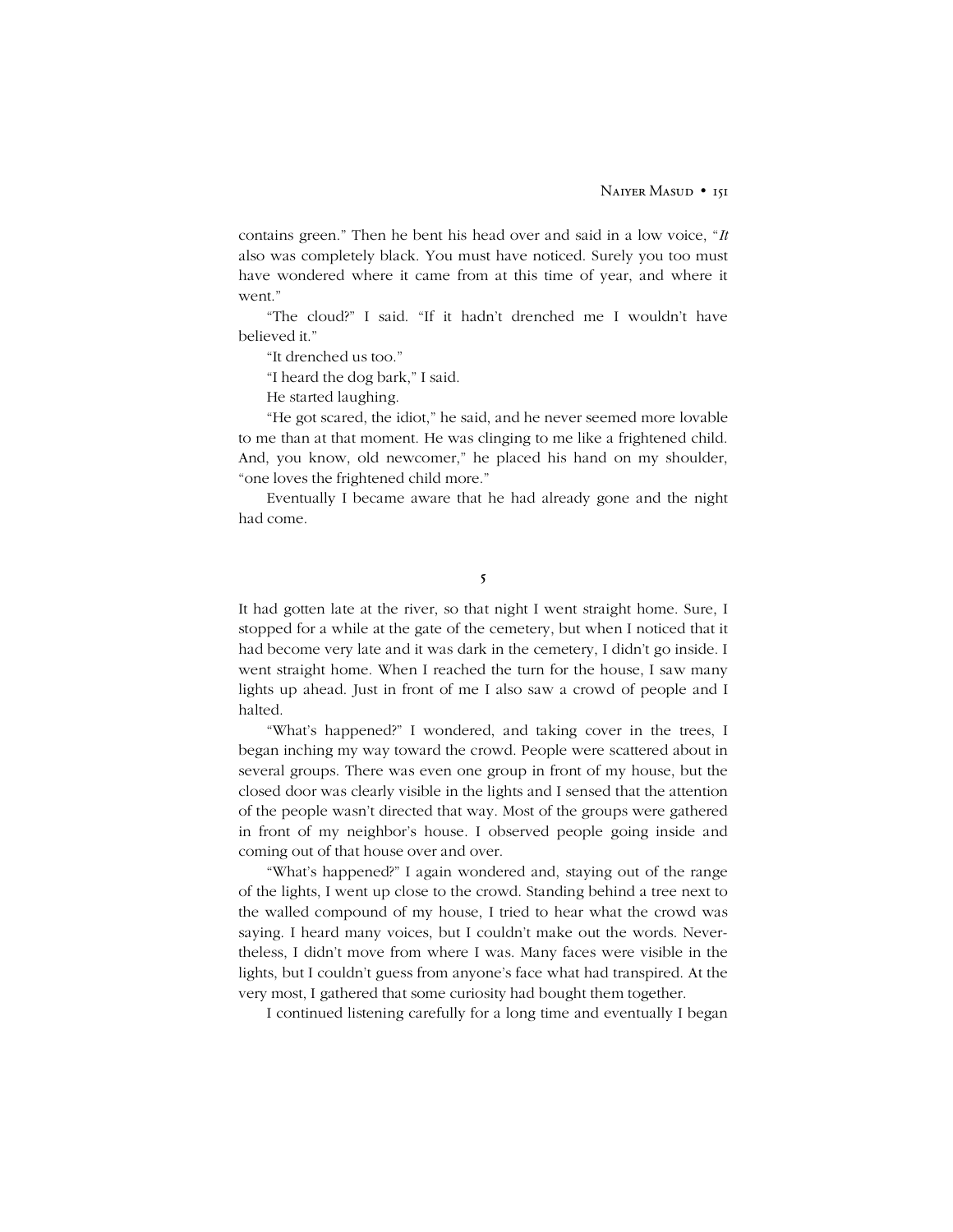to make out some of their words, but just then three men came out of the house. One of them stopped right by the door and called out to some companion of his in the crowd: "Really," he said, "he's turned completely green."

As he was saying this, he drew circles in the air with both hands. I donít know what he was trying to convey.

ìCompletely green,î he said again.

For some time a quiet stillness was heard on all sides. Then people began to speak. Now I heard clearly what many of them were saying. They were talking about death. But I wanted information, and the only information I obtained was that the child with the stern eyes had turned green and died. Nothing more. This was the only meaning that emerged from all the voices reaching my ears: he had turned green and died. They were all telling each other this same thing. And while they were talking, two young men began arguing with each other loudly. They had both just come out of the house and they were trying to outdo one another in giving the details about the corpse. I was hoping to find out a lot from their argument, but almost immediately they started arguing about something else, and something else again. Then they began placing blame on one another for some things in the past. Finally they wrestled. The crowd was continually moving around along with them. While this was going on, two or three lights fell to the ground and no one picked them up. It went so far that people were tripping over them and the lights went out. Now there was no one by the door of that house. I noticed that the child's father came out by the door and, after watching this commotion for a while, went back inside. There wasn't even curiosity in his eyes.

The young men's fight didn't go on very long. They were pried apart and the old men began rebuking them. I heard the voice of one old man clearly, "Someone has died, don't you even care."

And once again they all began talking about death, but now there was no mention of the child.

In the end, I myself began thinking about how he must have died. I imagined that some poisonous insect had bitten him: I saw that a greeneyed insect slithered out from one corner and quickly began to go toward another corner. The child noticed it and stopped playing. He laughed loudly, darted forward and stood in its path. The insect stopped and the child bent down toward it. It turned and began retreating, and the child came forward and placed his foot on it. Then he became nervous, withdrew his foot and ran back. With frightened eyes, he started watching the insect that was slowly wobbling back toward the same corner it had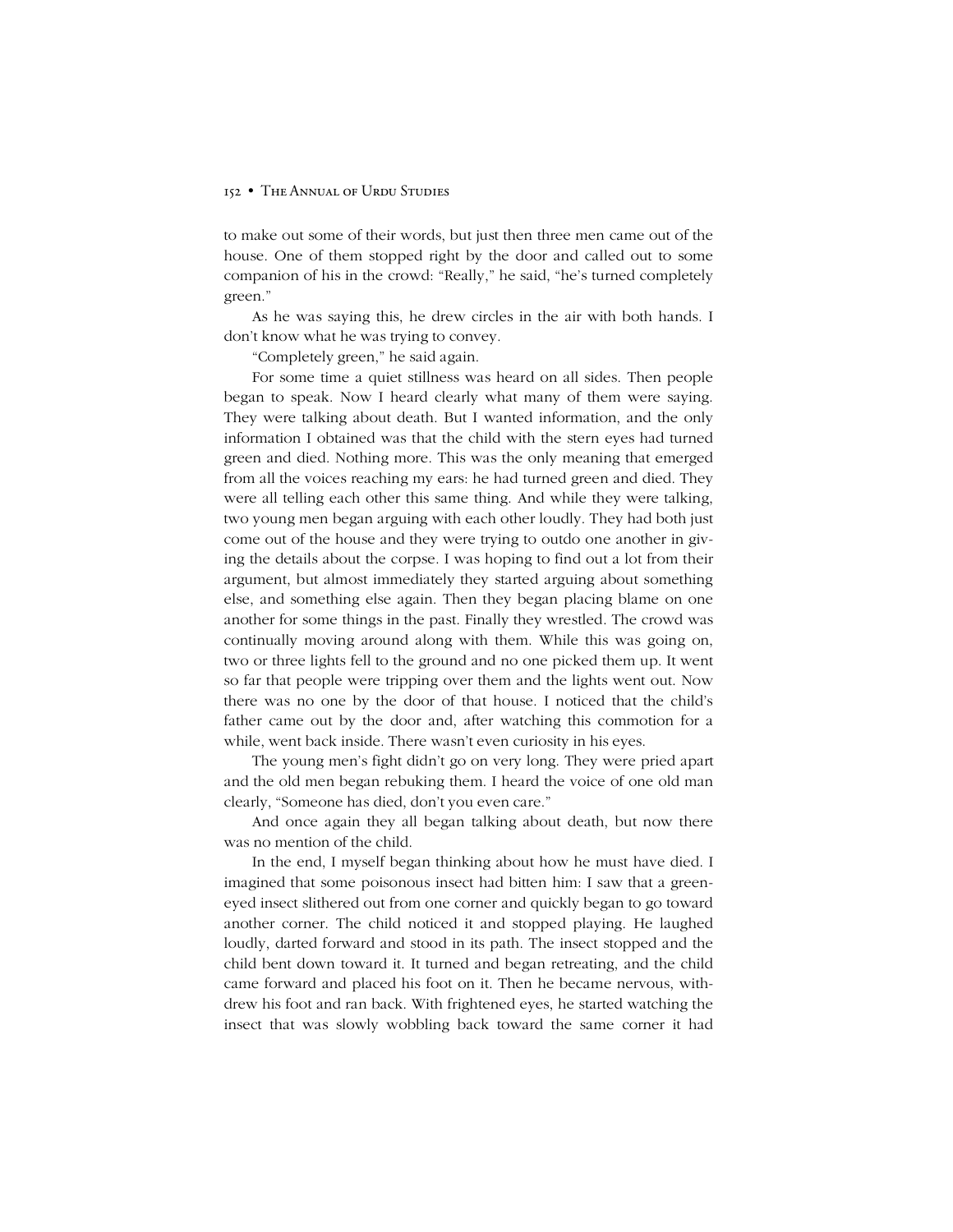emerged from earlier. Then the insect disappeared and the child returned to playing, but while he was playing he bowed his head down two or three times and began stomping his feet on the ground. His father came from somewhere, scolded him, and went away. I saw that no sooner had the father left than the child fell on the ground and began to writhe. He was rolling from one corner to another. Dirt was clinging to his hair and his body, and beneath the layer of dirt, his color was slowly turning green.

"No," I thought, "it can't have happened like that."

In short, I thought a lot and I imagined him dying various ways. The thought kept nagging me that if he had hands then perhaps he wouldn't have died. Sometimes I even began to think that if I hadn't gone to the river today, perhaps he would have been saved. Sometimes the thought came to me that today I definitely should have gone to the cemetery. But what connection could there be between these matters and his dying or not dying; this I didnít understand at all. I wanted to feel regret, but I didn't find any occasion for it. I didn't even know how he died.

ìHow did he die?î I heard myself saying out loud, and in reply voices came from several directions at once: "By turning green."

And once again there was a quiet stillness on all sides. Perhaps they suspected that the voice asking the question was not among them. They started looking at each other and after that they started looking around.

ìWho was it?î they began repeating over and over.

Now I heard my name in that crowd for the first time and suddenly they began talking about me.

\*

From their manner it was quite evident that even before this they had been talking about me and now those same things were being repeated. They told one another in detail when I had come there, what all I had with me, when I had said what to whom, what occupied me in the very beginning, and what I did for a living and how much I earned—but in repeating all this, neither the speaker nor the listener seemed to have any interest. Whatever they knew about me perhaps didn't have much importance for them. What did have importance was what they didn't know about me. They cared a great deal about my past life and they were very conscious of having no one around who had known me from the start. But even beyond that, they were anxious to find out my thoughts.

ìWhat on earth does he believe?î Several people posed this question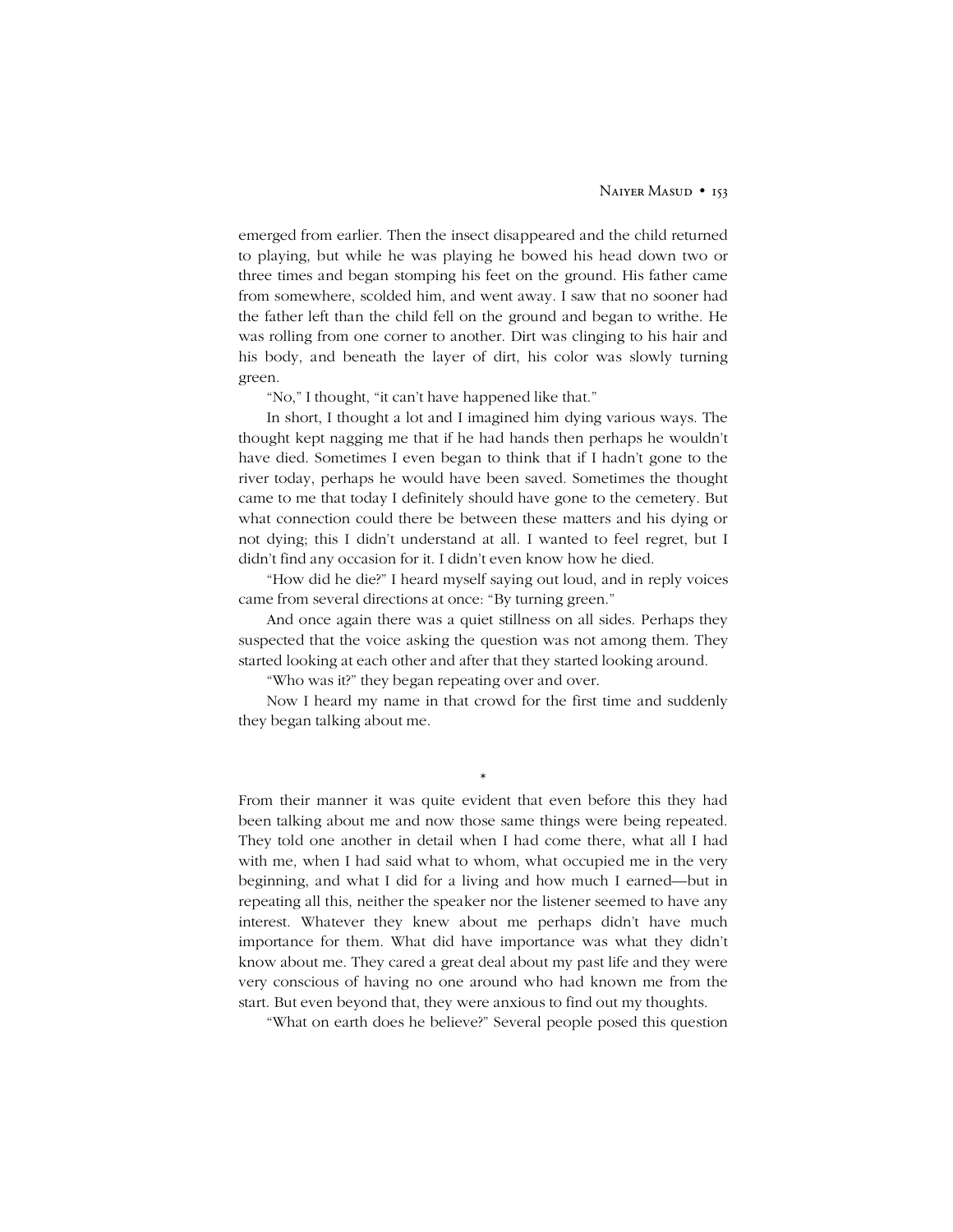again and again. And many people also asked, "What on earth does he want?"

Although I didn't have much interest in what they didn't know about me, nevertheless I continued listening closely to what they said. Now again, they were very conscious of having no one around who had known me from the start. And at this point, they brought up the subject of the river and the cemetery.

"Let me tell you," one of the young men who had been fighting began to say. "I've seen him. I've seen him with my own eyes." And, becoming excited, he nearly poked his fingers into his own eyes. "It's true, with these very eyes, I've seen him at the riverbank. He was sitting on *that* rock and he was staring at the river.<sup>"</sup>

He had to stop. His eyes had been hurt. When he spoke a second time, after rubbing his eyes with his palms for quite a while, his excitement had already abated.

ìAt the riverbank, he was sitting on *that* rock staring at the river, and I think this happens every day...." He stopped again, and although during this pause no one said anything, still he raised his hand to silence everyone: "Every day!" he said loudly, and then he smiled, "just before sunset."

I didnít understand why he smiled, but there was definitely a bit of genuine or feigned melancholy mixed in with it.

The words of the young man were listened to very attentively. At his final remarks, people looked at one another meaningfully and expressed amazement and, this time again, from their manner, I had the feeling that these things were not said for the first time that night.

"Well, I haven't gone to the river for a long time," one of the old men who had broken up the fight said. He seemed to be engrossed in some thought and he was looking toward the ground. Finally he lifted his head and looked at the young man. "Son, I'm not contradicting you, but I'm speaking the truth." He stopped and looked all around and raised his voice a little, "Believe me, everyone, I've found him in the cemetery many times. By *that* grave. You know I don't lie. I've already found him there so many times that I can say he definitely goes there every day," and the old man also smiled exactly the same way, "just before sunset."

Now they all started talking at once and I couldn't understand what they were saying. I was trying to make out their words but, in the midst of the many voices, I heard the sound of the door of my house opening and, almost immediately, everyone hushed up. I moved back a bit and watched. Those same two men from the morning were coming out the door of my house. They stopped in front of the door and raised their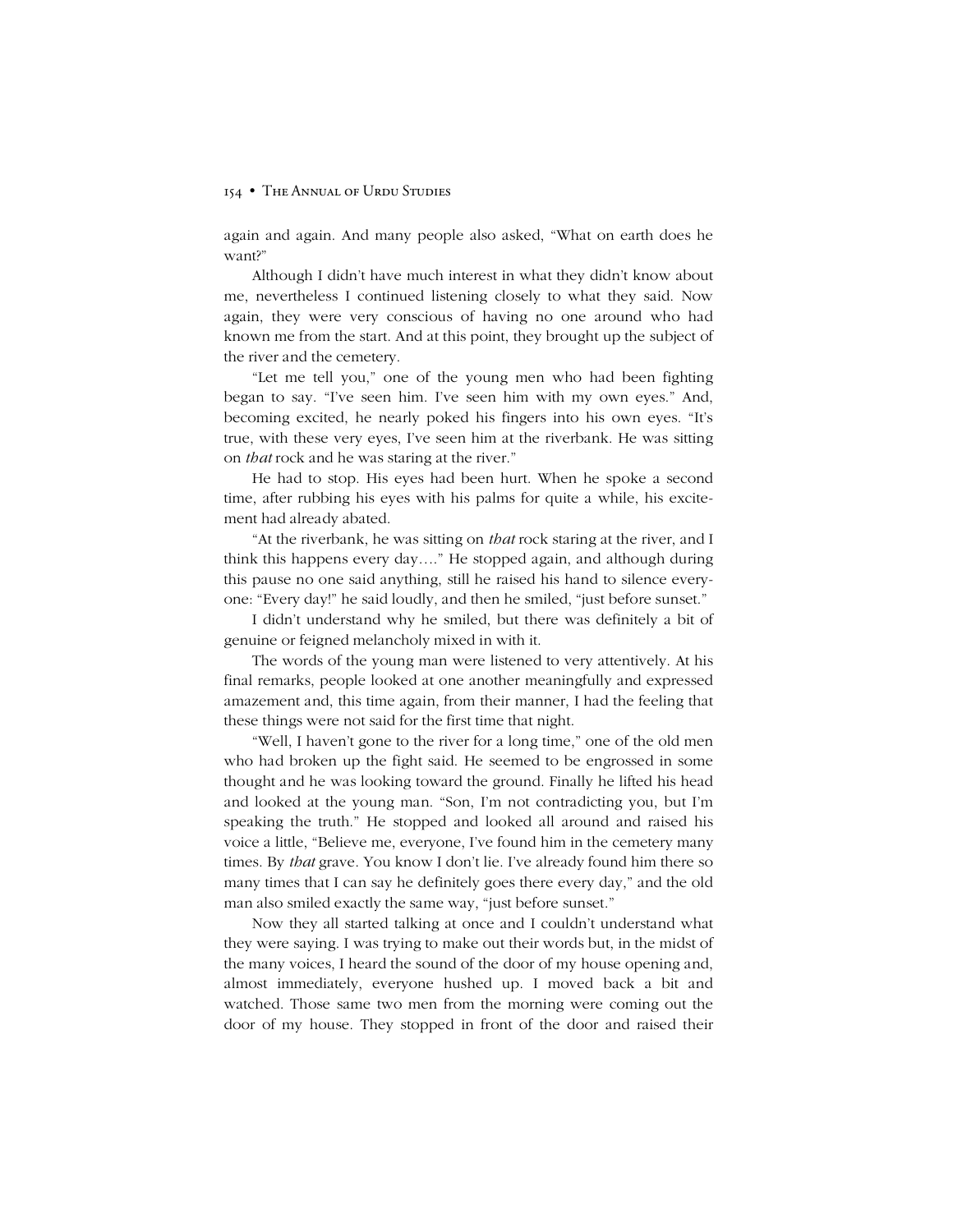hands high. Dangling in their hands were small wooden and clay animals and birds tied to cords.

"This is all we found," one of them called out and said, and everyone surrounded them. Both men disappeared from my sight. Now again, everyone started talking at once. In their voices I didn't hear anything except the names of different animals and birds. People were coming to the front jostling and pushing one another back. Amidst this jostling, small fights even broke out briefly. I was sure that now they would all go into my house, but the whole crowd remained right by the door.

While this commotion was going on, the door of the nearby house opened slowly. One old man came out and called to someone loudly, and, almost immediately, the crowd moved away from my house and gathered at that door. Everyone had become quiet. Only that old man was saying something to the people in a very low voice. He put his hands out in front of him and spread them to the right and left, and the crowd split down the middle to open a path. The old man opened the door all the way. I saw that it was dark inside, but after a while light began to appear from one direction.

Everyone's eyes were turned in that direction so I came out from behind the tree, and no one noticed me going back.

\*

After going out ahead quite far, I turned and looked. I saw lights coming and they were moving slowly in my direction.

Once again I turned. I noticed that between the lights and me, but at a considerable distance from me, dark black smoke was swirling upward. This time I was not deluded. It was some man who was standing with both hands on his waist and a dog was circling around him.

Tripping on the uneven ground and making my way forward through trial and error, I reached the heart of the cemetery. From the moment I stepped inside the gate, I tried to keep going in the same direction and, as a result, I stumbled even more. But, in any case, now I was in the heart of the cemetery and I needed to find my way to the symbolic grave of the drowned maiden, so, from there, I veered off to the right. Meanwhile, I had begun to see things inside the cemetery. At least now I could make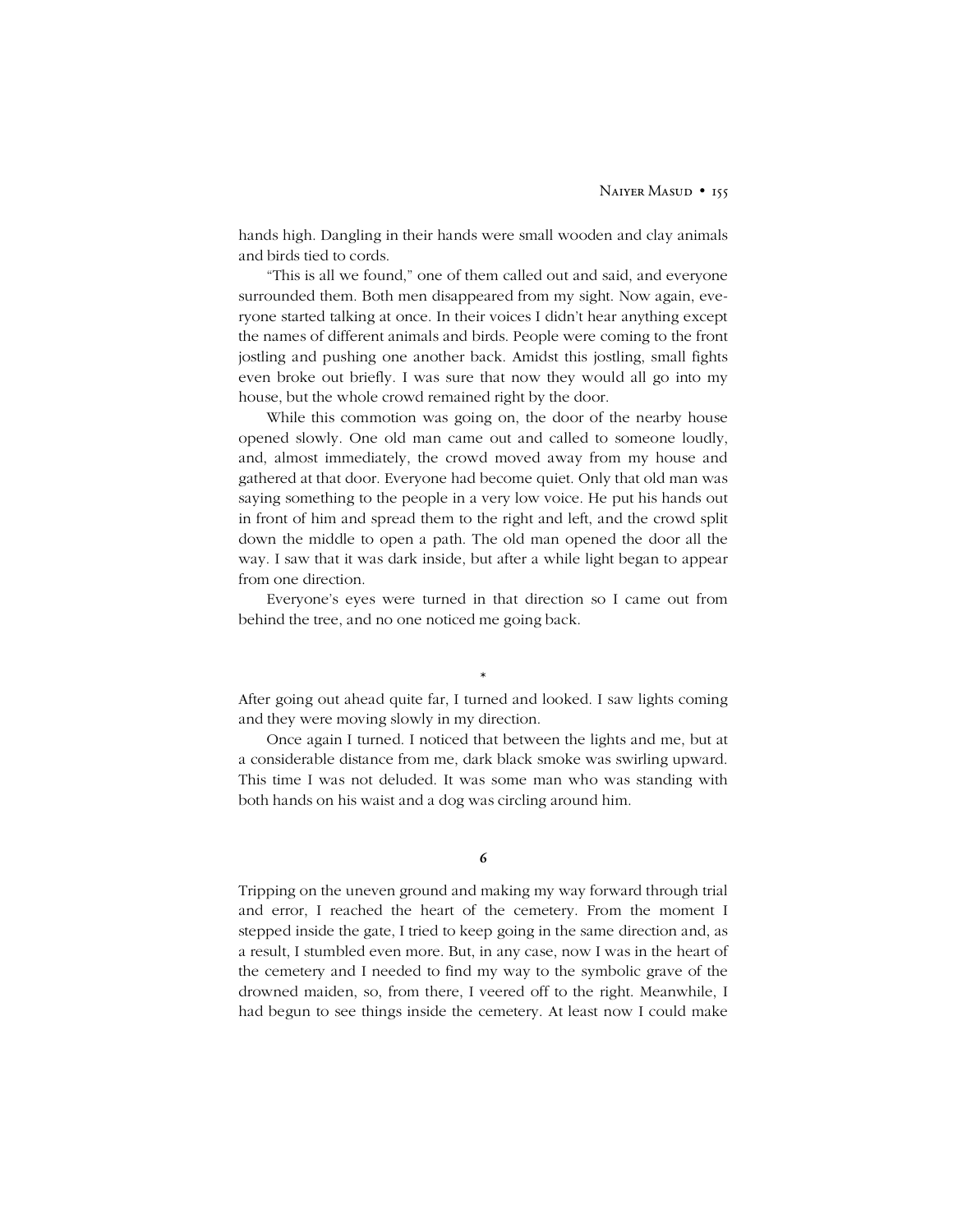out the graves and the bare ground. Avoiding the graves and walking on the bare ground, I found myself at the boundary wall on the right side. I placed both hands on the wall and looked toward the top. My guess was correct. In the very dim light of the stars, the figure of the tree with ashcolored blossoms came into clear view. I heard the rustling of its branches brushing against the wall in the light breeze. I sat down and began exploring the ground with my hands. Almost immediately my hand collided with the heavy wooden board fastened to the symbolic grave. I sat down on the board.

That was the first day I did not feel that the body of the drowned maiden was there beneath the board.

\*

Not much had been told to me about her. People had found her in the cemetery beneath this same tree with ash-colored blossoms. She was weak from fear and fatigue, and for several days was incapable of talking properly. People had wanted to bring her into the hamlet, but she was suspicious of everyone. For several days she didn't budge from her place beneath the tree and people came there and took care of her. And in just this short time, several young men had become desirous of her and the groundwork of several hostilities had already been laid. The situation was such that in the cemetery, where live people are forbidden to live, a crowd had begun hanging around the tree with the ash-colored blossoms all the time, so that finally, the old men made her move from there. No one knew who she was or where she had come from. She had only said that someone was pursuing her and, in order to escape from him, she wanted to go across the river. She hadn't asked anyone for help, nevertheless everyone was prepared to watch over her and everyone admonished her not to cross the river. And it had almost seemed that now she wouldn't leave this place.

But one morning people saw her drowning in the river. There was fear in her eyes, but the ones who saw her swore that that fear was not of drowning in the water. When people dove into the river to save her, only her hair was spread over the surface. And by the time they got near her, even that had disappeared.

Her corpse never rose to the surface. Perhaps the submerged body was carried off somewhere far away. Nevertheless, for a time, people gathered at the bank of the river every day and waited for it to appear. There was much grieving for her, and since she had liked the ground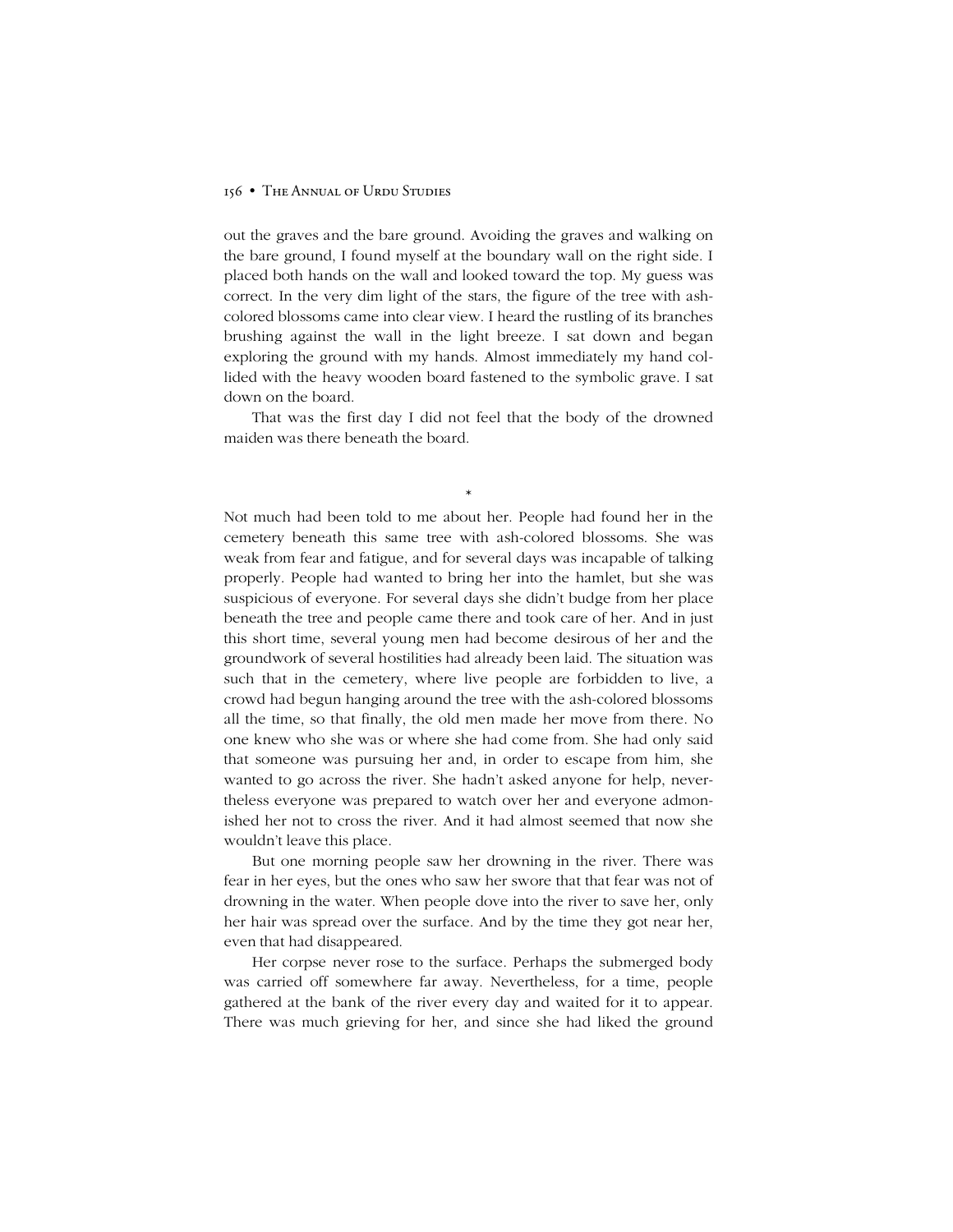beneath the tree with the ash-colored blossoms, her symbolic grave was dug right there. On top of the grave, a very fine carved board of black wood had been put in place, perhaps because moving it and keeping the inside of the grave cleaned would be easy.

I arrived there the very day the grave was ready, but before going into the hamlet I had gone into the cemetery and I had seen that ash-colored blossoms were lying on the board of the grave and on the ground around it. These were heavily-scented blossoms that bloom suddenly sometime during the night and by morning drop to the ground. This place was pleasing to me and, on returning from the river in the evening, I always came here. As soon as I would sit down on the board, the thought would come to me that the body of the drowned maiden was present inside the grave. I liked thinking this and I made every effort not to let this thought be broken. Rather, several times I found myself talking to her. On such occasions, I would put aside every thought of the cemetery, and I would somehow or other focus my mind and I would hope that her body would materialize and I would begin to see her in front of me. But I never saw her. Whenever I thought about her, not even a dim shadow would come into my mind except for the black hair going down in the water.

And today, for the first time, I had the feeling that the grave beneath the board I was sitting on was hollow and empty and it was only a symbol. Also for the first time, I had the feeling that the cemetery was an extremely lonely place and its loneliness held no serenity.

"It's useless," I thought and stood up. And I noticed that near the wall in front of me, a black figure rose with me. Branches laden with ash-colored buds were just above its head.

But it didn't take me very long to recognize my own shadow, perhaps not more than a few moments, and during those few moments I saw that shadow in I don't know how many shapes, and I associated separate stories with every single shape. But when those moments passed, I saw the shadows of the trees and graves turning slowly in one direction. I turned around and looked. Bright lights were coming in through the gate of the cemetery and there were people behind them. After coming inside, the lights stopped in one place and the people too came and gathered near them. Although it was quite a distance and several trees were in the way, I recognized several faces in that procession. I had already seen them a short while ago.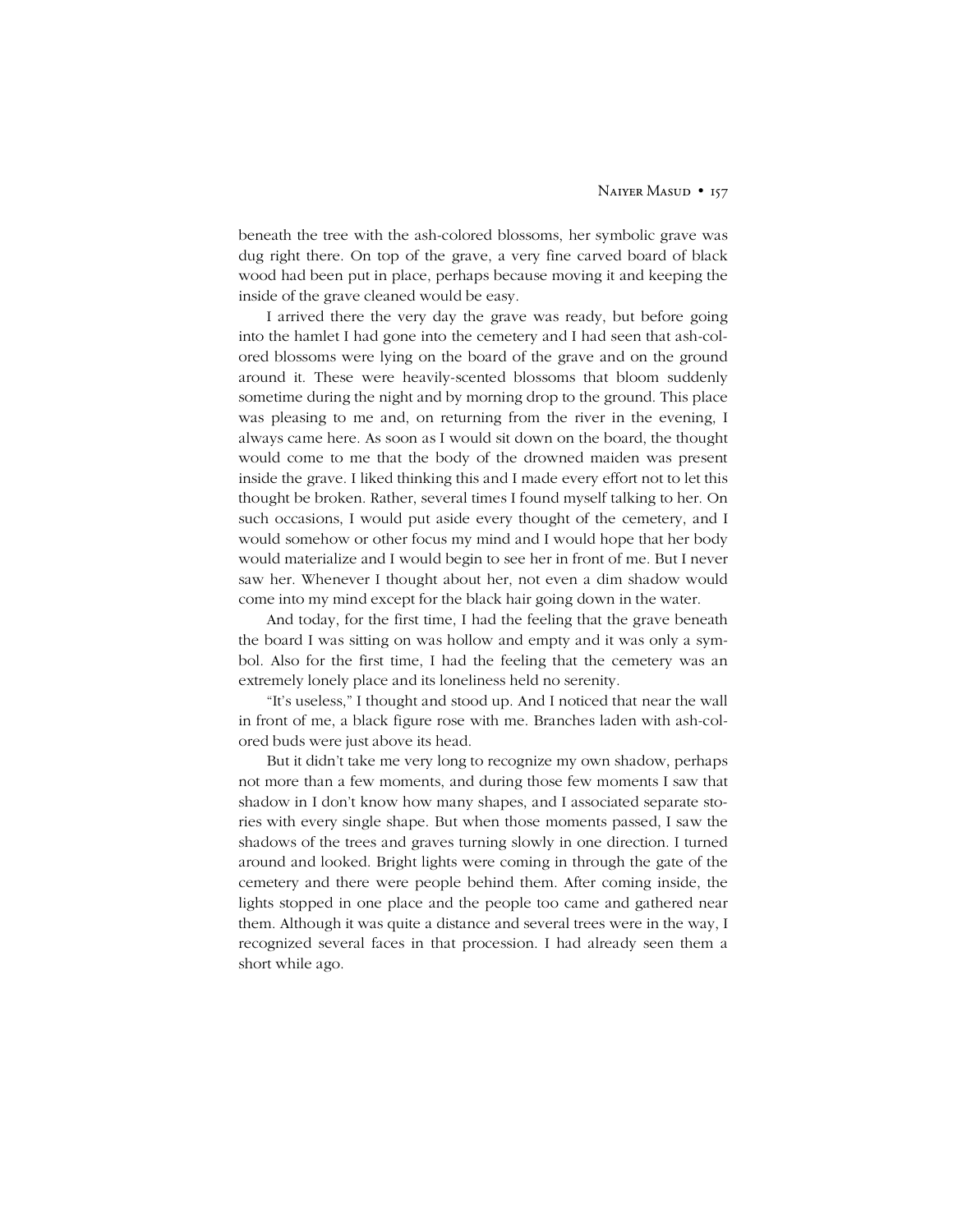Why didn't I think about the fact that they would bring him here? But it wasn't the time to be surprised. The lights were moving again, coming ever closer. Sometimes they turned to the right, sometimes to the left. I couldn't figure out which direction they were actually going. Sometimes they would head straight for me and it would begin to seem as if they had seen me.

Finally I stood right up against the trunk of a big tree. Before my eyes, the dim shadow of the trunk darkened and began shifting to one side, and I shifted along with it. I could no longer tell where they were or what direction they were going. The symbolic grave was in front of me and the black board on it flashed once in the bright light, but as soon as it flashed the shadow of the tree became still. After the shadow hadn't moved for a long time, I stuck my head out very cautiously to look. They were in the heart of the cemetery and I heard the faint sounds of them talking. I noticed that the lights had been placed on the ground and the people had made a circle around them. However, a short time later the lights were picked up again. Behind them, the procession was now going in the opposite direction from me. The shadows around me began shrinking and growing dim, and the black board of the grave disappeared from my sight.

Now I could leave. Walking quickly, I reached the gate, but when I got there I stopped short. I took hold of the big iron ring attached securely on the gate. It was so cold it seemed damp. I felt the chill of the iron seeping into my veins. Beyond the gate, there was nothing except the dark desolate night. I made one futile attempt to remove the ring from the gate and went back inside.

Before long I was walking a few steps behind the procession. This was the section of the cemetery where large rocks were piled up, and after coming into the midst of these rocks the lights suddenly halted. The people were forming a circle around them.

I didnít join the circle. I went and sat down behind a large rock I had spotted a short distance away. Now I heard the sound of iron coming in contact with the light sandy soil.

"Okay," someone said, "that's enough."

"It doesn't seem wide enough," someone else said.

"No, it's enough," the first voice said. "Come on, do it quickly. There's a cloud coming." I looked. In the semi-darkness of the sky, a dark black spot was rising up from the horizon. My eyes were fixed on that spot and my ears were fixed on the sounds of the circle.

\*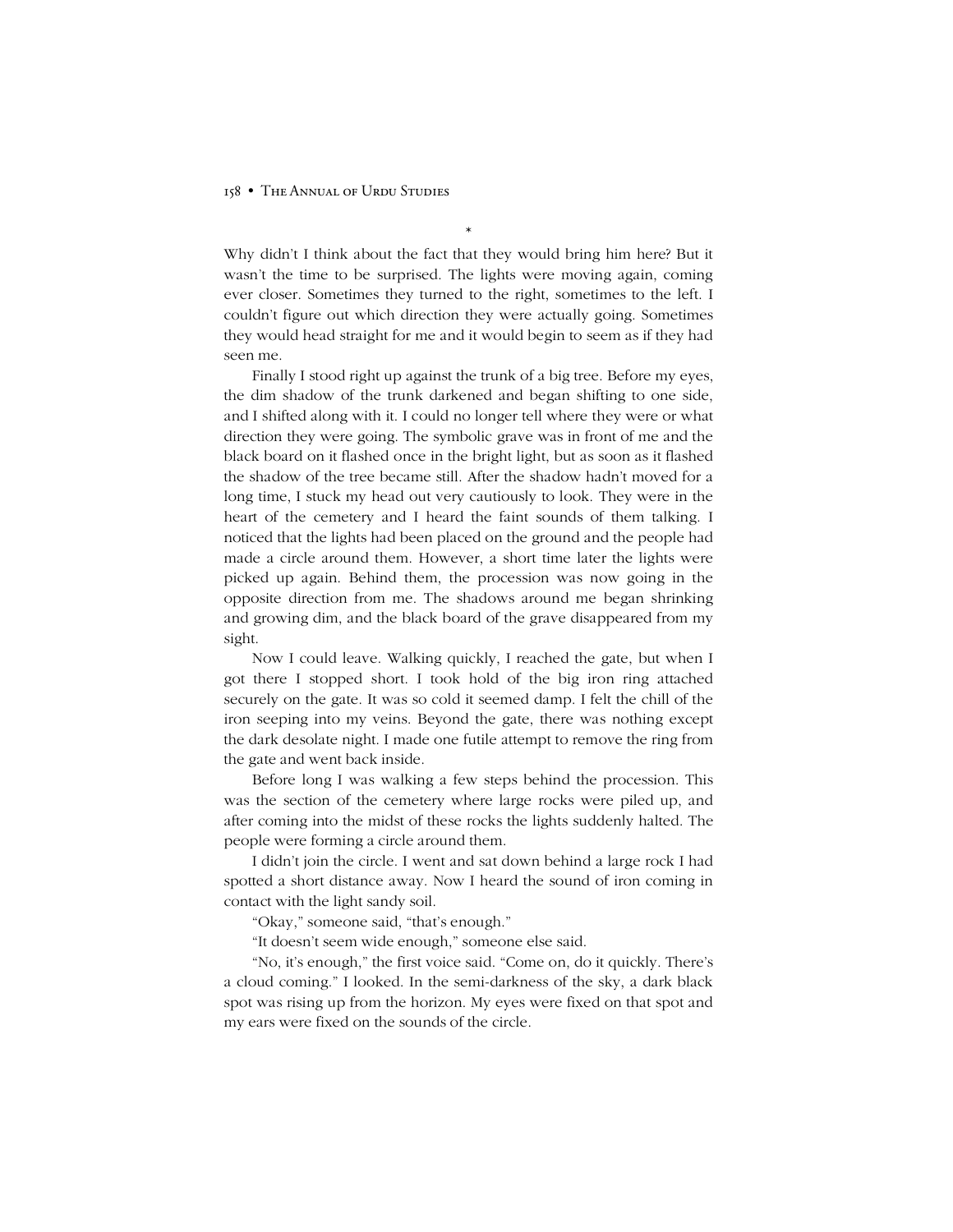"Perhaps that same one is coming back. It won't be here long. As soon as the rain comes down it'll move on."

"It'll give us a good soaking." "But in this season?"

"Come on, do it quickly."

"Move away from the soil."

"Bring the light."

"It doesn't seem deep enough."

"No, it's enough. Where are you taking the light? Leave it here."

"The depth ..."

"Who's with him?"

Two or three voices at the same time gave the name of the father.

"Give him a little water to drink."

"He won't drink."

"He's an idiot. Well, don't force him."

"The soil's falling"

"Move away from it."

"The light  $\dots$ "

"Look, it's here!"

Raining, the cloud passed overhead with a loud rumble. Except for the sound of this rumbling moving off into the distance, it remained silent for some time. Then they started to talk.

ìDo you hear that?î

"What?"

"The sound of a dog."

Now I also heard the sound of a dog.

"It's coming from the direction of the river."

"Take this cloth. Wring it out."

"No, toss out the wet soil."

"Hold the light close."

"Take out a little more soil."

"No, it's enough. Now bring him."

And several voices said: "Bring him."

After that, except for the rustling of clothes, I didn't hear any sound for a while. The shadow of the rock I was sitting propped up against had become elongated in the shape of a black arch, and it was quivering slowly. There were tall shadows of humans moving on both sides of it. Sometimes several shadows would come together and form shapes of various kinds. Sometimes, from the middle of those shapes, a hand would emerge, suddenly become very large, and then fuse with the arched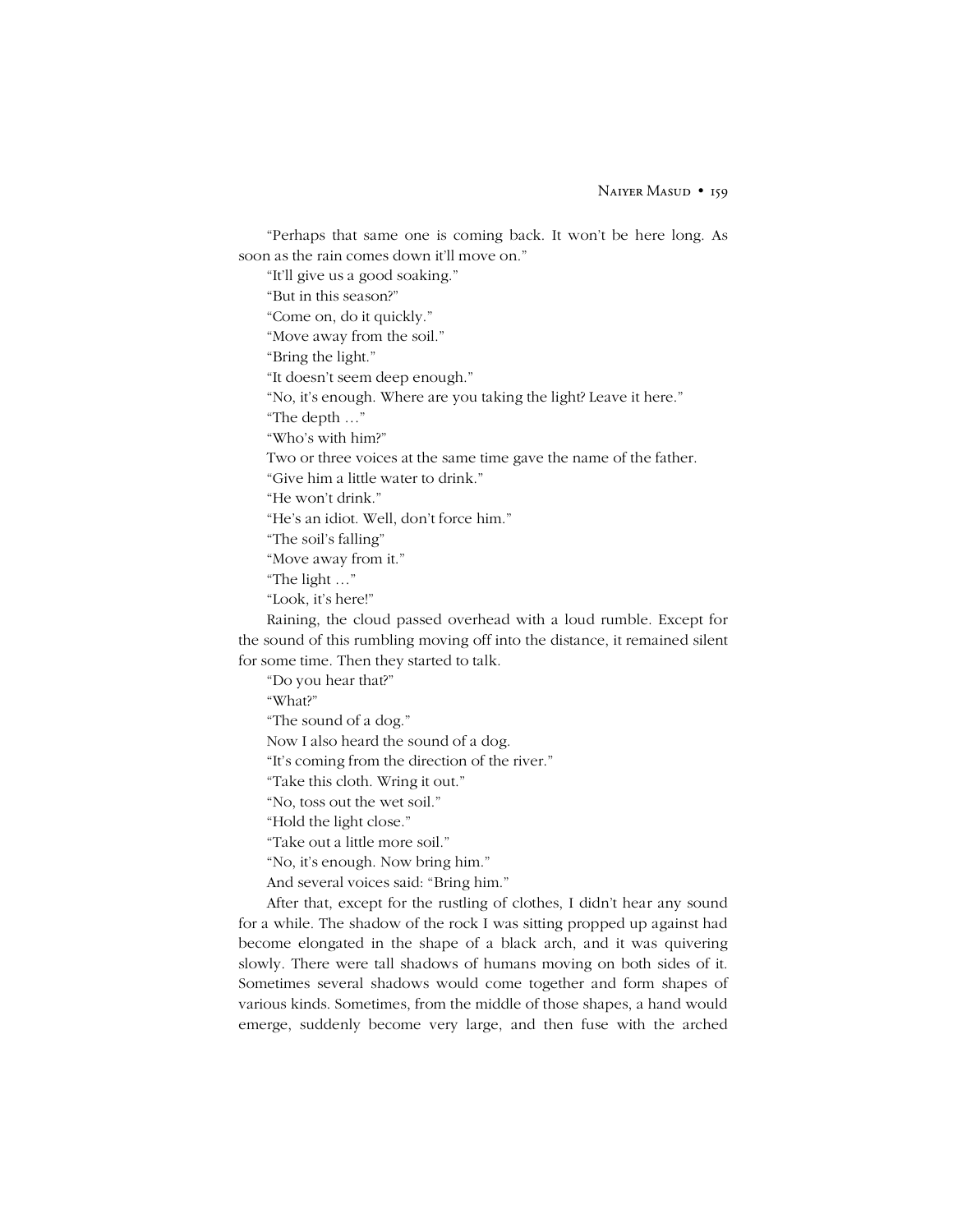shadow of the rock. Sometimes huge legs advanced nonstop toward the shadow of the rock, and for a long time I saw them crawling in the darkness in front of me; so much so that, after coming into the shadow of the rock, every shadow became invisible and I began to feel it touching my own body, and I stood up. But just then, from the other side of the rock, I heard the sound of someone crying and I sat down again. The one crying was also saying something in a choking voice that I couldn't make out. Now I heard some other voices.

"He won't come back from this?"

- "Do you think we're all crazy? He's already dead."
- "He's already dead?"
- "Take another look. Bring the light close."

"Look."

- "He's already dead."
- "Now put the thought of him out of your mind."
- "Come on, throw the soil in."

"Slowly."

- "Move your feet."
- "Move away from the soil."
- "This direction."
- "Enough, not this way now."
- "This direction."
- "Slowly."
- "Move the light."
- "Come on, smooth it out."
- Then I heard the sounds of them brushing dirt off their hands.
- ìOkay, now donít cry.î
- "He can't go anywhere."

Now they were talking about me again. They were suggesting places to search for me, and all of them were sure that I wouldn't be found at my house. I got up crouching and went forward in the shadow of the rock. After the shadow ended, I moved into the cover of another rock and, in this way, taking cover in the rocks, I stayed out of the range of the lights. Cutting a wide circle, I reached the gate of the cemetery and went out.

I didnít meet anyone along the way. Coming to the turn for my house, I looked all around. It was desolate. I looked up toward my neighbor's house. His door was still open. I went inside my house leaving the door

\*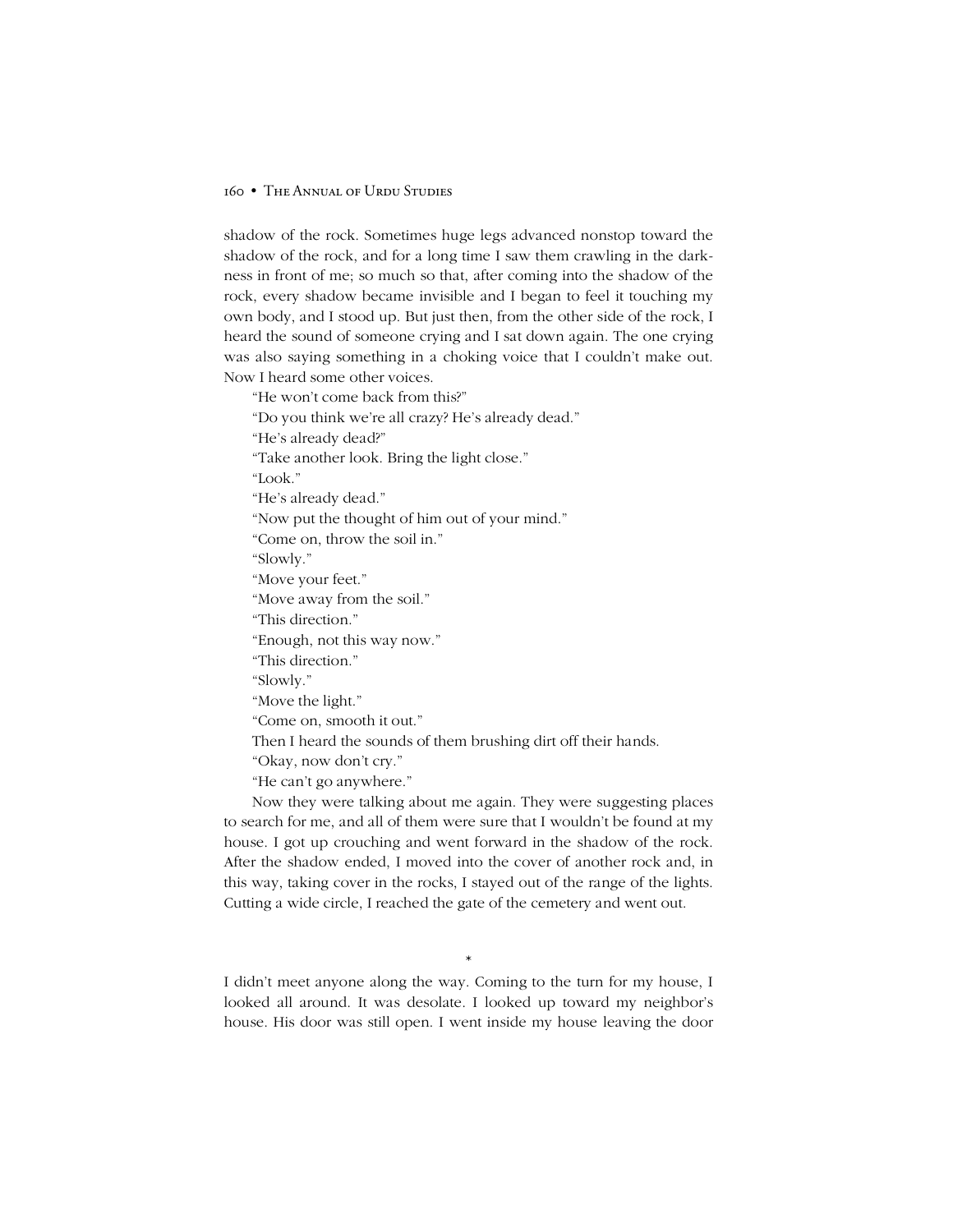unlatched. It was dark inside, but I left it that way. I lay down on the bare floor; its coolness seemed pleasant. For a long time the things that were said at the cemetery kept echoing in my ears. I heard their last sentence: "He'll have to tell us what he wants."

After that my thoughts suddenly became jumbled and I fell asleep.

**7**

Several times my sleep was interrupted for short periods. The first time, upon opening my eyes, I saw that it was morning. My eyes also opened near evening. The thought of the river and the cemetery flitted through my mind, but almost immediately I again fell asleep.

At first my sleep was dreamless, but later I had many. After being roused from every dream, I would think about it, but there was nothing in even one dream from the events of the past day and night. Many dreams were such that I didn't appear in them. Mostly I saw old faces that I recognized in the dream, but after waking I didn't remember when or where I had seen them. These faces would appear again and again, and they would stare at me silently for a long time as if they were waiting to hear some news from me. After having these dreams, I didn't feel anything at all. They were tranquil dreams because there was no difference between them and dark sleep. But there were some dreams in which my own face was present, and my own face began to seem very disagreeable to me. Waking from those dreams, I felt no desire to fall asleep again, but I kept lying there and eventually sleep would come.

One time when my eyes opened the darkness of the night had already become very deep. I got up, wandered through the whole house and came back. Sleep had already vanished, but not the desire to sleep more. I lay down on this same bare floor and closed my eyes. Just then I heard a light knock at the door. I stood up. The sound of a knock came a second time. It was a very soft knock. It occurred to me that the door wasn't latched from the inside and I immediately began withdrawing toward the remote sections of the house when the person knocking at the door opened it and stepped in. Turning toward him, I saw an unsightly figure standing in front of the dim light coming from outside and I failed to recognize him. The air of the late night brushed across my face, and I sensed that he still hadn't seen me. I was about to turn again when I heard the sound of very slow heaving and sobbing.

ìWho is it?î I asked.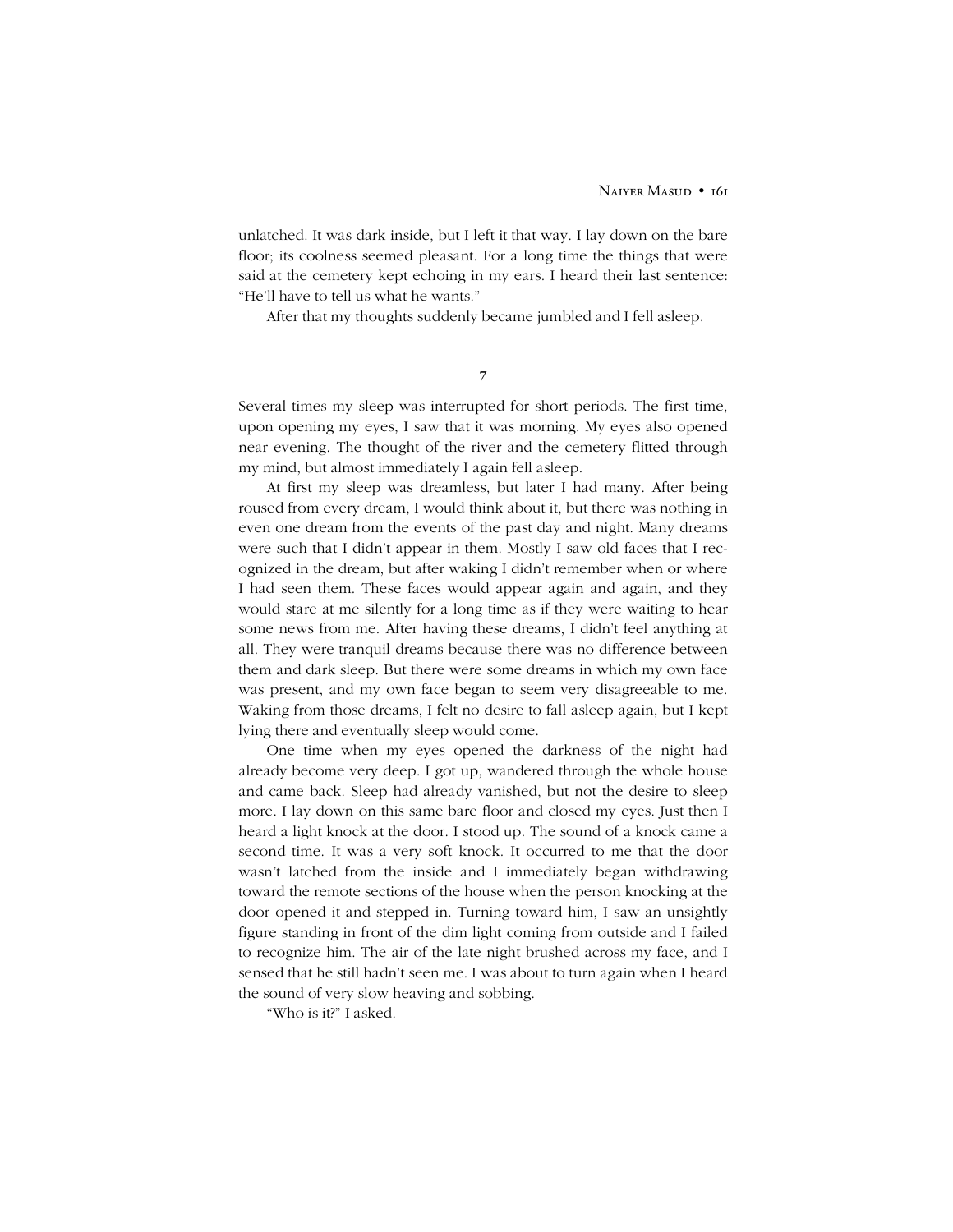He came staggering straight toward my voice. After going a few steps he stopped and said, his voice catching in his throat, "Where are you?"

Now I recognized the father of the child.

"What's the matter?"

And he again came straight toward my voice. After he had gotten very close, his glance fell on me, and when he spoke his voice was trembling, "Isn't there a light?"

"What's the matter?"

But in reply he only continued panting. I was waiting for him to speak. At one point I felt like shoving my hands up against his chest and pushing him back outside, but just then he started sobbing again. He struggled to say something, but his voice was catching in his throat again and again. Finally, with great difficulty, he managed, "I've brought him."

And I saw that he was supporting something on his two hands.

"He hasn't gone bad yet." Then he said, "If you want ..."

And when I spoke my voice caught in my throat again and again. ìWhat is it?î I asked.

"If you want, he'll always stay with you. He hasn't gone bad yet. Please take him. No one will say anything to you. No one will say anything to you." Then he pleaded, "Please, now don't get angry."

Meanwhile, I had already gotten a light. I saw that a white cloth bundle was resting on his hands. The cloth was intensely white but the shadow of the folds had etched a web of black streaks on it. There were also spots of wet soil in various places, and some spots were tinged with dark red.

Holding on to the bundle carefully, he advanced toward me. His fingers were smeared with wet soil, but, even so, I saw clearly that the skin had been peeled off in a few places and a little blood was also oozing from some of them.

I stepped back.

"You took him out?"

"He hasn't gone bad yet."

"Take him back there."

*Please keep him with you.*"

"Take him back."

"He'll always stay with you. No one will say anything to you."

ìSpeak quietly,î I said clenching my teeth.

ìOkay, now donít get angry. Please keep him.î

"He's already dead."

"But he hasn't gone bad yet. If you want ..." He stopped, held out the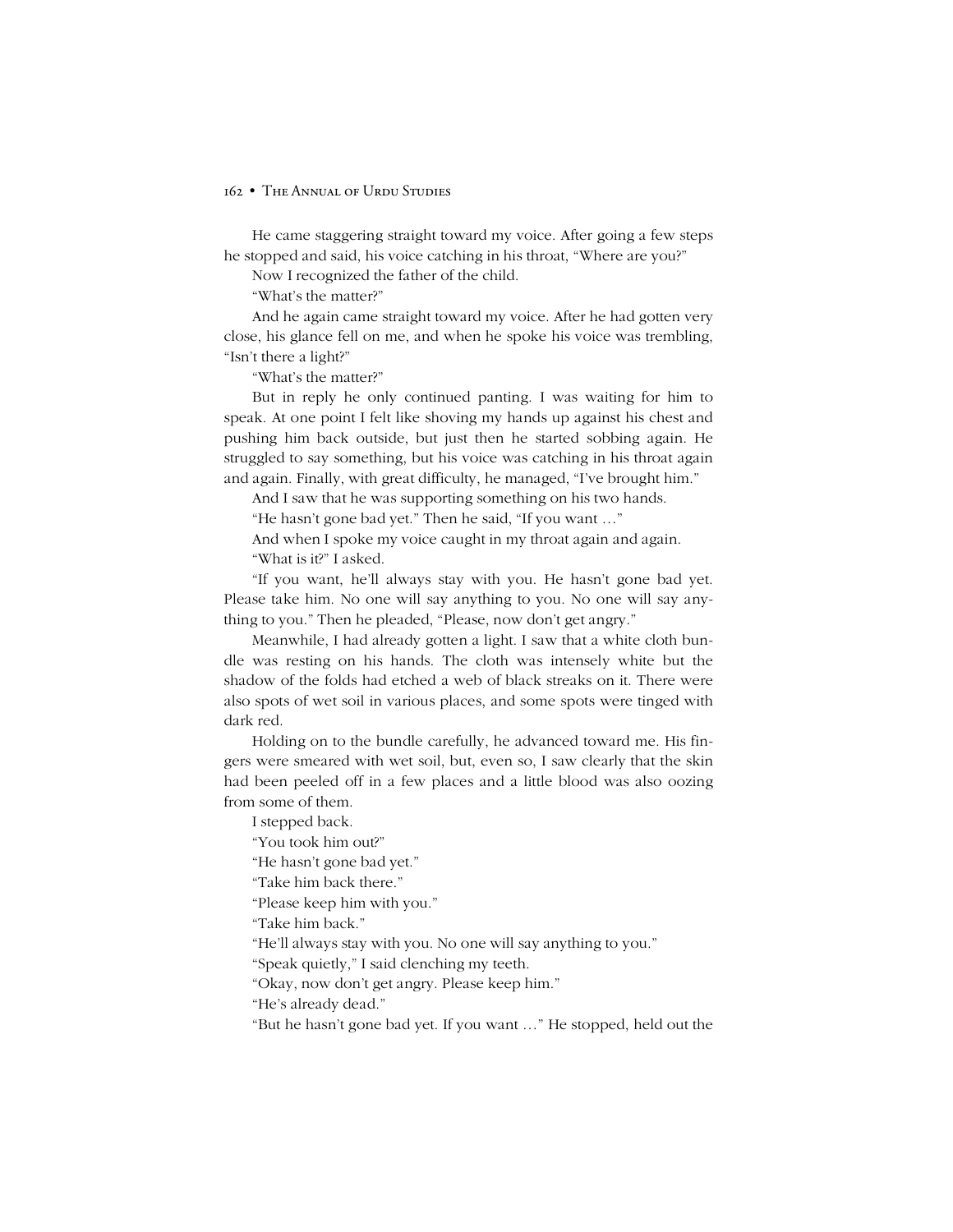bundle toward me and said, "Now he belongs to you."

"He's already dead. Take him back there. He's already dead."

Suddenly he screamed in a dreadful voice: "Why!"

And he stumbled. The bundle on his hands suddenly tottered and a small greenish foot protruded from beneath the layers of white cloth. The green color—which seemed extremely strange in the midst of the white, black, earth and red colors—pierced my eyes like broken glass, and I stepped back further. But he came forward and raised the bundle on his two hands over his head. A glint of wildness appeared in his dull, misty eyes and I thought he was going to toss the bundle on top of me. With one hand, I tried to grab both of his. My other hand had just barely reached his face when he again screamed in that same dreadful voice: "Why!"

I pressed his neck with both hands but he twisted about and freed himself from my grasp. While this was happening, I don't know how, the bundle ended up in my hands. The body wrapped in the cloth felt as cold as ice to me.

ìTake him,î I said walking forward.

ìPlease, now donít be angry,î he said, and began crying at the top of his lungs. I had only just gotten near him when he bolted toward the door. His forehead collided with the edge of the open door and he fell flat on his face. For a long time he lay on the floor this way, feeling about with his hand and groping the ground with his palms like a blind man. Whenever his fingers touched the ground, a tremor went through his body, although his crying had stopped. I noticed that a trail of thick blood came out from underneath his head and flowed toward the door. He was trembling continuously. I sat down on the ground near him. His body was so hot that I felt the glow of the heat reaching my face.

"What's the use?" I said. "Your child ..."

"I won't take him back," he screeched, and again he started crying at the top of his lungs. As he was crying he got up and, without looking at me, he went out the door. His pace wasn't very fast. Until he had gone some distance, the sound of his crying could still be heard.

After he had gone, I realized that the bundle was still in my hands. I didn't lay it down. I knew that the clamor coming out of my house had been heard some distance away and the sounds of the doors of several houses opening reached my ears, but I was in no rush. Holding the bundle care-

\*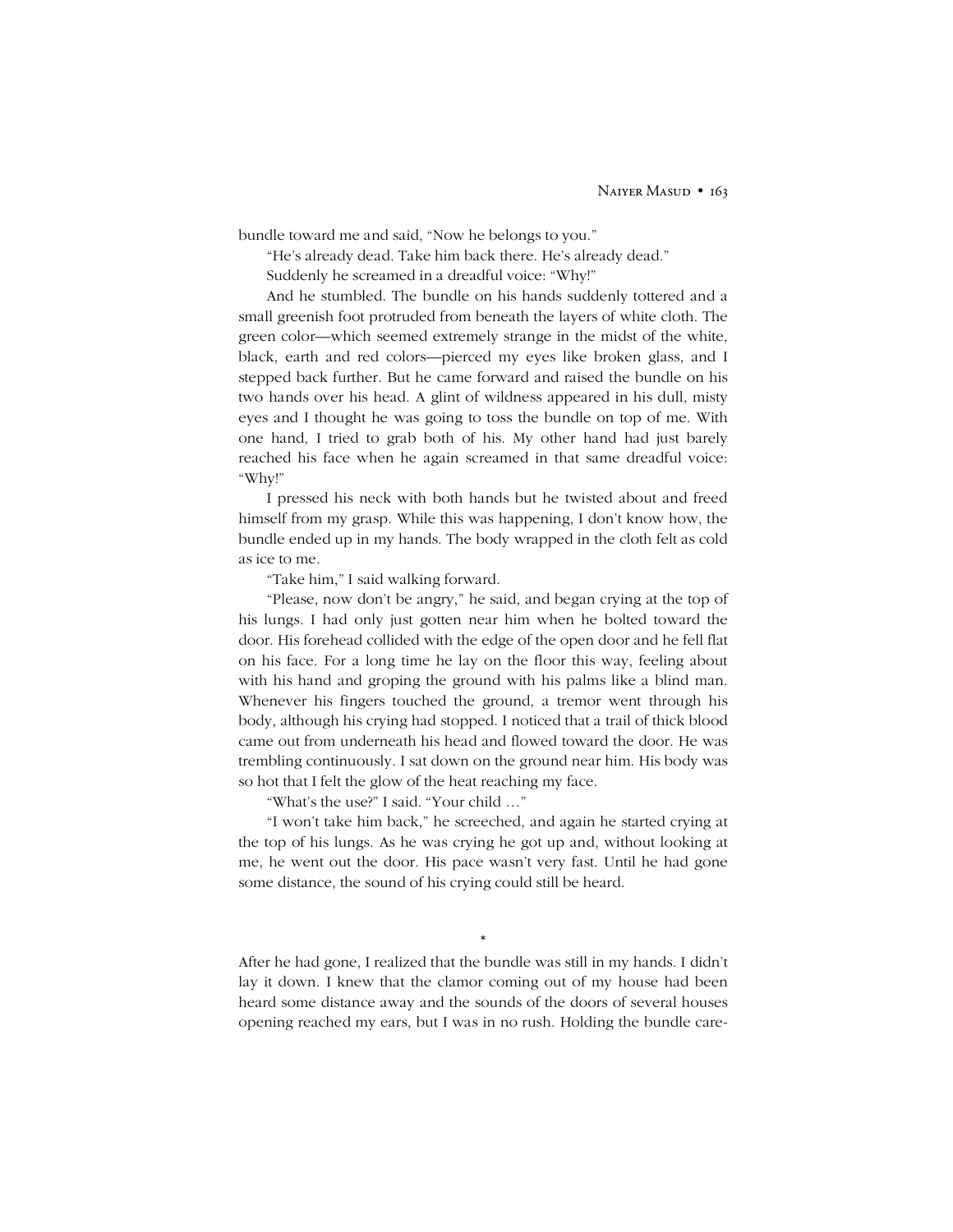fully on one hand, I began examining the knots on it with the other, but then I stopped.

"What's the use," I thought.

I looked at the image of the opened hands on the wall. The drawing of the dog beneath one hand was still clear. The color of the leash, however, had faded. I held the bundle on both hands and went up close to the image. The pieces of charcoal lying on the floor crunched as they came under my feet.

"What's the use," I again thought and moved away from the image.

Outside my house people were calling to one another. Deep darkness had also spread outside now and someone called out to someone else to bring a light.

I put out my light and went out through the side door. I was holding the white bundle tightly. I became aware that although the lifeless body without hands might be small, it was still quite difficult walking while holding on to it, but I kept going.

I was heading toward the cemetery.

**8**

Finally, I reached the gate of the cemetery. Once inside, I remembered which direction I needed to go. I tried to listen for something, but there was no sound anywhere. I began moving forward carefully. After going some distance, I made a guess which direction the piled up rocks were and I turned that way—just then I saw a rather dim light ahead in the distance, but I continued walking that same direction. When I got close, I spotted the small hole near which the light had been placed. There was a mound of damp soil on one side. After taking a good look at the hole and the soil, I put out the light.

Without bending over too much, I lowered the bundle into the hole and began filling it. The damp soil seemed somewhat warm to me, and the sound as it fell onto the cloth didnít resemble any other sound. After filling the hole, I spent a long time scooping up the soil that was around and plopping it on top. I kept pressing it down firmly, to such an extent that the ground there was much firmer than the ground in the rest of the cemetery. I circled around it several times, pressing it and making it firm on every side. Then I rubbed my hand around on it and made sure that the surface of that part was neither higher nor lower than the rest of the ground. After that, I got up and left. And then I stumbled for the first time.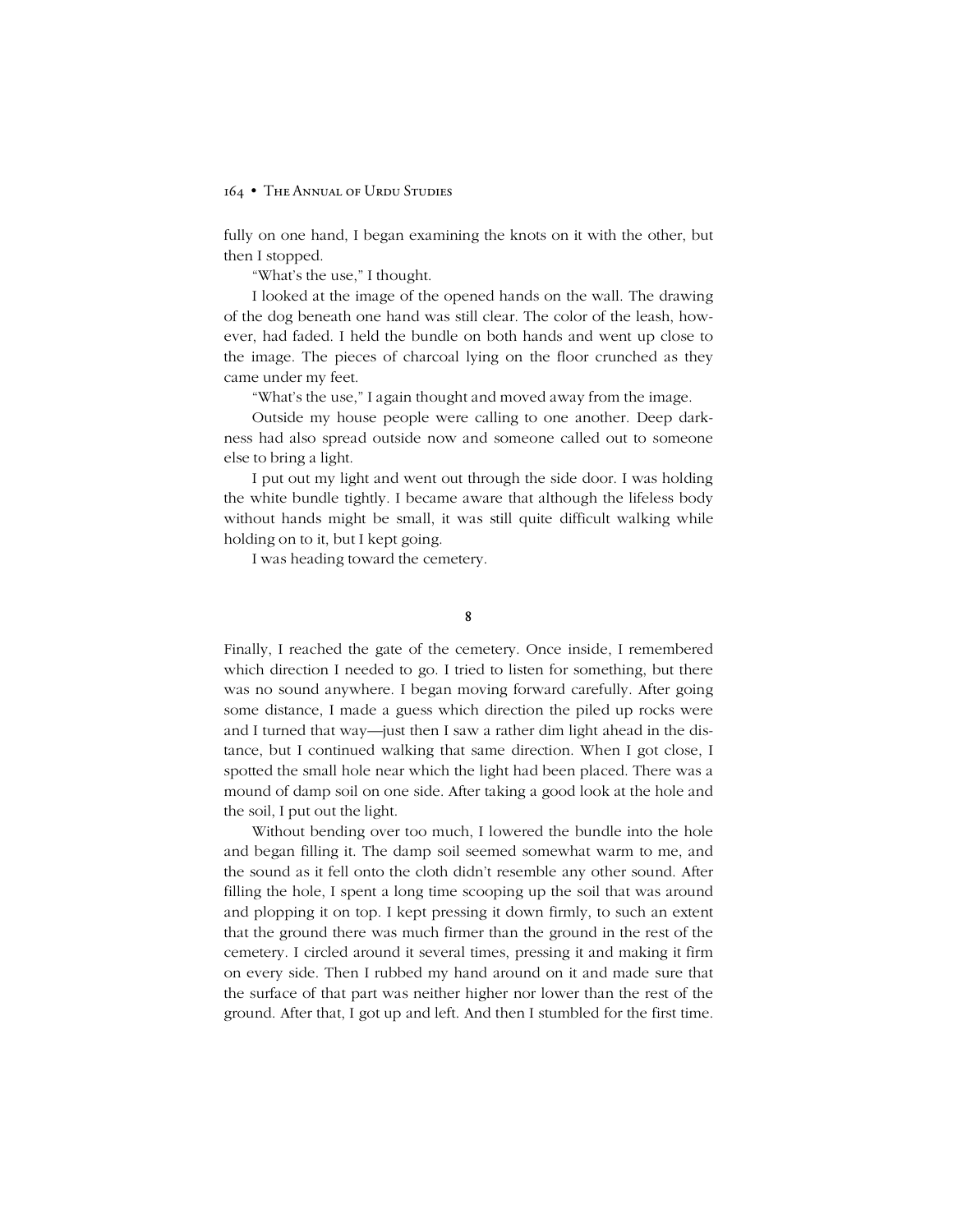I had forgotten the way and I couldn't figure out which direction I should go.

For a long time I stood rooted in one spot. The darkness in the cemetery was so deep and the silence so complete that the two seemed to be one. Several times I thought that I should start moving, but I also couldn't figure out how to move my feet. Slowly my senses began to seem useless. At one point the silent blackness of the surroundings overwhelmed me and it seemed as if I was dissolving into whatever was around me. I wanted to think, but I had even forgotten how to think.

Meanwhile something happened somewhere and I felt kind of a jolt.

Since I was facing the darkness and the silence at the same time, I couldn't tell whether it was some kind of sound or some kind of light. Nevertheless, something had definitely happened somewhere in the cemetery. I pondered that for a long time. Eventually I remembered that I had forgotten the way and I needed to get out of there.

Now, treading carefully on the soft earth, I began moving forward. I felt so disoriented that I kept walking in a straight line so that I would be sure to reach some boundary or other of the cemetery. There were no trees along my path and my pace was so slow that I was hardly even aware of the unevenness of the ground. Finally, my hand struck a wall and my fingers sank into the dry, puffed up earth between the bricks. Now that I had reached one boundary of the cemetery, it was easier for me: I would walk along the wall and reach the gate of the exit. I stopped briefly and looked and listened carefully. There was that same silence and that same darkness. However, after some time it seemed that the darkness had become several shades. I tried to distinguish these different shades, but I couldnít tell which of them was far away and which was near. I did see that one was shaking. It started moving in one direction—not my direction—but then one piece separated from it and moved straight toward me, without a sound. Convinced that this was all my imagination, I began moving forward with my hand on the wall. My fingers, by turns, kept feeling the hardness of the bricks and the softness of the puffed up earth between them. I didn't like this, but I didn't move my hand away from the wall.

In the cemetery, the wind was blowing now, but without a sound. My pace, perhaps, wasn't very fast, but I didn't turn to see where that piece of darkness was now. After going some distance, suddenly, a heavy scent came down on top of me like a sheet and, at that very same moment, some furry thing brushed against my feet.

Fear was spreading over my body like cold molasses when I heard,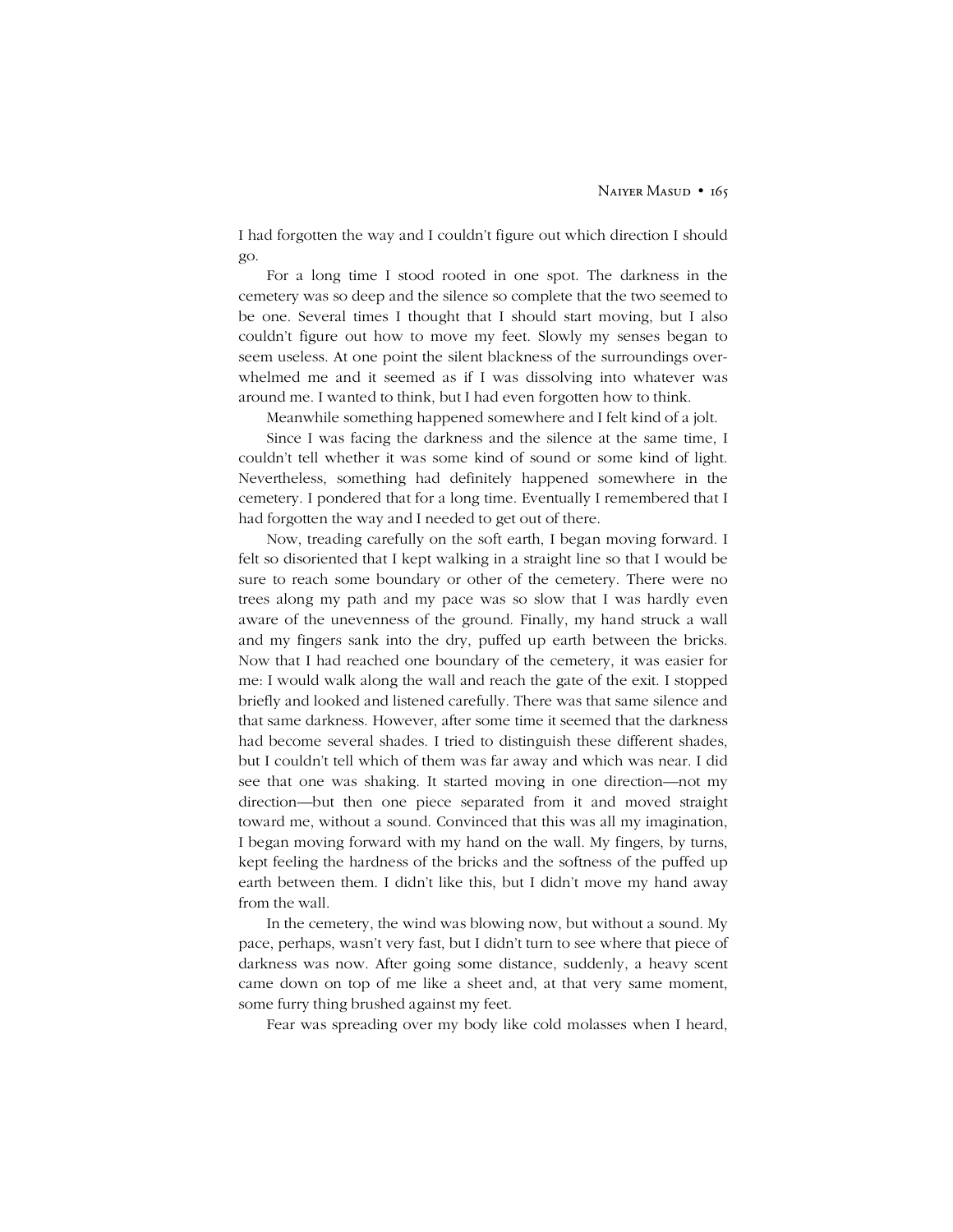"You have to turn and look."

The voice was so alive and clear that the darkness in the cemetery diminished.

"You have to turn and look," he said a second time.

We were near the symbolic grave of the drowned maiden and ashcolored blossoms had already bloomed overhead. I heard the sound of the dog panting but I didnít see him. His owner, however, both hands on his waist, stood in front of me like blackness incarnate.

\*

"Who was it this time?" he asked. "Perhaps some other child, do you eat them?"

" $No.$ "

"Then?"

"It's nothing."

He remained silent, and I also remained silent. Only the sound of the dog's panting could be heard. "And this was that same child," I felt compelled to say.

ìThe green one?î he asked. And there was surprise in his voice. I felt sure, there was surprise in his voice.

"The green one," I said in a whisper.

Then I felt like telling him everything, so I did. Starting from when I saw the rubbed out image of the hands in my house, up to now when we were standing face to face in the cemetery, I told him everything.

He continued thinking for a long time, and then he came closer to me.

ìYou didnít kill him?î he asked slowly.

" $No.$ "

ìWhy?î

Never before had a stranger question been asked of me. I was at a loss how to answer, but perhaps he didn't even care about the answer.

"I didn't come here following you," he said. "The thought didn't even occur to me that I might find you here.<sup>"</sup>

The pre-dawn light was spreading and the whooshing of the wind was increasing. I looked at him and he was looking at me very intently.

"What's happening to you?" he asked.

"Nothing," I said.

ìNothing!î he repeated and laughed strangely.

"I'm perfectly fine," I said.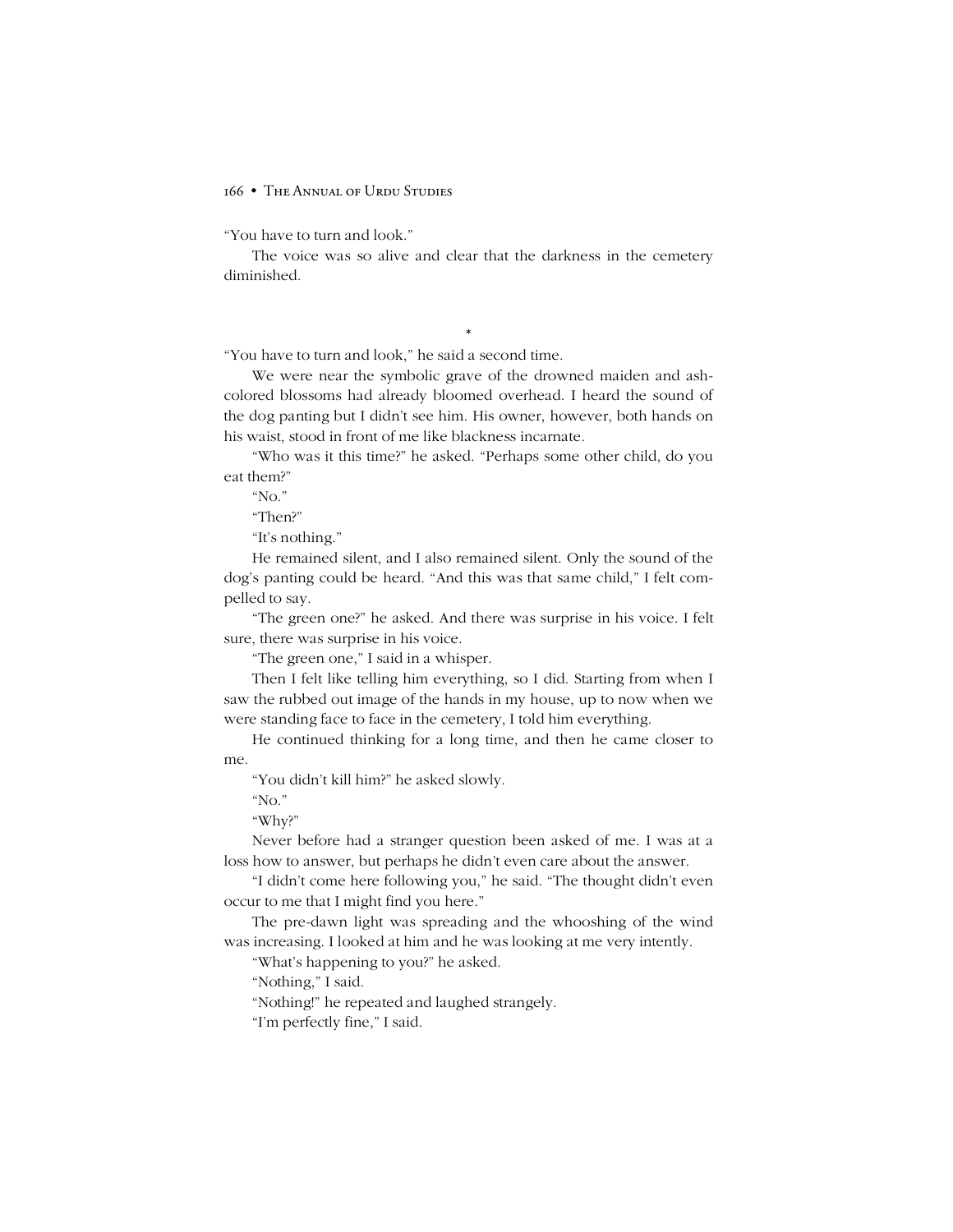He bent down toward the ground and only then did I see his dog. He stroked the dog a long time and then he stopped and stood there looking straight into my eyes.

"I didn't come here following you," he growled. I had come to see where it goes.

ìWhat?î I asked quietly.

But perhaps he didnít hear. His eyes were still looking at me, but he was definitely not seeing me.

ìAnyway, where does it go?î he said again.

ìWhat?î

"That one that drenched us."

ìJust then I fell lifelessly onto the black wooden board, but I stood up immediately.

Nevertheless, when I looked toward him I saw nothing in front of me except the receding light of early dawn.

\*

However, when I arrived home the black dog was there at my door. He allowed me to go inside the house. When I turned to close the door, he had already stretched his forelegs on the ground and sat down.

I left the door open.

#### **II**

# **1**

I was sleeping a long time, perhaps for several days. During that time, whenever my eyes opened, I felt the discomfort of lying on the bare floor, but I didn't move from where I was. Perhaps I just couldn't move. I was well aware of where I was and I also felt the presence of the dog by the door. Once or twice I heard the faint voice of the dog's owner and I sensed that the dog was eating something, but I didn't look up. While I was awake no one came inside. Finally, at one point, while I was still sleeping, I kept feeling that someone was standing near me and slowly I woke up, but I didnít open my eyes. I was waiting for whoever was near me to move away, but he didn't stir and, in the end, I had to open my eyes.

The owner of the dog was standing at the head of my bed and the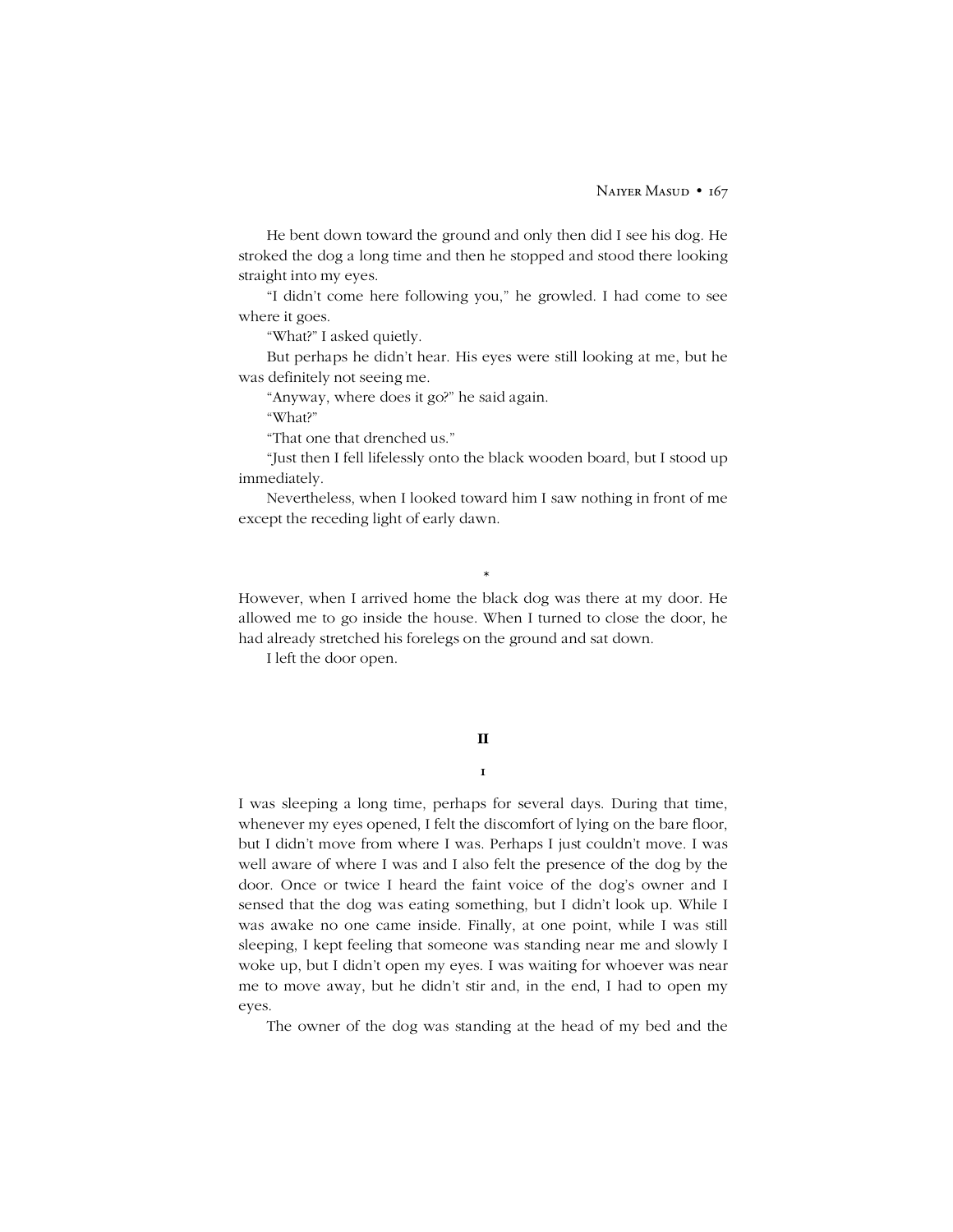door was latched from the inside.

"One has to wake up, newcomer," he said and sat down near me. I also got up and sat. I was having difficulty guessing the time. From outside came the sound of scratching on the door. He got up to open it and the dog came in. Against the evening light behind him, the dog's color seemed even blacker than before. Several times he sniffed the dark brown streak going toward the door, and I remembered everything. I realized I wasn't feeling well and I had to lie down again. As before, the dog lay outside the door with his front legs extended.

I heard the voice of the owner coming from outside. After that he jumped over the dog and came through the door. Walking quickly, he came over to me and, bending down, he said, "Don't sleep now," then he went out.

I waited a long time for him to return, so long, in fact, that darkness fell. I stood up. The layout of the house had already faded from my mind. I tried to recall it, but I wasnít successful. After I lit the lamp, the layout gradually came back to me. I wanted to look at the whole house but I felt exhausted. Several times my glance fell on the image of the hands on the wall, but I didn't look at it closely.

Outside, the wind had become very strong. I heard it getting tangled in the trees and I could tell from the sound that it was blustering like an erratic dust storm. I had the strong feeling that time was passing, but just then I noticed the dog sitting near me. The owner was standing behind him looking at me intently. When he saw me looking at him, he came forward. Taking my hand he asked, "So, did you look at the house?"

"No," I replied.

ìThis house is no longer yours, newcomer,î he said, and letting go of my hand he moved away. "I've said some things on your behalf. Your belongings aren't here anymore." He took my hand again and said to his dog, "Come on, let's go."

My glance fell on the image. I had a suspicion that the distance between the two hands was a bit more than before. Holding the owner's hand, I went up close to the image. The distance was the same as before.

ìShould I erase it?î he asked, but without waiting for my reply, he took me and went outside. A gust of wind smacked against my body and I felt everything changing. I looked up. He was also looking up, as if he was searching for something in the sky. He spent quite a while doing that. Then he said to his dog, "Come on, let's go."

And we began going forward quickly. The path was new to me and longer than I expected. After walking a long time in the strong wind, I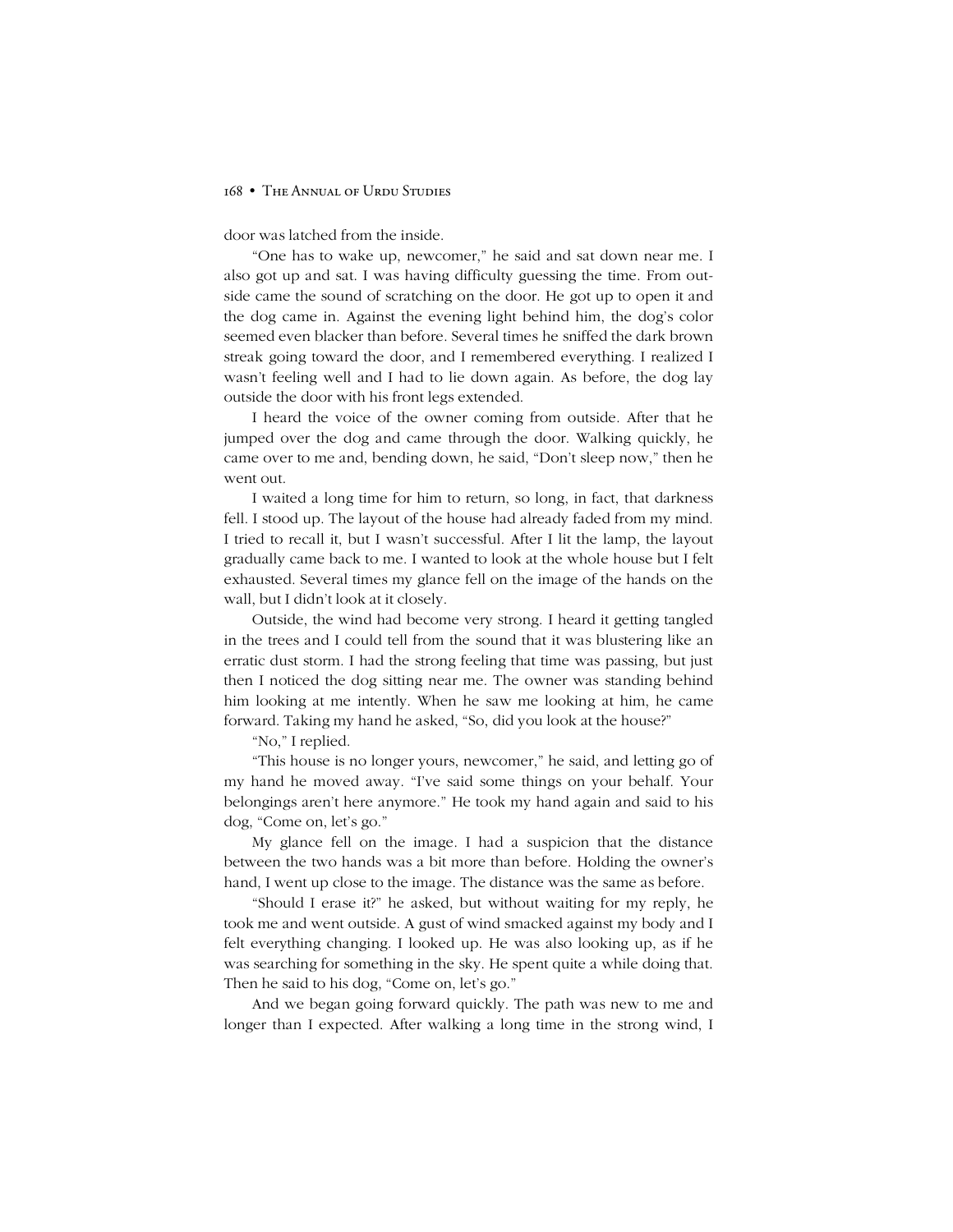finally realized that we were going toward the river. After walking a bit further, I began hearing clearly the sound of waves breaking against the wind. We were approaching the banks of the river now, but I wasn't familiar with this part of it. It wasn't completely dark yet and, from the faint glow of the water spread out in the distance, I surmised that the river's first bend was at this spot. Just then, fatigue overwhelmed me and I stumbled and nearly fell on the dog.

"We're here," the owner said somewhat loudly placing his mouth near my ear, and he pointed in front of him. I saw the black shape of a large house. In no time at all, we arrived there.

"Rest a little," he said and disappeared somewhere. Despite my fatigue, I followed one wall of the house up to its end. The water was washing up against the wall that was beyond that. Suddenly the velocity of the wind intensified and I went back where I had been before. The owner was standing there waiting for me.

ìCome with me,î he said taking my hand. We entered through a large door. The house was pitch dark inside. In that pitch darkness, we climbed the stairs and came to the upper level. A dim light shone on one side. It was a somewhat dilapidated turret, the doors of which had been boarded up using an assortment of new and old boards made of some weak wood. These boards were shaking from the pressure of the wind. A bed had also been laid out here and he pointed to it.

"One has to sleep, newcomer," he said, and went away.

I lay down on the bed. The sound of the wind striking against the boards seemed very soothing to me, and listening to this very sound I began to fall asleep. I wasn't even sleeping soundly when a host of dreams assaulted me. All night long I kept seeing myself sailing on ships that were breaking apart.

**2**

The next day we were in the cemetery. First, the owner of the dog took me toward the place where many large rocks were piled up. When we got there he showed me a fresh grave. "This is the father," he said. After that we walked to the symbolic grave of the drowned maiden. For a long time we sat quietly on the black wooden board. This time again, he was scanning the sky searching for something. Perhaps it was a habit with him. Eventually I sensed that he was looking in my direction and was about to say something.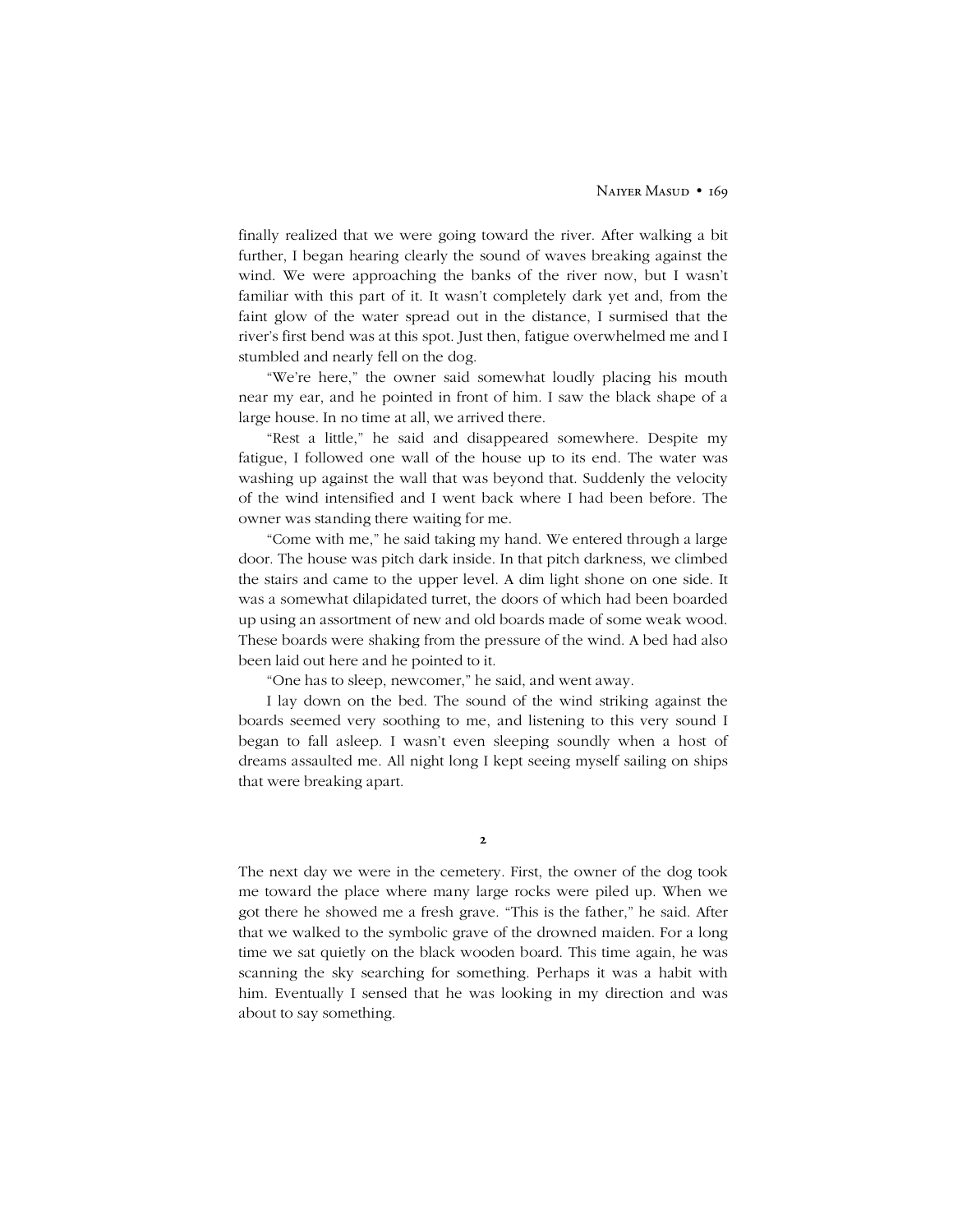# 170 • THE ANNUAL OF URDU STUDIES

"They say you come here every day," he said.

"I like this place."

"And you go to the river every day too. The river also ..." He stopped in the middle and then he said, "You can't escape from the world by hanging around the riverbank."

"I also like the river."

"And the world?" he asked. Then he himself said, "Sometimes I wonder how the world seemed to her." He tapped his hand slowly on the board of the grave and began looking at me expecting an answer.

"She drowned in the river," I said.

ìWhat was her story?î

I told him.

"Is that all?"

"All that I was told."

"That much I knew, but who was following her?"

"Perhaps she didn't tell anyone."

"It wasn't you?"

"The first time I heard her mentioned was after I arrived here."

"You didn't see her?"

"She had already drowned before I arrived."

"I did see her. Listen, newcomer." He again tapped his hand slowly on the board. "Her drowning upset me. I wonder what must remain of her now. Her hair was very nice. For a long time after she drowned, I kept wondering what must have become of her hair." He stroked his hand on the board. "If she were here ..." Suddenly he clenched his teeth and for a long time he said nothing.

"Sometimes I think about her too," I said after waiting for him to speak. "But other than the black hair going down in the water ..."

ìListen, newcomer.î He placed his hand on mine, but again he clenched his teeth and said nothing.

After some time, he stood up. I saw the dog by his feet. Perhaps he had been with us from the very beginning. The owner sat down and, for a long time, he kept looking into the dog's eyes. I felt as if the dog was being shy and I even pointed that out to the owner. He started to laugh.

"Your eyes are distinctive, newcomer," he said. After you're gone, perhaps I'll wonder what must have become of your eyes. Come on, let's  $\overline{QO}$ .

The whole way he kept talking about all sorts of ordinary things. He asked me a lot of questions, but he didnít insist on answers. Nevertheless, he, in fact, got answers to many questions. He also said many funny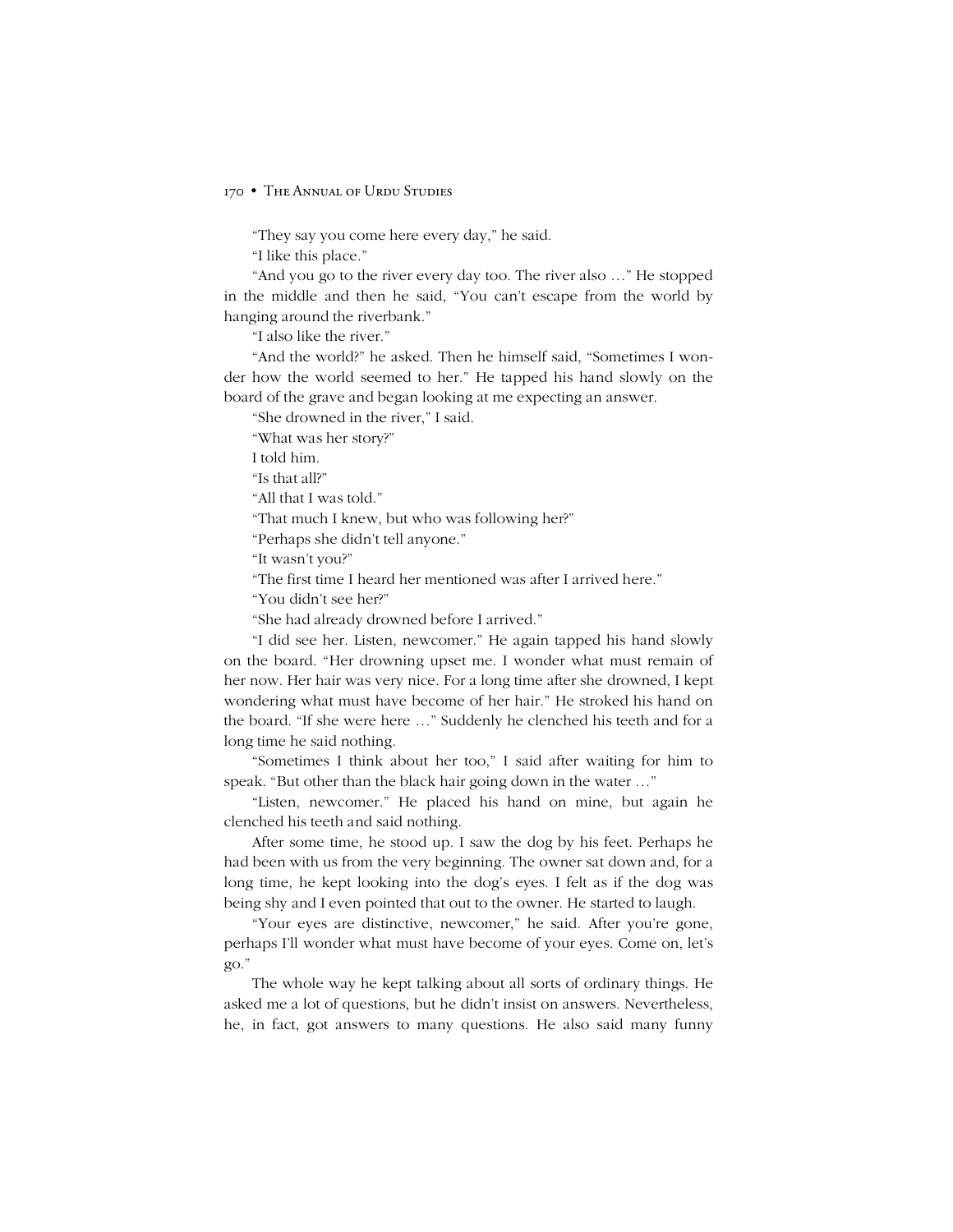things. Sometimes he would pick up a piece of some rock lying along the way and throw it off into the distance, and the dog would run after it. Several places along the way we ran into people from the hamlet, but it seemed as if they didn't see me at all. Meanwhile, we arrived at his house.

"As I had told you, newcomer," the owner said opening the gate of the house, "I've spoken on your behalf."

I was feeling sleepy again so I went to my quarters to lie down. Before falling asleep I heard the sound of his laughter for a long time. Perhaps he was playing with his dog.

\*

For the next several days I slept most of the time, but whenever my eyes opened I found the owner standing by my door. Seeing me waking, he would come over to me and say something amusing. During this time, I didn't see his dog, but one day while he was talking to me he said, "Now she's here too."

He pointed toward the floor. I looked and saw my cat playing with his dog. I tried to coax her but she didn't pay any attention to me. The dog, however, came near me and started wagging his tail.

"You must know too, newcomer," the owner said, "that a cat is a friend of the house, and a dog is the friend of man."

"Did she come here on her own?" I asked.

"No, I brought her," he said. "Did you notice how I've made them friends? Now she isn't afraid of him. Newcomer, why is a cat afraid of a dog?î

"Perhaps she fears he'll eat her," I said, and just then the two animals started going out the door chasing after each other. But suddenly, the owner blocked their way.

"No!" he said looking angrily at the dog. "I'm the one who made you friends. The display of your friendship should be right in front of me too."

And it seemed as if the dog had understood every single word. He padded off quietly toward the cat, and when he got near he turned and looked at his owner. The owner was watching him like some stern father. And the dog, looking like a really frightened child, tapped his paw softly on the tail of the cat and then turned to look at his owner. I coaxed the dog and he began running circles around me happily. His owner gestured for him to go outside, and with one leap he was out the door. The cat tried to follow suit, but the owner put his foot under her belly and tossed her back.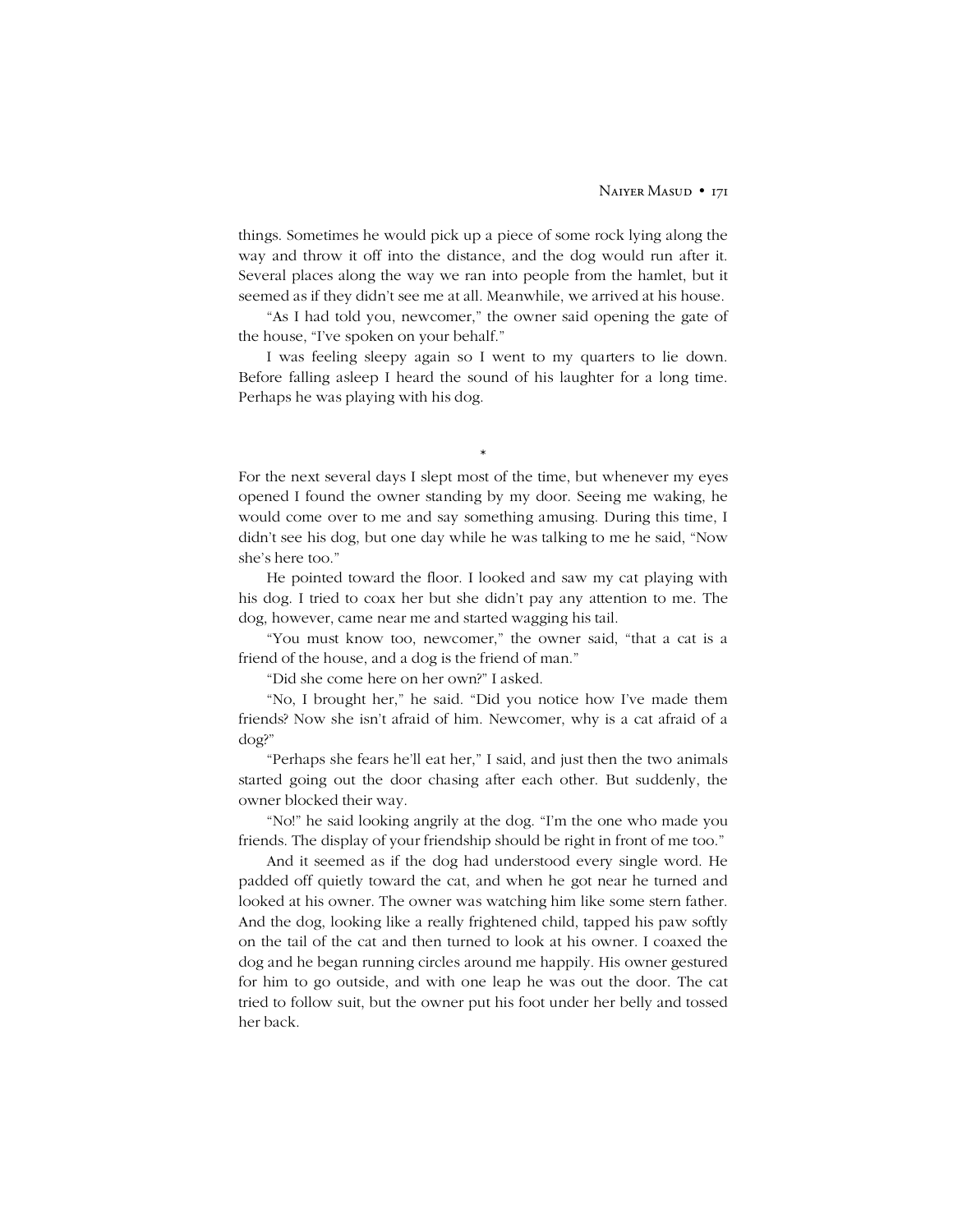"How do you like this place?" he asked me. "You'll remember it, won't you?"

"I might," I said. "After living here a while...."

"Do you know anything about this place?"

I shook my head, "No."

"In spite of that you'll remember it?"

It occurred to me that he was only asking me questions because, with the help of my answers, he wanted to convince me of something, or make me disclose something, or just get some promise from me for the future and this caused me to become a bit obstinate. Perhaps he discerned my thoughts. And now, contrary to his usual manner, he began saying, in a tired and somewhat disappointed tone, "The house that you remember ..."

"I don't remember."

"But you do," he said as if trying to convince me. "For you, everything in the house you remember was strange."

"No it wasn't."

ìIt was. Donít be obstinate, otherwise Iíll start asking questions. Everything was strange, and you were accustomed to those strange things." He came forward and placed his hand on my shoulder, "Or weren't you?"

"I was." I said.

ìThis is the very reason you remember that house. The house where you were ignorant about everything, you remember. Right?"

"Right," I said without paying attention.

"So, where did the knowledge go?"

"The knowledge?"

It was clear that the plan of his questions had been spoiled and, as a way of ending the conversation, he said, "Knowledge is nothing, newcomer. The essential thing is to be familiar. Because of our own lack of knowledge, we call it knowledge."

I was running my eyes over the ceiling and walls of this dilapidated turret when I heard him laughing and he said in that peculiar tone of his, "I'm also wondering what's gained from these things. They're useless, aren't they?"

"Not completely useless, although some other time ..."

ìMerely passing the time with you, so I can obtain *knowledge* about you." He emphasized the word "knowledge" and started laughing. "And you should also become familiar with me, at least...." And, laughing that same way, he went out. The sound of his laughter could be heard for quite a while, then it stopped and I saw him standing by my door. The cat was going toward him.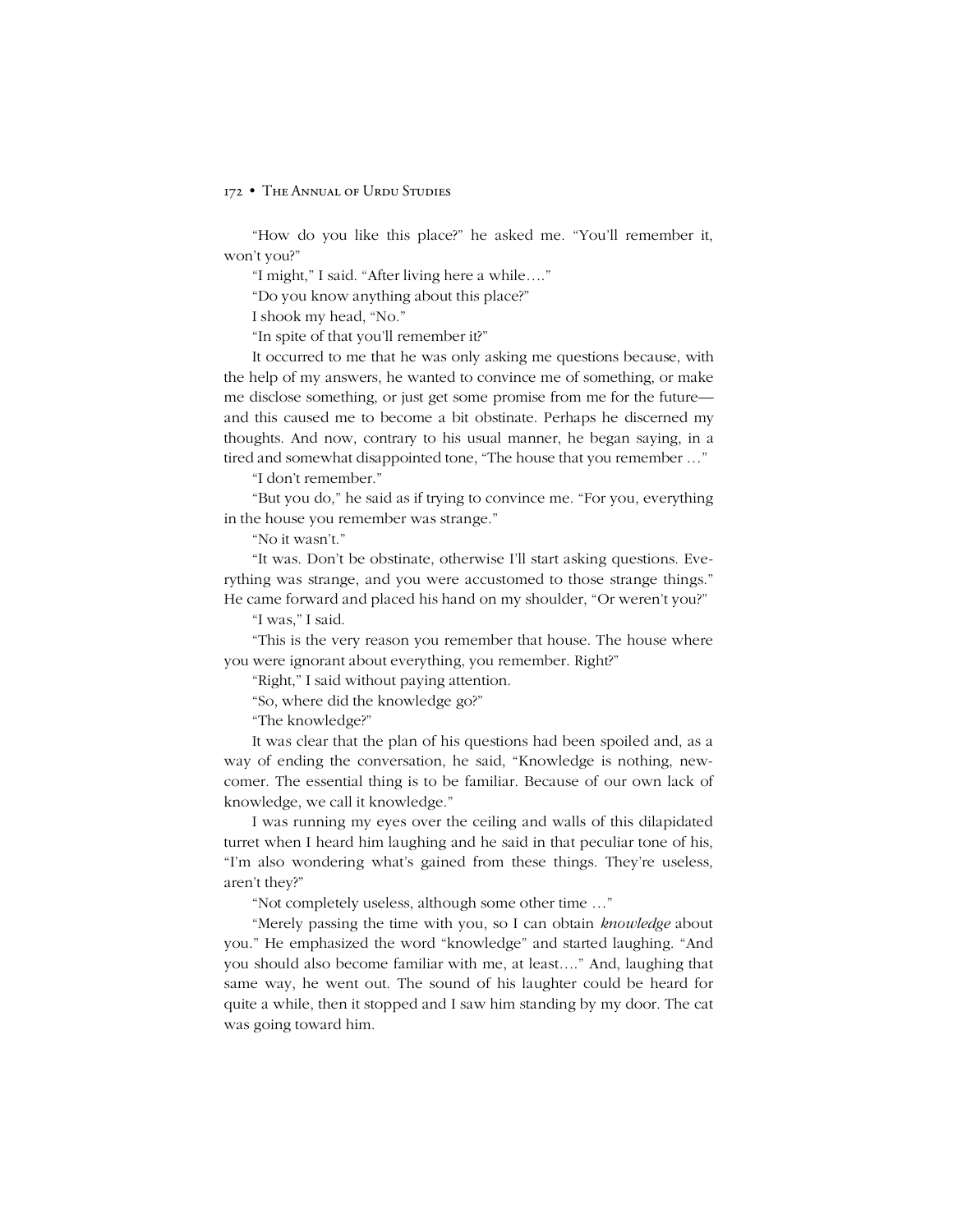"The essential thing is to be familiar, newcomer," he said bending down toward the cat. "And the people of this hamlet are accustomed to me, not to you, although they don't even know as much about me as they know about you." He picked up the cat and left.

\*

I spent most of my time right there in the turret. Sometimes I would go out with the owner and when I came back, I would go straight to the turret. There, I often found the cat sleeping on my bed. Once or twice during the day, the owner would also come with his dog. The two animals would play together and he would spend time talking to me.

One day, as he was talking, he stood up.

"Come with me," he said. "Take a look at this place too.

I estimated that the area of the house was very large, but most of its stories had already collapsed. Many arches and several doors were halfburied in the ground. The colorful decorative work of the interior had already faded and the woodwork had all rotted. Perhaps because of the dampness, it felt very cold in these lower levels, although the coldness was uneven because of the sunshine that filtered through the broken ceilings.

I stood for a long time near one sagging door, and I had the feeling that it sagged a bit more while I was looking at it. I stepped back a little and looked at it closely and the owner said, "No, this is just an optical illusion. I too was deceived quite a bit in the beginning."

"This house ..." I said.

"Palace," he declared. "Didn't you look at it from the outside?"

And really it was a veritable palace. By looking at the sunken floors and swollen walls for a while one could get an idea of their exceedingly intricate decorative work. And from the rubble one got an inkling of the layout of the dalans, the arches and the passageways. In the midst of these huge piles of rubble, one saw several levels that were still preserved and livable, but all were lying vacant. In the upper stories, perhaps only the turret that had been given to me to live in remained habitable. Eventually I had the feeling that I had been wandering around a long time looking at every single thing in this dilapidated building. I was becoming somewhat disconcerted and thought it would be dispelled by this careful examination, but I couldn't figure out what I was disconcerted about.

"You didn't figure it out either?" I heard the owner say. "This is the strangest thing about it."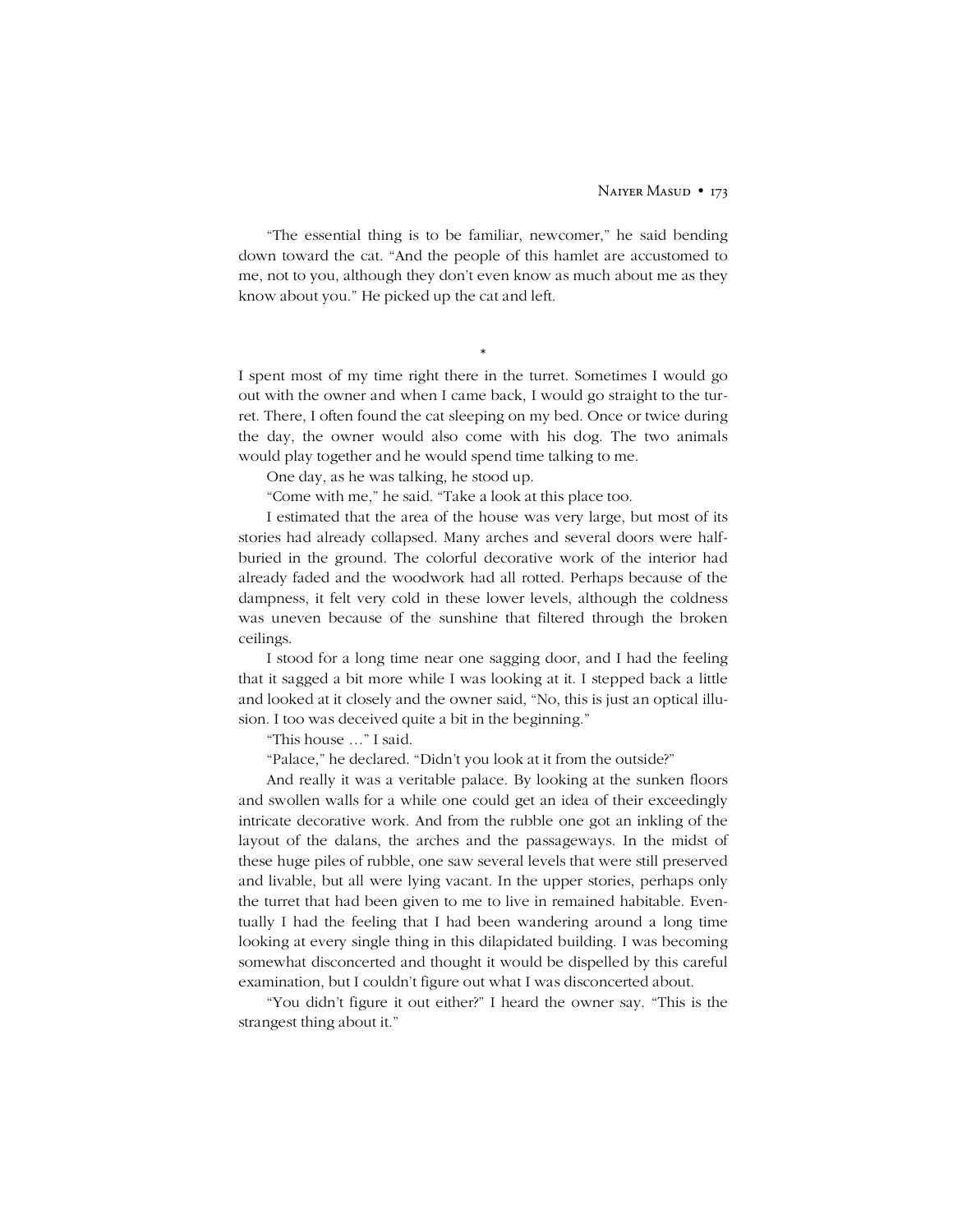# 174 • THE ANNUAL OF URDU STUDIES

ìWhat?î I asked.

"That even in this condition this palace doesn't seem old."

He was right.

"How did it become run-down?" I asked.

"Sometime look at its battlements from the outside. People say no other building can boast of such beautiful and delicate serratures."

"How did it become run-down?"

"I don't know," he said. "As you see, now the river is swallowing it. But it was run-down from the start. The sinking began later, and the one who had it built ..." He became quiet and remained quiet a long time.

"Who built it?"

"He might be right here somewhere too."

The owner ran his eyes over the swollen walls. And, again, I had a suspicion that one door had sagged a little more. The owner looked at me and smiled wistfully.

"I was here before you," he whispered, "and even then it was in this same condition. But why doesn't it seem old?"

"I don't know."

"But I do," he said and buried his fingers in the soft earth of the crumbled floor. "No one has seen it intact. Perhaps it never was intact." He grasped my hand and said in a secretive tone, "Listen, isn't it possible that it was built exactly like this?"

ìRun-down?î

"How can you say this is run-down?"

I wanted to reply, but I hesitated. The white curve of one arch was peeking out from a pile of rubble up ahead. One pillar of the arch rested against the curve.

"Suppose the builder wanted to build it exactly like this?" the owner said.

ìWhy?î

"Why?" he asked very inquisitively. "Precisely what I'd like to find out: the purpose for which it was built. For what purpose? Iím living here, inside these sinking walls, in order to discover this very thing."

"To whom did this palace belong?"

"The river is swallowing it. Before long it'll disappear."

"You had said he was right here somewhere."

ìThe one who built it? I donít know who he was, but he ought to be here somewhere.<sup>"</sup>

"And you're sure that ..."

"Yes, he built it exactly like this, although he didn't think about the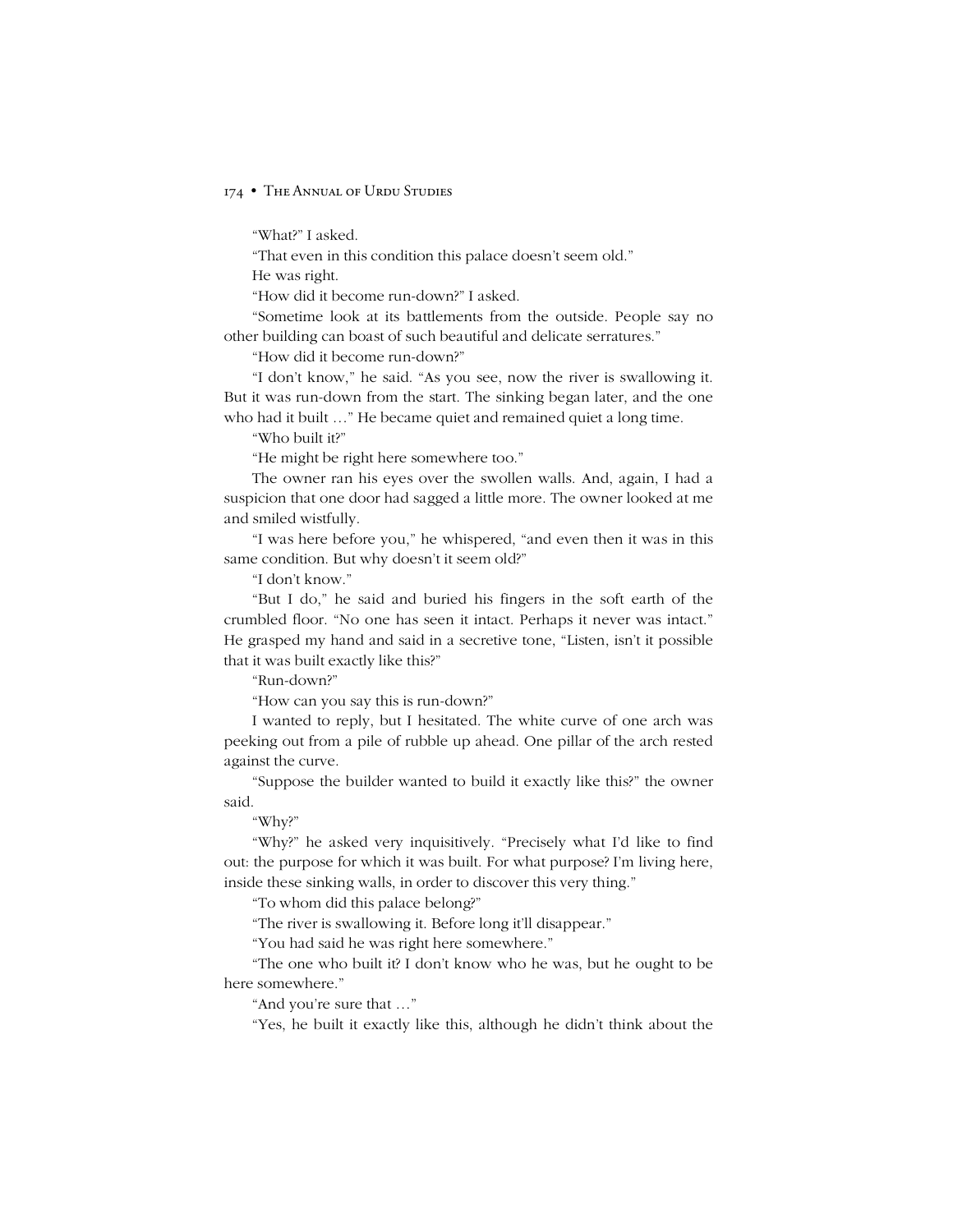river, otherwise ..." Suddenly he stopped and, awestruck, he looked at me.

"But it's possible he knowingly ... newcomer!" He grabbed my hands and pleaded with me, "Imagine."

I imagined—a palace being built run-down and, while being built, it was already sinking. I heard the voice of the owner. He was saying exactly what I was thinking.

"The one who built it couldn't just abandon it and go."

"But what was his purpose?"

"I don't know." A glint appeared in his eyes and his voice took on a slight growl. Letting go of my hand, he sat silently for quite a while, and once again it seemed as if he might be thinking about something and feeling disappointed. And once again I myself began feeling somewhat burdened with guilt.

"But why are you distressed?" I asked, and I didn't know what I should say next. "What's distressing about this?"

With great conviction he said, "It's that if I myself were to build some structure, I would build one exactly like this."

# **3**

Although the river hugged right up next to my new quarters, I had almost entirely given up going to the part I used to frequent since that was quite far away. Not so with the cemetery, I went there several times. But seeing people inside every time, I would turn back right at the gate.

One day, as I was returning from the gate of the cemetery, it occurred to me that I still hadn't seen the palace from the outside. In fact, I didn't even know where the palace started becoming visible along the way that I was going. Meanwhile, the path turned and I saw a jagged outline on the horizon that disappeared when the path turned again. After some time there was another turn revealing a blurry image of the palace in the distance. Despite the blurriness, it seemed clear that up ahead there was a building topped with ornamental serratures and this building, in spite of being ancient, seemed perfectly intact. The path turned, the palace disappeared and then reappeared. Now it looked older and larger than before. The intricately designed battlements stretched from one end to the other. I halted right there and gazed at it a while, then I moved on. Now I was walking on a slope. For a long time the palace wasn't visible. At one turn the slope ended, but still the palace couldn't be seen. At the next turn, I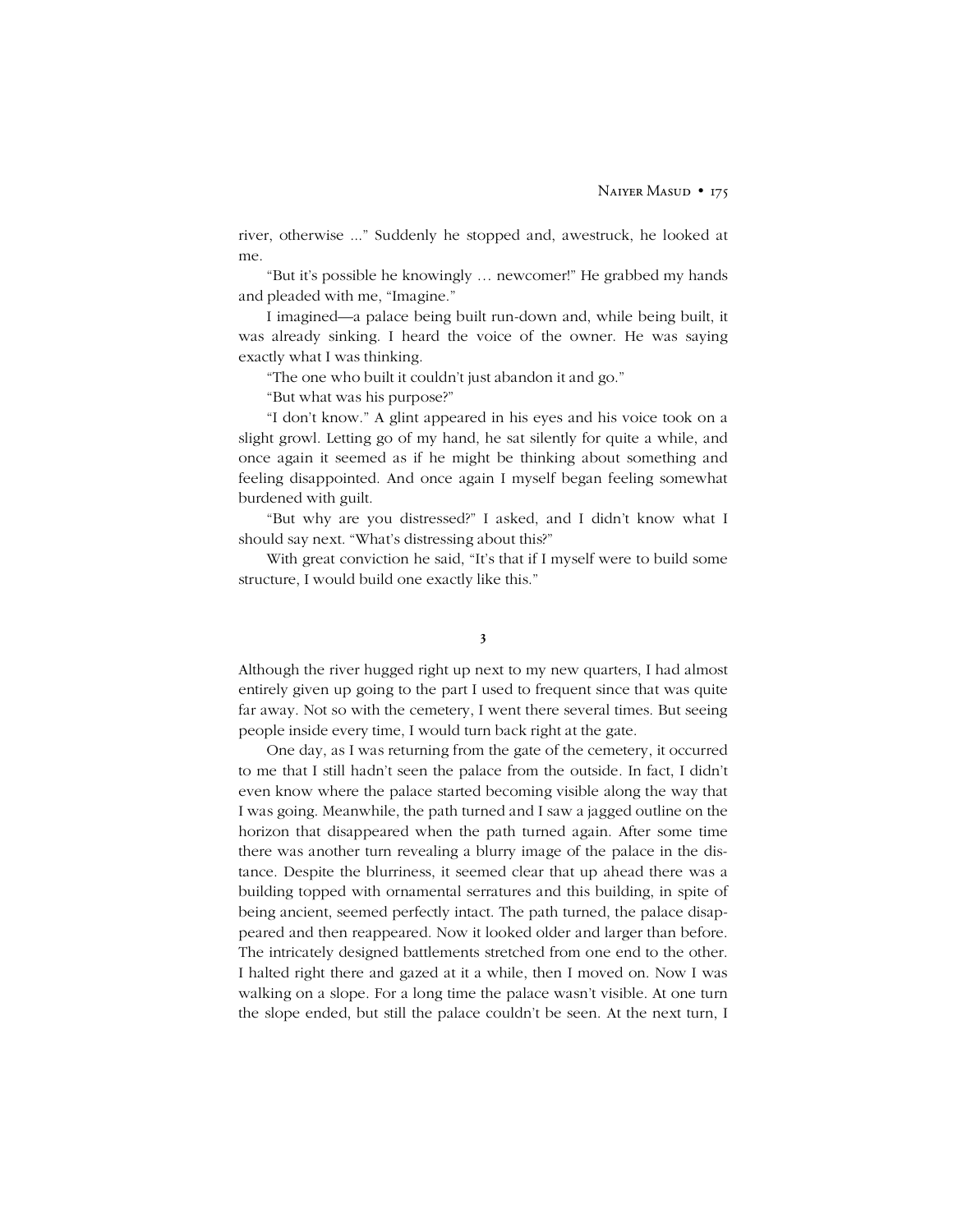caught a slight glimpse of it. After that, it was continually appearing and disappearing between the trees and the hills. And now, with every glimpse, its dilapidation was becoming apparent and its ancientness was receding. I was approaching a run-down but newly-built structure. And this building wanted to reveal itself to me and hide from me at the same time. I felt as if I was playing with some bashful child. However, when I emerged from one alleyway, in the distance I saw the white bend of the river and my eyes became fixed on that. I began walking slowly toward the river. When I reached the dry, sandy soil of the bank, I tried to guess where the rock I used to sit on might be, but I couldn't even guess which direction might take me to that rock. As my eyes were scanning the river, I heard some sounds off to my right and I looked in that direction. The waves of the river were striking against very large columns of moss-covered stone and, with every strike, it seemed that the water was going down into the columns. My eyes moved upwards and there, right in front of me, was the palace. The design and carving of its battlements was really very delicate and unusual. Some serratures that merely supported other serratures seemed to be vibrating from the wind. I backed up a little. It was impossible to count the number of cracks in the walls of the palace. These cracks were creating all kinds of images and it seemed as if parts of the palace had been constructed separately and then placed on top of one another. For a long time I tried to distinguish those individual parts, and I became completely convinced that somewhere or other in the palace there was definitely some part which, if disturbed at all, would send the entire building tumbling to the ground. And if that part wasn't touched, it dawned on me, the palace would always remain standing this same exact way. Then a strong desire to discover that part took hold of me. These thoughts began confusing me and I started looking around. My eyes came to rest on a clump of trees that was in front of the palace gate. These trees were very close to one another, and the branches of all of them were badly tangled together. The owner was standing underneath those tangled branches and he had, perhaps, been watching me quite a while. When he saw me looking at him, he came toward me.

"You have to agree, newcomer," he said as he approached, "the state" that it's in isn't the result of time or accidents."

"Yes," I said, "perhaps this was its original state."

ìEven so, I wasted a lot of time wondering what its perfect condition should have been."

"But when this was its original state...."

"Even so, since it's somewhat dilapidated ... let me show you one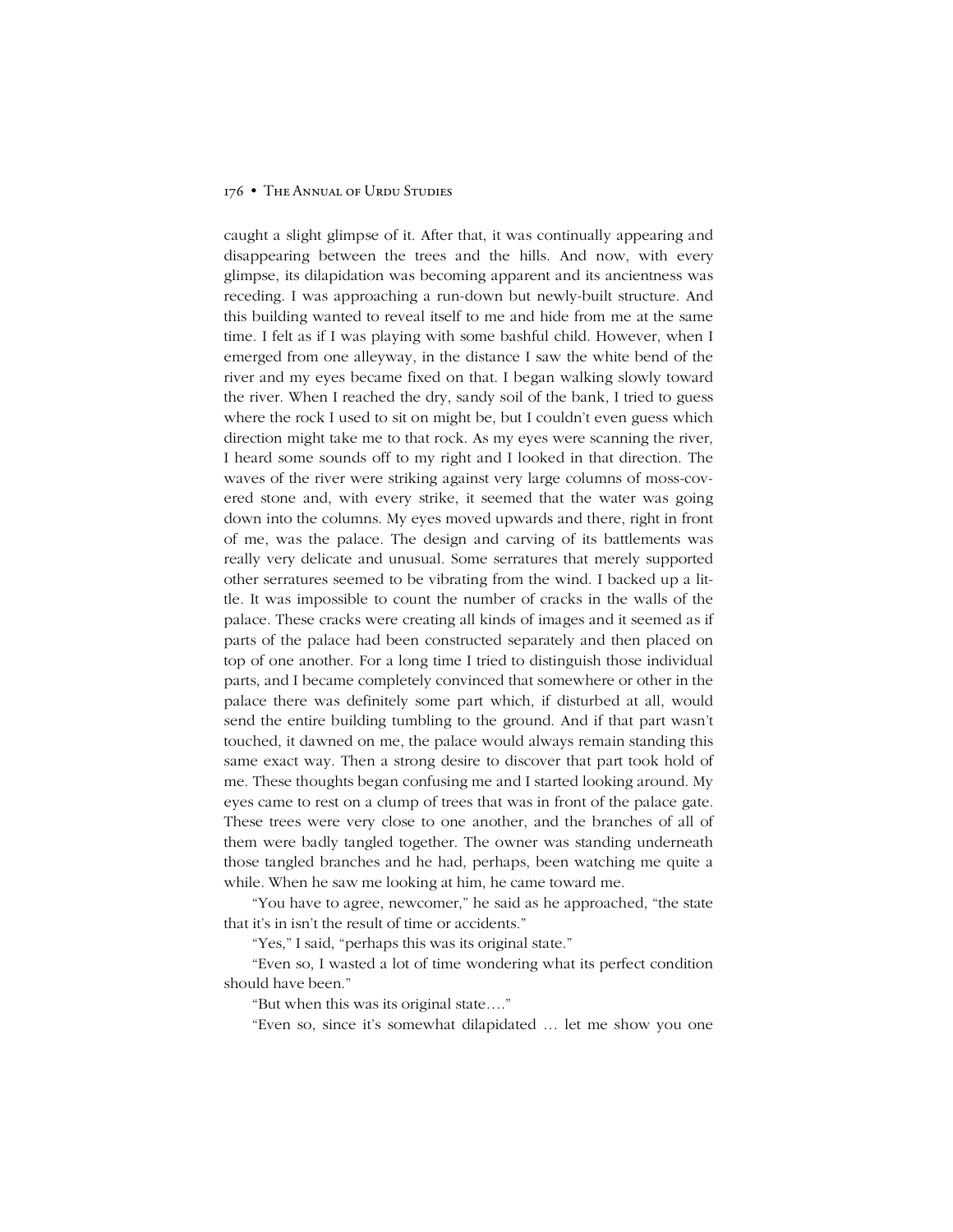thing."

He took me inside the palace and we went through a sagging door. The sound of the dog barking came from one corner and then he appeared in front of us and began hugging up close to his owner's feet. After petting him a bit, the owner pushed him toward that same shadowy corner and then he looked at me and smiled.

"These days, he's starting to love me a little too much," he said. There was sadness in his smile. "Well, this way."

We went through another sagging door. It was a large room with a damp floor and there wasn't a single spot on the floor that wasn't covered with footprints. Light filtering through very thin cracks had formed streaks on the wall ahead and from this I surmised that this room was on the outer side of the palace. On one edge of the ceiling there was a rather large crack revealing some portion of another broken ceiling above. The soft light coming through the crack was falling on a smallish platform made of white stone. There were some black things on one edge of the platform and the owner was looking at me with his two hands resting on them. He motioned with his head for me to come there.

"These ...," he said and patted the black things slowly. I bent over and looked. At first I had some difficulty recognizing them, then I remembered those stone columns of the palace constructed at the edge of the river. On the white platform, small columns of the exact same design had been made from black stone. Pieces of different colored rocks were scattered around the platform. The owner bent over and picked some of them up, then he put his hand out toward me and opened his palm. They were teeny tiny bricks sculpted from colored rocks, and not a single one was intact. Mixed together on the owner's palm, their different colors formed a design. Gazing at these bricks he said: "Were these broken while being made, or were they made and then broken, or were they just made broken?" I looked at the bricks closely. The owner was tossing them slowly on his palm. Over and over, the arrangement of their colors on his palm altered, and every altered arrangement produced a new design. This seemed to be an interesting pastime, but the owner wasn't paying attention to that. He was looking at me as if I might know the answer to his question.

"As long as the thing they were made for isn't here  $\dots$ ," I began saying.

"It isn't here," he said sounding wistful.

I looked closely at the bricks again. "There's no black color in these," I said, "which is surprising since black stone is more abundant than stone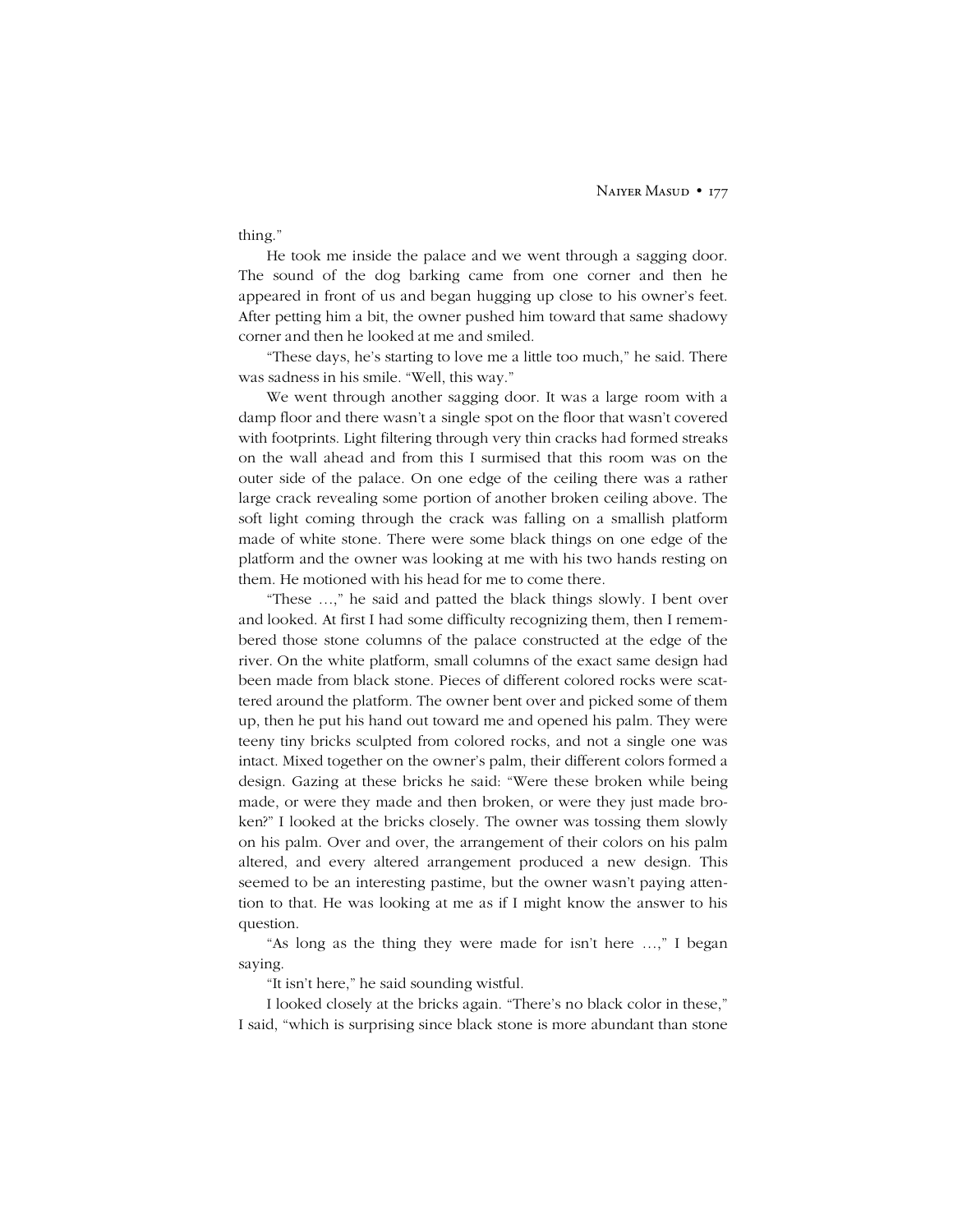of these other colors."

The owner tossed the pieces of bricks on the ground and fastened his hands tightly around the columns on the platform.

"These are black," he said. And then he repeated, "These are black." He grabbed my hand and pressed firmly, "And only these remained."

"It's possible that the stone of these columns  $\ldots$ "

"Only these remained, newcomer. Am I mistaken?"

He bent over and picked up the pieces again.

ìYour eyes are really unusual, newcomer.î Studying the pieces he said, "Yes, there is no black, but there's none of your green either."

"But ..." After a long pause I said, "Did you bring me here just to show me these?"

"Yes," he said. Then he said, "No." Then he got lost in some thought.

"As long as that thing isn't present...."

"I brought you here to show you the thing that isn't present," he said making a sort of roof with both hands a little ways above the black columns. "You look too, perhaps you'll be able to see it as well." Then he moved back several steps and said, "Let me just have a word with them."

I was looking at the platform when the sound of the dog barking came from the direction of that shadowy corner outside the room.

ìGood!î came the voice of the owner, then he laughed loudly. The dog began barking again and the laughter of the owner grew louder. I turned my head around and looked toward him. He was bending over looking at the dog sitting scrunched up. I continued watching the two of them for a long time. Suddenly I had a suspicion that there was something else on the white platform and I turned to look. The light coming through the crack in the ceiling had become brighter, and there was nothing on the platform except the stone columns. In the growing light, however, the color of those columns seemed to be a deeper black than before.

**4**

I had also begun venturing out alone now. As far as I was concerned, I and the people of the hamlet already didn't exist in each other's eyes. When I did go out, I would, of course, encounter many people, but they would walk by as if I was some invisible being. And I didn't look at any of them either. Nevertheless, one day when I went out it struck me that I hadn't seen any children in the hamlet lately. That day, I made a point of casting a glance at the doors of whatever houses I happened by along my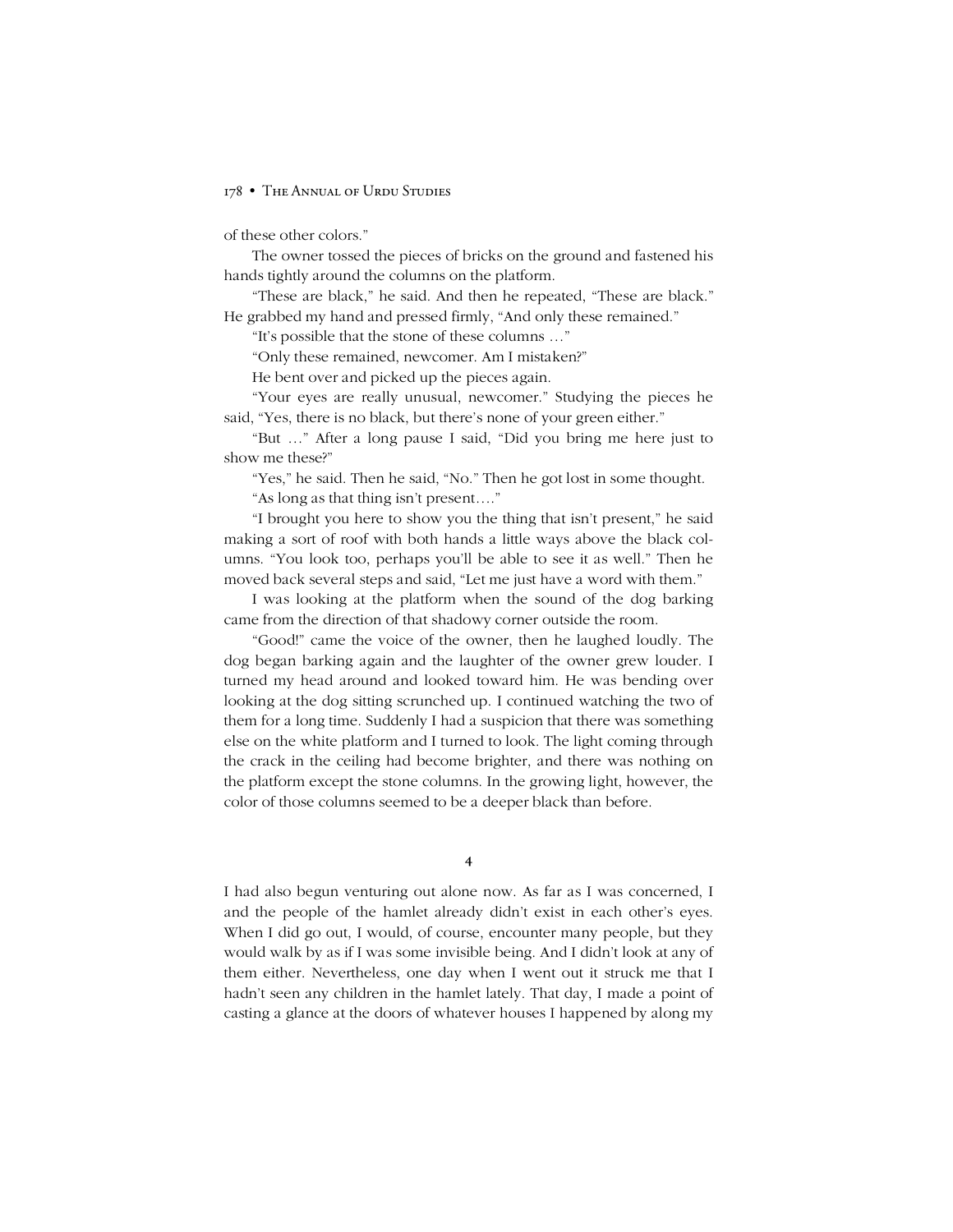way, and that day I circled the whole hamlet several times. First, I passed near the house I used to live in and my feet faltered. The door was latched from the outside and no one was around. After thinking about it quite a while, I opened the door and went in. On the wall, the charcoaldrawn image of the hands was there as before; indeed, it seemed fresher. I turned my feet around and left and, after latching the door, I moved on.

My mind was blank. However, when I was returning to the palace, my glance fell on the open door of one house in front of which sat an old man. He appeared to be talking to someone who was behind him. I kept on walking, peering at the ground, when I heard the door of the house being slammed shut and the sound of some child crying behind it. I hesitated for a moment and then moved on. The old man was standing with his back thrust against the door and his head turned away from me. I had left the house behind me now and I felt the old man's eyes glued on me. Obviously, for him I wasn't some invisible being. I changed my route and began walking toward the cemetery instead of the palace.

That day, I found the cemetery empty. I wandered around inside for a long time. Its area was more extensive than I had imagined. The number of graves was large too, but still, many many plots of ground lay empty. Walking on these empty plots, I felt again and again that the ground was somewhat hollow. Once or twice I stomped my foot hard on the ground expecting my foot to sink deep inside, but it merely made a light impression. I wandered among the graves a long time and eventually, overcome by fatigue, I headed toward the cemetery wall that was near the drowned maiden's symbolic grave beneath the tree.

The grave's black board and the ground around it had been swept clean recently, but there was still a little dust on the board and faint marks, left by the hands that had swept it, could still be seen. I sat down on the board and tried to think about the drowned maiden, but the memory of the old man standing in front of the closed door and the sound of the child crying behind it came to me, and I stood up. After some time I found myself in the part of the cemetery where many large rocks were piled up. I searched for the grave of the child who had stern eyes for a long time, but I couldn't locate it. The father's grave was there, however. With its help, I tried to determine where the child's grave might be. Then I remembered that I myself had leveled the ground over the child's grave, and I began feeling anxious and I walked to the gate. For some time I couldn't decide which way I should go, then, without giving it much thought, I just set out in one direction.

Along the way I caught glimpses of the palace in various places. I was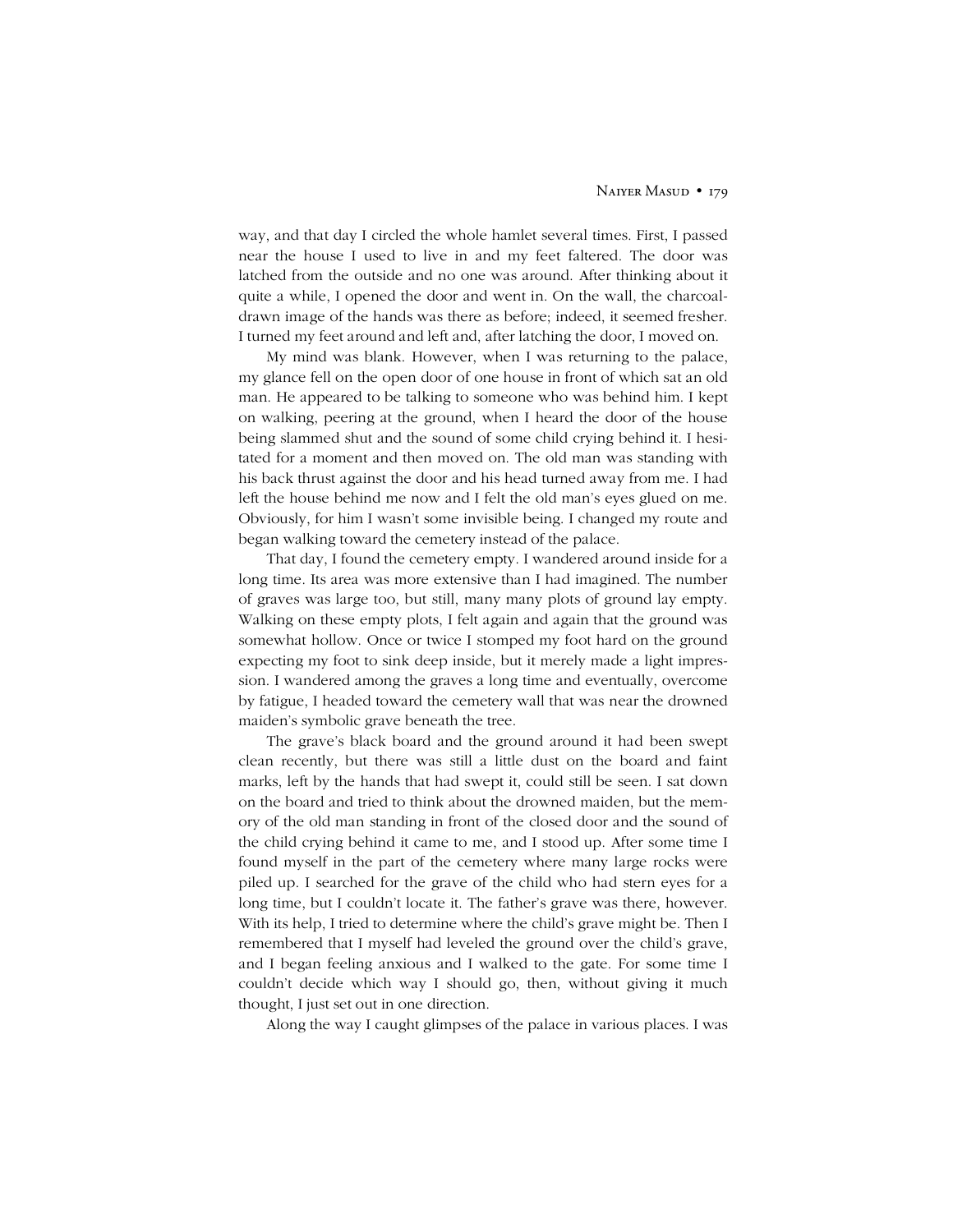in a hurry to reach my quarters because my feet had already become tired from walking and my eyes were bleary. Eventually I found myself facing the black stone columns of the white platform. I didnít see them clearly. When I strained my eyes in order to see them well, a wave of pain shot through my head. When I tried to contemplate that wave, I sensed that what I took for a wave was in fact the clanging of bells somewhere in the distance. When I tried to focus on that sound, I forgot what it was that I was focusing on.

"Something's happening to me," I thought, and I jerked my head again and again. Through my bleary eyes I saw the columns contract and expand and alter somewhat in form with every jerk of my head. Suddenly the blurriness cleared and the whole scene became bright. In front of me was the charcoal-drawn image of the hands on the white wall, and on my left, the main door of the house was wide open.

From now on, I decided, Iíll live right here, and I began moving toward the remote sections of the house. But halfway, I turned and came to stand in front of the image again. The hands were spread open exactly the same way, but the holes left on the palms by the nails had already been filled in. To me, it seemed as if those small, opened hands were preventing me from going in any doors.

I touched the image slowly and went out the main door.

\*

When I arrived back at the palace, I went straight to the turret. The owner was sitting on my bed. When he saw me, he started laughing. "A complaint has come about you," he said. "I was about to go out looking for you."

ìWas I out a long time?î I asked.

ìDid you go out looking for something?î he asked in reply.

"Just strolling...."

ìDid you lose something?î he asked as if I were some child, and I felt a bit irritated.

"In order to lose something a person needs to go out carrying something in his hand," I said.

"There are many things, newcomer," he said, "both to carry in your hand and to look at."

"I don't have anything."

"There are many things," he said ignoring my comment, "but they all disappear." Then he held on to my hand and asked quite eagerly, "Tell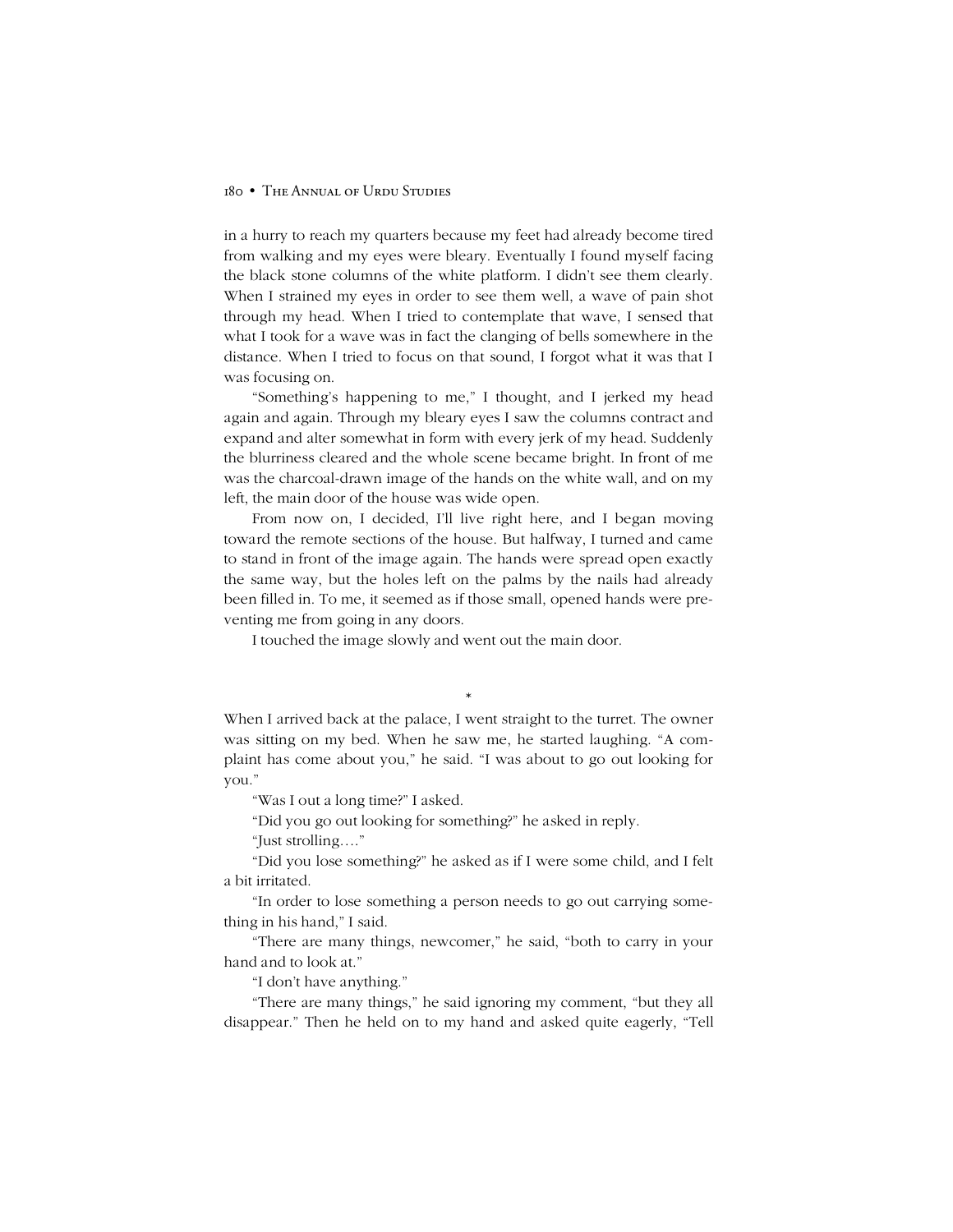me exactly, newcomer, did anything of yours disappear?"

"A lot."

"Or, has it been snatched away? Doesn't this thought perplex you?" ìWhat thought?î I asked without thinking.

"That what doesn't disappear, is snatched away; what isn't snatched away, disappears. Am I wrong?"

" $No.$ "

"But every snatched thing doesn't, necessarily, also disappear. It happens a lot, newcomer. Something is snatched away from you, but it doesn't disappear from in front of you. This is the worst thing of all." He looked at me inquisitively. He seemed to have so much interest in this conversation that I thought I should say something too.

"It also happens," I said, "that a thing disappears, but it isn't snatched away."

"That doesn't happen, newcomer. A person thinks that, sure  $\dots$  but  $\dots$ perhaps this is worse than that because ..." He stopped and began thinking, then he said, "Although ... at least a person who thinks that can also think that what *was* snatched only disappeared, it wasn't actually snatched."

Afterwards, for a long time, we both remained silent, then he let go of my hand and started laughing.

"Many things, and we ..." He stopped laughing and said, "Sometimes it happens that we're being made fun of, and the hope is that we'll laugh at it too—at this snatching and disappearing of things." Laughing again, he took my hand, "So then, why aren't you laughing?"

"I don't find these things amusing."

"Neither do I," he said becoming serious all of a sudden. "Newcomer, don't be deceived by appearances. I don't find these things amusing either."

"You laugh a lot."

ìAt these things? No. I laugh because there was a time when the thought of these things used to trouble me day and night, the same as you."

"Not me."

"And eventually I eased my mind somehow, the way you did."

ìHow?î I asked. And his voice became harsh for a moment.

"How?" He stood up and I heard his dog growl. I hadn't noticed that the dog had been sitting at the owner's feet all this time. Now the dog got up and went out of the turret barking loudly as if he was pursuing some invisible enemy.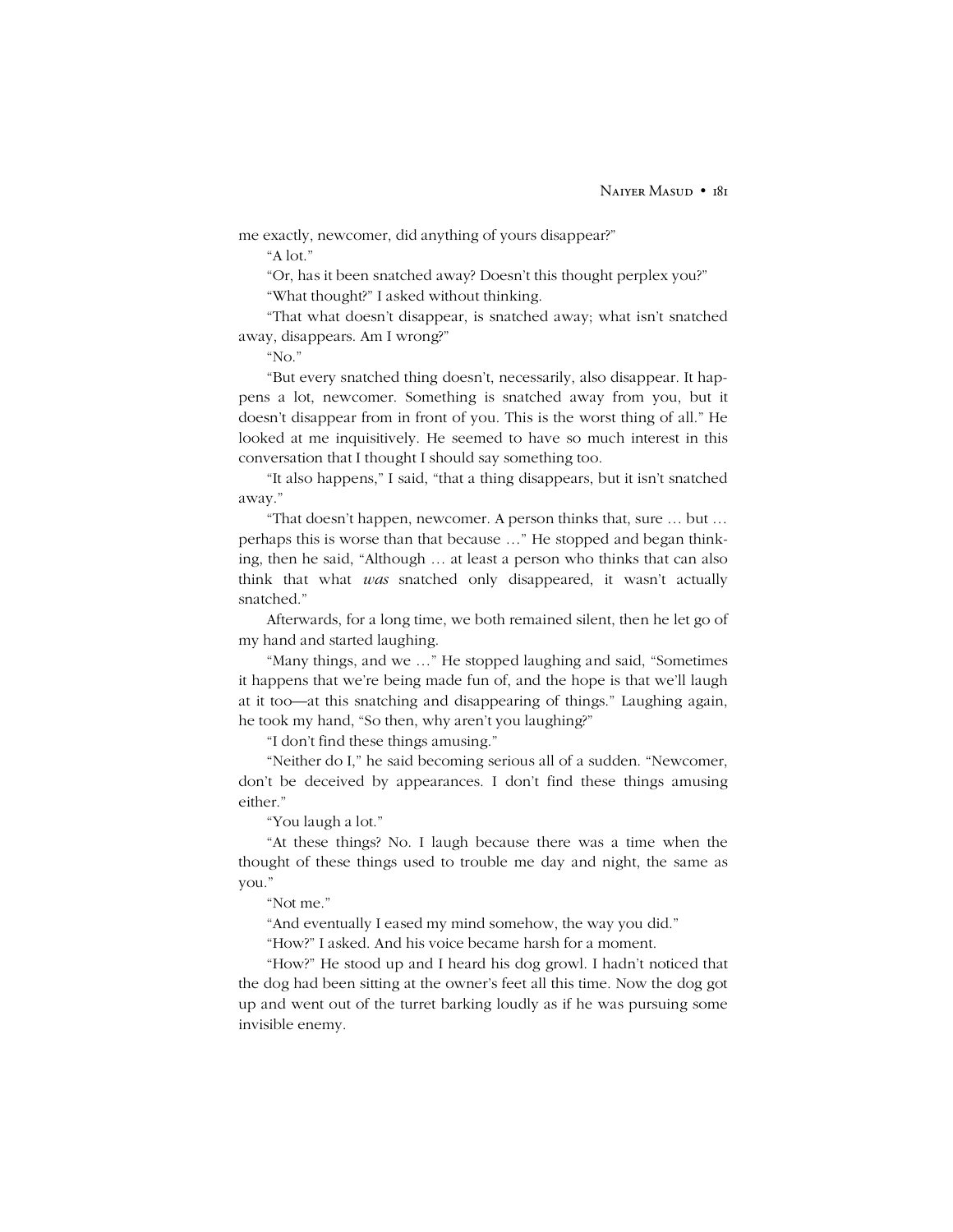The owner watched him going, then he turned to me and said softly, "It's nothing to be angry about."

"I wasn't angry."

"I was," he said. "So, when the thought of these things began bothering me day and night, I did exactly what you did...." I tried to say something but he put his hand up and stopped me. "If nothing of yours disappears for a long time, you become complacent. If nothing is snatched away from you for a long time, you yourself, by your own hand, lose it or burn it or let it get blown away in the wind, or you bury it in the ground or let it sink in the water. You know that everything will be snatched from you or it'll disappear, and it's only because of this that you *want* everything to be snatched or to disappear. But when something like that does happen, then you cry."

"I don't cry."

"It isn't necessary to cry tears." His tone, which up to now had been somewhat dejected, became lighthearted. "One can cry a thousand different ways."

"I don't cry any way at all."

"So then you laugh."

"I don't laugh either."

ìNot even at this?î he asked making a weepy face, and such a bout of laughter overwhelmed him that I began to get worried. Eventually his laughter subsided, and wiping his eyes with his palms he said, "Are you still annoyed? But newcomer, I wasn't talking about your things. I was only telling you that a complaint has come about you."

Then, holding on to my hand, he went down from the turret.

"I wanted to show you one thing," he said when we reached the bottom of the stairs.

"The thing that isn't present?" I asked.

"You do remember things, newcomer," he said, turning his hands over as though disappointed. Going through the sagging doors, we entered the room that contained the white platform. There was less light in the room now but I could see the platform. The stone columns, however, werenít visible. Nevertheless, since their blackness concealed the whiteness of the platform in various places, their presence was felt too.

The owner was still holding on to my hand and we were looking at the platform from a distance. I noticed that the blackness of one column stirred slightly. The owner noticed too and, letting go of my hand, he stepped forward. When he got near the platform he bent over and remained stooped a long time. I went up near the platform too.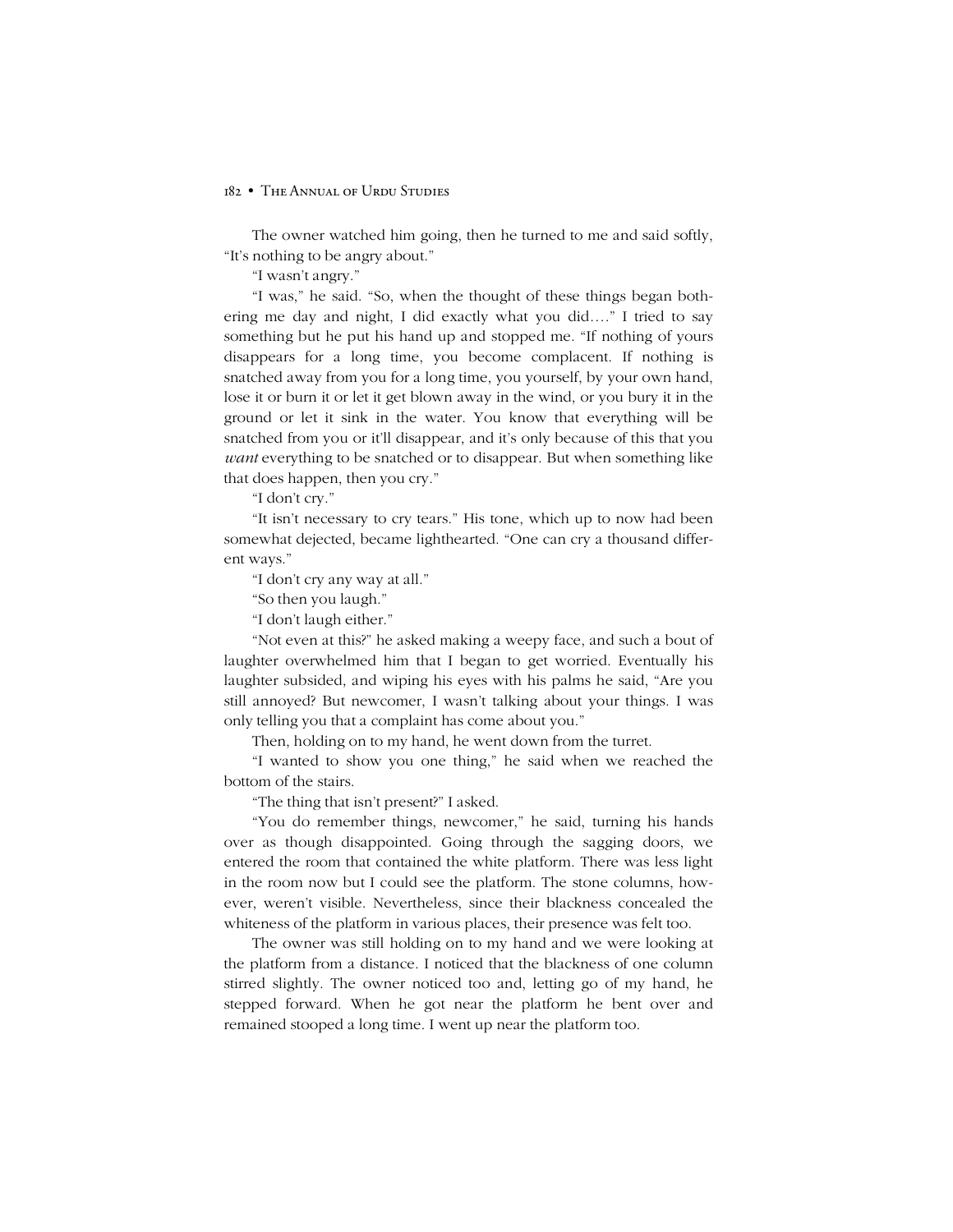"Here?" he said somewhat surprised, and I saw that his dog was sleeping between two columns. Sensing our presence, the dog opened his eyes and lazily clamored down from the platform.

"Let's go." Bending over, the owner placed his hand on the dog's head and led him out of the room.

I turned and watched the two of them walking through the sagging door, and once again I suspected there was something else on the white platform besides the black columns. Turning back toward the platform, I fixed my eyes on the columns for the longest time. To me it seemed as if my eyes were becoming petrified and, along with that, it seemed as if a smallish building appeared above the columns for a moment and then vanished. This happened several times and I became convinced that the appearance of this building was only my imagination, and I also became convinced that I couldn't actually see it in front of me. Once again, I fixed my eyes on the columns and, after some time, I sensed that this structure was built from those very same bricks of colored stone, pieces of which were strewn about under the platform. Then I had the sensation of beautiful, delicate parapets on this building, and along with that, I also sensed a very faint clamor somewhere in the distance. My eyes remained fastened on the columns. Just then, I heard the voice of the owner over my shoulder.

"Newcomer, are you looking at something?"

The building vanished. I stroked my hand on the black columns and said slowly, "I don't know what it was."

ì*Seemiya*,î he said with complete assurance.

I turned toward him. He was just going to say something more when the sounds of scurrying feet drowned out his voice and someone shouted in the distance, "She's rising!"

The sounds of feet were coming from outside the front wall. I noticed that the faint streaks of light filtering though the thin cracks on the wall were appearing and disappearing over and over. Behind these cracks, the sounds of feet were getting louder.

"She's rising," someone came right up near the wall and shouted, "in front of the palace!"

It seemed as if the whole hamlet had gathered at the riverbank, but the entire crowd was silent and the sound of the water striking against the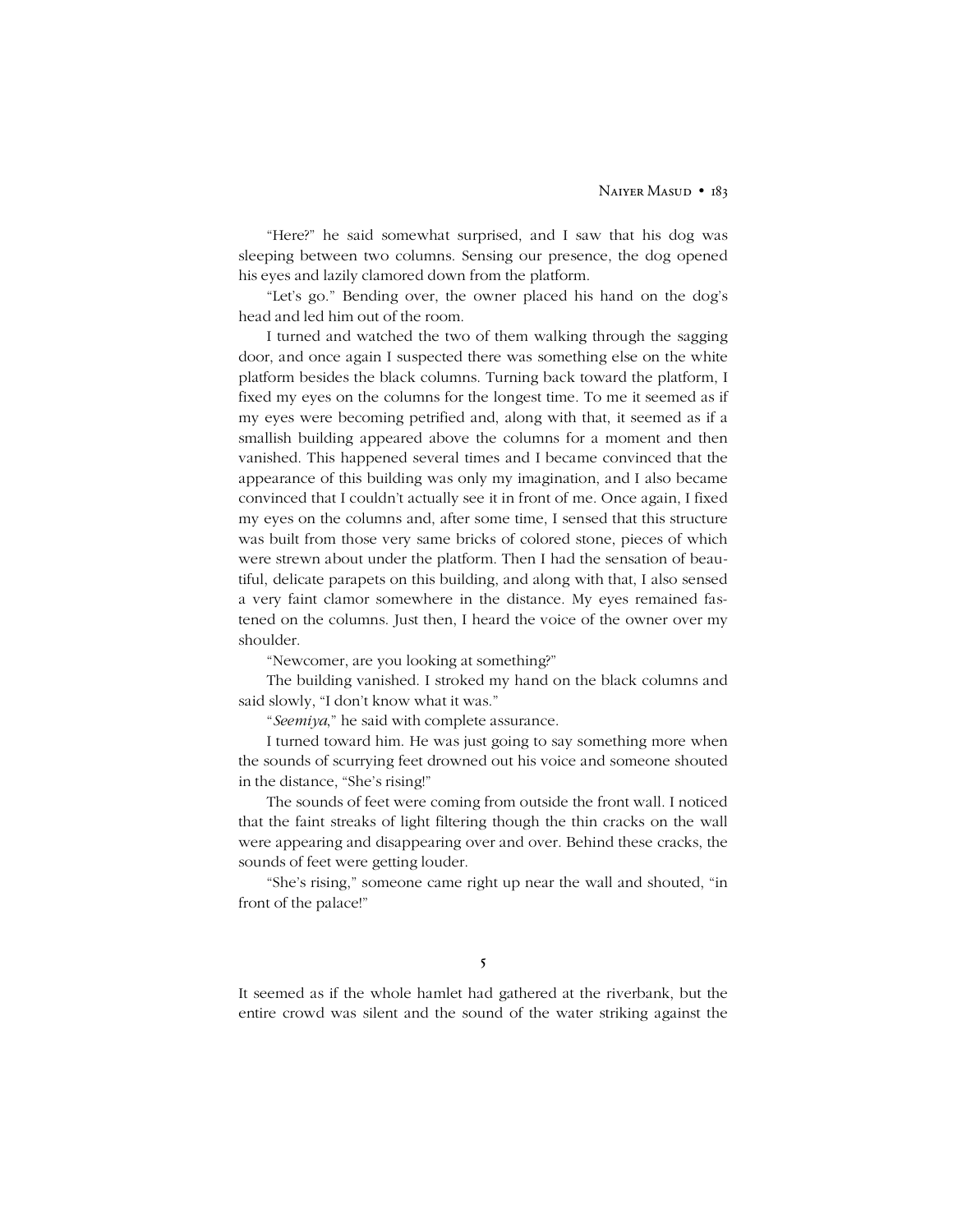columns of the palace was clearly audible. At that moment, the glow of the setting sun spread like a red mantle over the river, and because of the small tangled waves, a light sporadic breeze seemed to be moving beneath that mantle.

On the other bank I saw thick black hair rising up and sinking down in the water. Several young men were quickly swimming toward it. From their hands going up and down again and again, something resembling splatters of blood were landing on the river.

When the young men reached the other shore, they stood on the dry slope. In the red light of the horizon they appeared to be black stone statues, and the thick hair was beneath the feet of those statues. However, through gestures, the young men asked where the hair was, which led to an uproar on that bank. Almost everyone was telling them something or other.

The owner stood silently clutching my hand. In the palace, after hearing the voices, we had started coming out to the riverbank without exchanging a word. Even along the way he hadn't said a thing. But now, in this uproar, he leaned over and placed his mouth near my ear.

"The cloud is rising," he said. "Let's get out of here," and letting go of my hand, he turned back.

We were heading toward the cemetery. After going some distance, I turned to look behind us. The cloud had already ascended and silence had spread over the bank of the river.

"Keep moving," the owner said, and he started moving faster.

As we were approaching the gate of the cemetery, the cloud came overhead appearing like thick black hair being arranged and rearranged. Without releasing any rain, it moved forward with a slight rumble and disappeared into the fog on the eastern horizon.

Precisely at that moment, we entered the cemetery.

"I was talking about *seemiya*," the owner said as he was sitting down on the black board. After entering the cemetery, we had gone straight to the symbolic grave of the drowned maiden. I was sure that he would talk about that cloud or the drowned maiden, but he acted as though nothing remarkable had happened from the time we left the palace right up to the present moment. The darkness of night was spreading quickly in the cemetery. Once again I began feeling that I was dissolving into whatever was all around me.

\*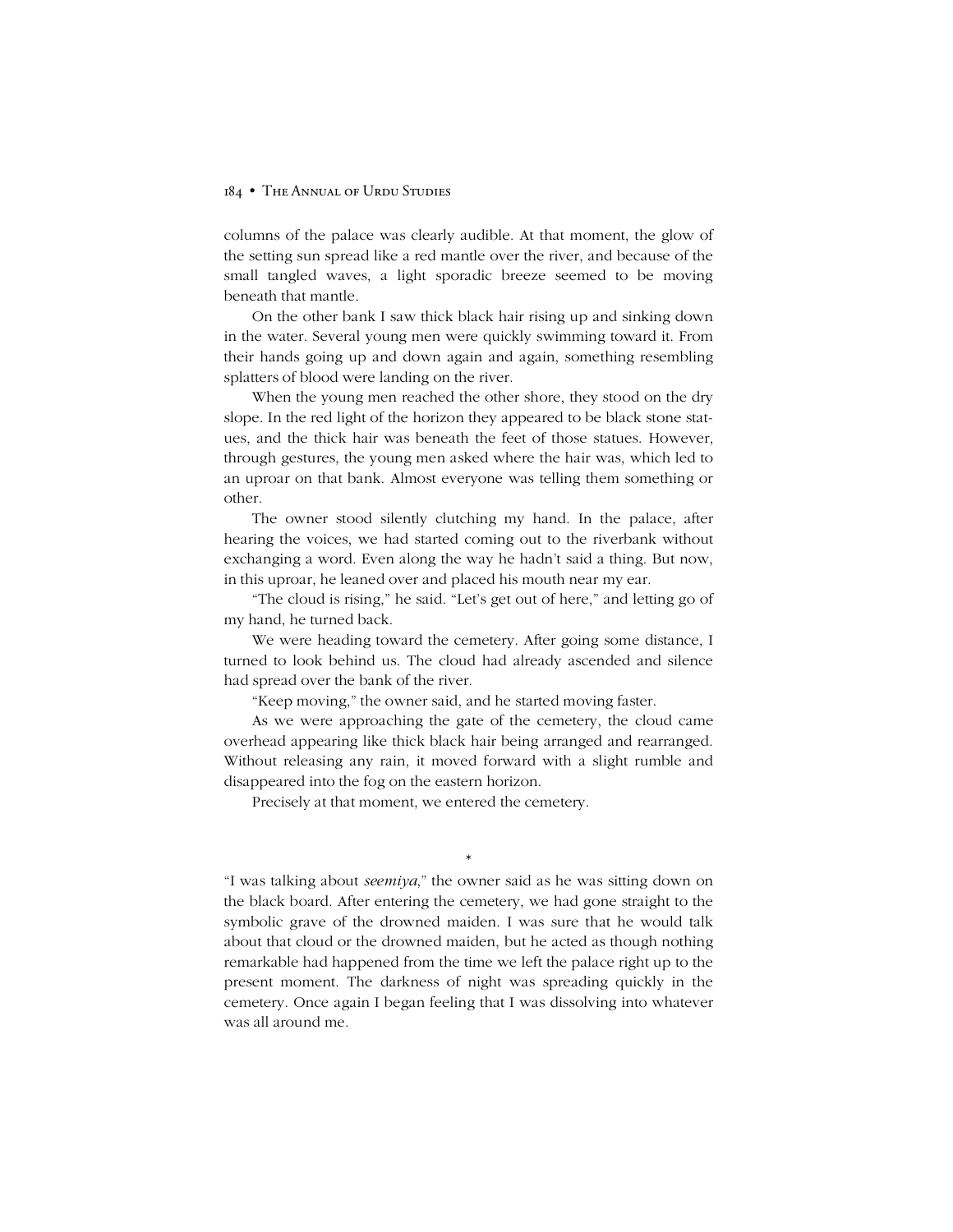"Is something happening to you again?" I heard the owner say. "No, nothing," I replied.

"Well," he said, "everyone will flock here now. They'll move this board and clean the grave."

ìShould we go somewhere else?î I asked.

"No," he said. "It'll take a long time for them to arrange for the lights. And besides ..."

But his guess was wrong, or perhaps a lot of time had already passed since we came into the cemetery, because even before he was finished talking I saw the shadows of the trees sliding around on the wall up ahead, and I saw our shadows sliding right along with them. The owner put his hand on my shoulder to bolster me. "Do talk to them," he said and quickly got up from the board. "They're coming straight here."

ìI tried to get up at the same time he did, but I had the feeling that my feet were stuck underneath the black board. I bent down to look, but because of the shadow of the grave I couldn't see anything. I looked up and wanted to say something to him, but now he was nowhere in sight. Again I tried to get up, but it seemed as though my feet didn't even exist. I put my hand out and tried to feel my feet, but, in the meantime, a circle of lights had already formed around me.

For a long time they all looked at me without saying anything. Then they whispered among themselves and three men with lights hoisted above their heads came near me. Several times they opened their mouths to speak and then closed them again. Perhaps they didn't know what to say, or perhaps they were trying to control their tone of voice.

"She was rising," one of them finally said.

ìToday she was rising,î another said, and they both turned their lights toward the river. Some other people also came near me and they all raised their lights up like weapons.

ìShe was rising,î several of them now said simultaneously.

ìThese lights will kill me,î I thought without sensing any real danger. One foggy-eyed old man came and stood in front of me. He didn't have a light and he squinted his eyes as though he was trying to make out who I was.

ìYou were there,î he pointed his hand in one direction.

I attempted to say something but pain began surging though my head. Although I tried, I couldn't prevent my head from drooping down and I had a slight feeling that they were all advancing toward me speaking very loudly. I heard their voices clearly, but in the midst of the surging pain I was sure I wasn't hearing what they were saying.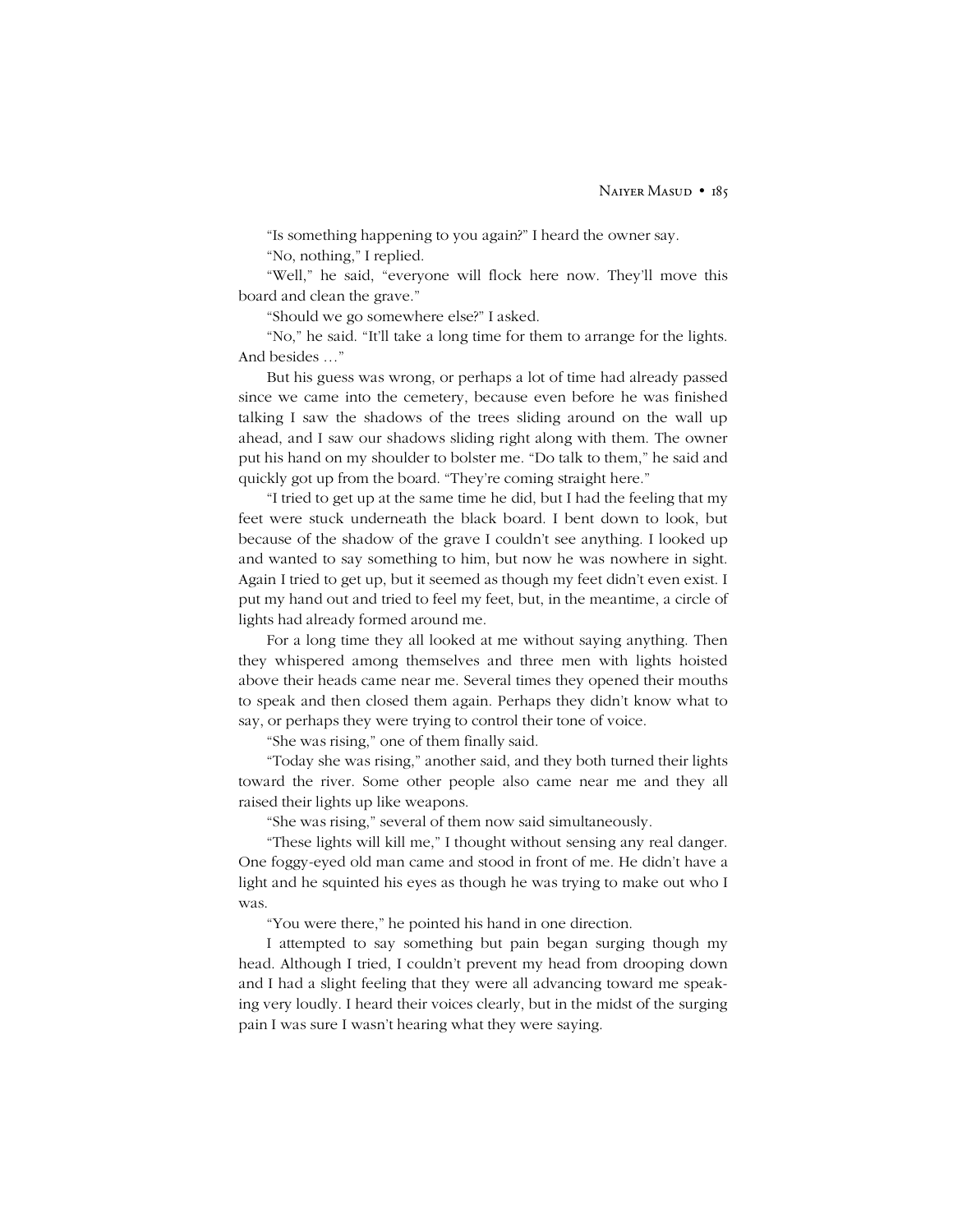"Buy this," I heard. "Buy, buy."

Suddenly they all fell silent. With great difficulty, I slowly lifted my head. The owner was standing between the crowd and me.

"Now he too can complain," he said in a very clear, loud voice pointing at me. Then he grabbed my hand and said, "Get up."

When I remained seated, he took hold of my shoulders and stood me up. Then he placed my hand on his shoulder. At that moment, the heavy scent of ash-colored blossoms wafted around the grave and, propping me up, he began moving toward the gate. After going forward a ways, he turned and said, as if ridiculing, "Yeah, yeah, she was rising; when she saw him she became a cloud, then what?"

He waited quite a long time for a reply, but no one spoke so he turned toward the gate again.

When we reached the gate, he stopped and, after adjusting my hand on his shoulder, he said, "I had suggested that you speak to them."

"You already told me that you've spoken on my behalf."

"Newcomer! Really you ..." He stopped in the middle and then said, "Let's go."

After that I found myself in the turret of the palace.

# \*

I had become convinced that the remainder of my life would be spent right here in this turret. Whenever I tried to stand up, sharp pain would surge through my head and it would feel as though my feet were pressed down under some heavy object. Several times every day the owner came to see me. Sometimes he would say a few words of comfort and leave immediately. Sometimes he would sit quietly on my bed a long time and then stand up silently, but when he got to the door he would stop. Without turning toward me, he would say something reassuring and then go down from the turret.

One day he got to the door and stopped.

"You're spending your life as a captive in this turret, newcomer," he said sounding dejected. "This doesn't please me. I brought you here, and  $\cdots$ "

"You see to my every need," I said.

"Even so, don't you feel restless?"

"No," I said, "but I used to be entertained by the animals. They don't come and play here anymore."

"No," he said very calmly without turning toward me. "One of them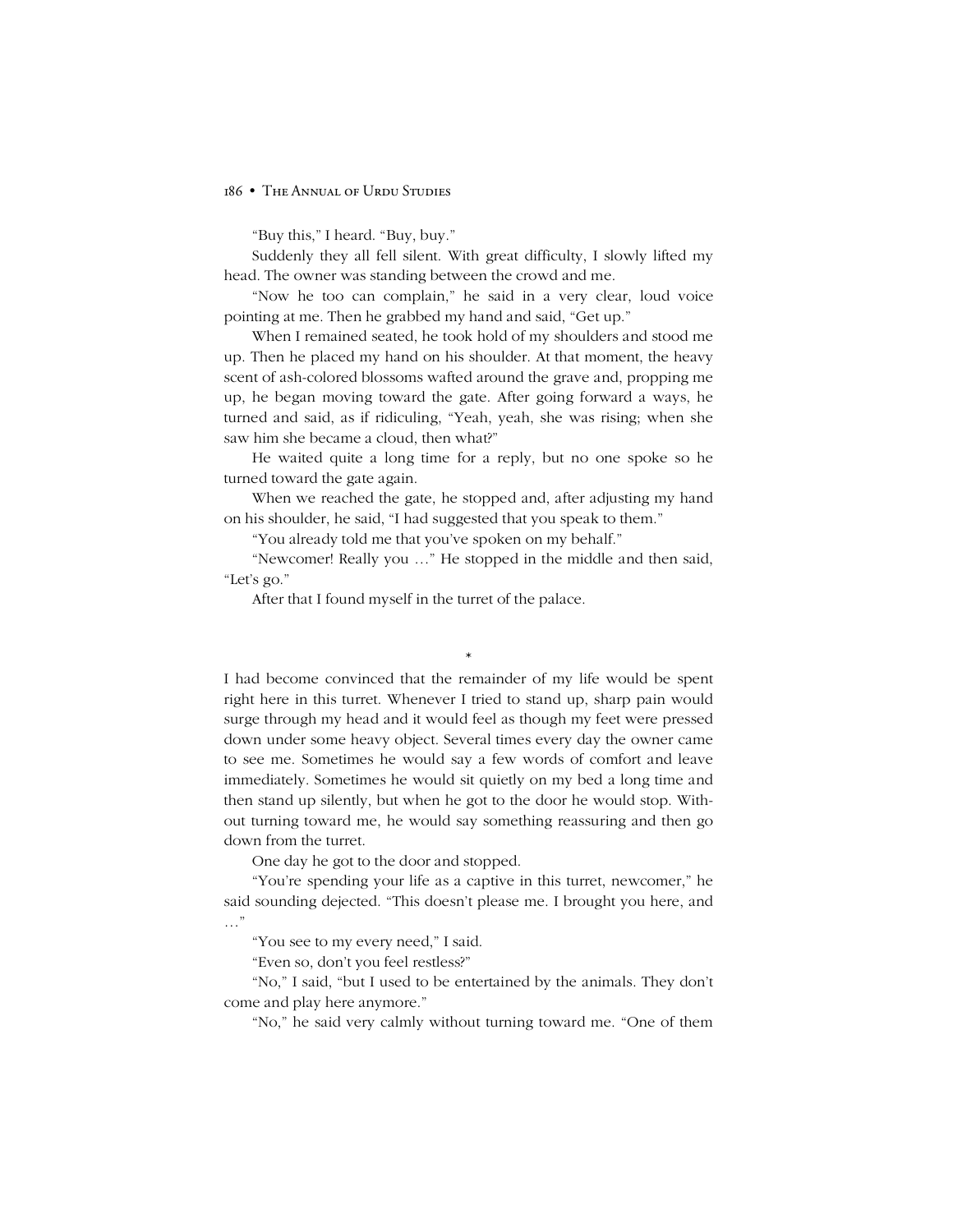ate the other.<sup>\*</sup> Then he turned toward me.

I had the feeling that the heavy object restraining my feet pressed down on them firmly once and then suddenly vanished. After shaking my feet and checking, I stood up. I turned toward the door but I had difficulty walking and the owner came forward and helped me along.

"Well, at least you're free," he said in that same calm tone.

"Just now you had said ..."

"I'm coming right back," he said letting go of me and went out the door. The sound of his feet was still echoing in my ears when I saw him standing at the door again.

"You do read," he said. "I've looked through your things." In his hand there were some old papers. I had a vague suspicion that he had removed them from my things. I tried to recognize them, but in the meantime the owner came near me and put one large sheet in my hand. There wasnít very much written on it, but I spent a very long time reading it. After I finished reading it once, I read it again and then again. The paper fluttered in my hand like some living thing, and my eyes went round the turret several times searching for the owner, but he was sitting right on my bed.

ìWhat all have you already carried out from this?î I asked softly, and he replied just as softly, "By now his bones must have already separated."

I recalled his dog's eyes and their innocence, and once again my eyes became intent on the paper. I felt as though I was reading it for the first time. What was written on it went something like this:

Next comes the science of *seemiya*. There are a number of spells in it and their effect is this: what isn't present is seen clearly, and this kind of seeing is not an optical illusion.

Hold some crow that is completely black under water until its breath goes out. Then, incarcerate some black dog, not even a single hair of which is another color, in a very large vessel and keep him hungry and thirsty for one whole day. On the second day, feed this dog the flesh of that same crow and give him the water to drink that the crow was drowned in. If he doesn't drink, force him. Don't give the dog anything except this up through the third day. On the fourth day, plunge some cat, entirely black like the dog, under water in the same vessel that the crow was drowned in, and kill it. For nine days, feed the dog the flesh of that cat and give him that water to drink. The dog's eyes will roll back and he will begin to look dead. On the tenth day, mix the leaf of the hemp tree into the very same water and then pour the water into the mouth of the dog. He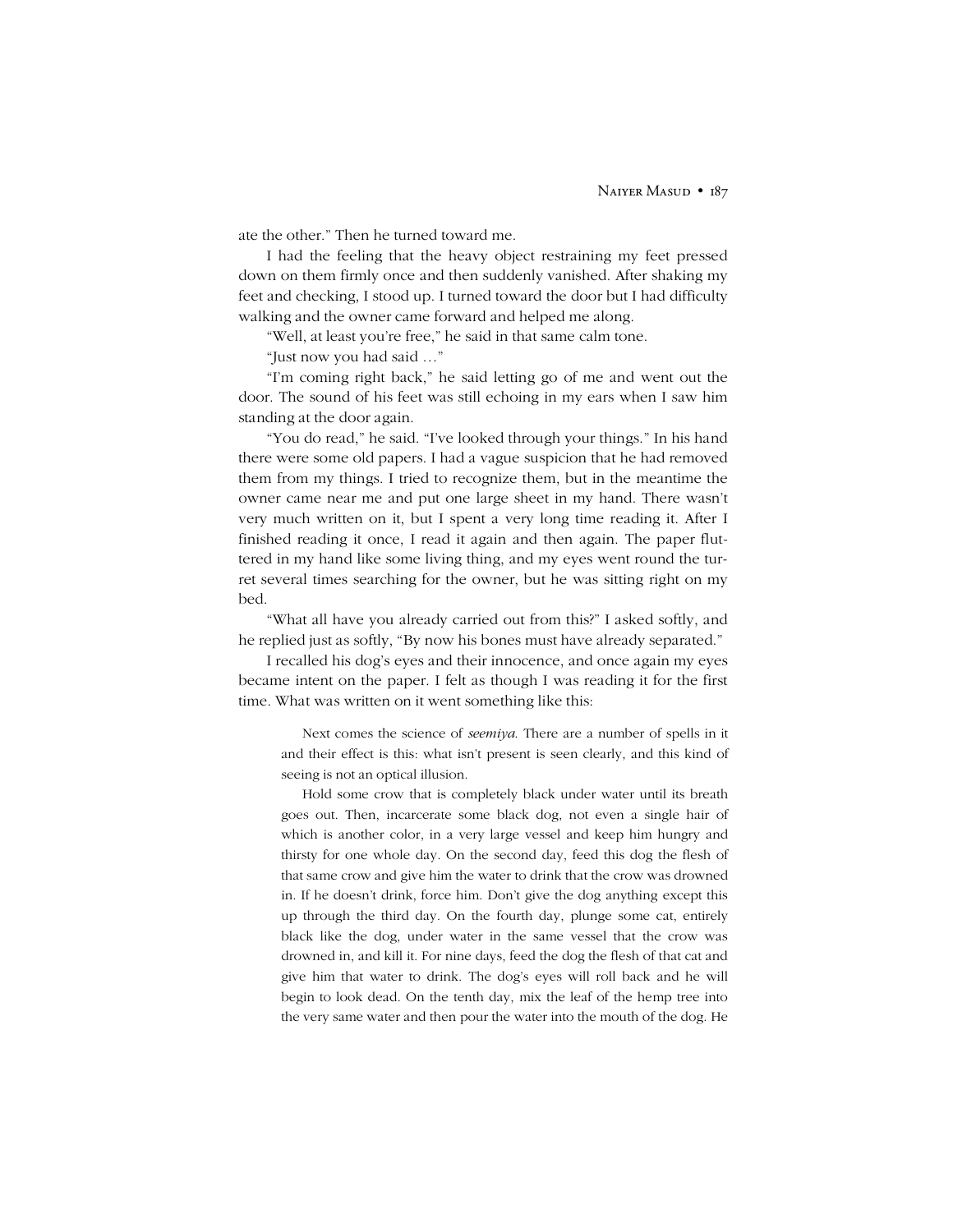will bark immediately and create a tremendous uproar. Now, tie up the hands and feet of the dog and suspend him in another wide-mouthed vessel. Fill the vessel with water and secure the opening tightly. Under the vessel, build a strong fire and don't let it die down until the dog disintegrates and his bones sink to the bottom. Take the vessel to the riverbank and tip it over into the water. Remove the washed bones and store them carefully.

The effect of this is that whenever one of these bones is suspended in the wind, the cloud will come immediately and it will start to rain. When the bone is taken and put away, the rain will stop, and not even a trace of the cloud will remain.

**6**

ìHow long have you been doing this?î I asked placing the sheet of paper in the folds of my bedding.

ìFigure it out,î he said, and perhaps he tried to calculate silently. Then he said, "Ever since you became a captive here in this turret."

"How long have I been here?"

ìCalculate from that,î he said tapping his finger on the corner of the paper peeking out from the folds. "I haven't kept track."

ìHow long?î I asked again. Then it occurred to me that the questions I was asking him weren't important, but I couldn't figure out what the important questions were that I was forgetting, so I stopped talking and started waiting for him to say something.

ìI learned many sciences, newcomer, some true, some not.î After a long pause he started saying, "Some I stored in my memory, others I put out of my mind. But this, *seemiya*, it seemed to me that no other science could compare to it and, because of this, I learned it after all the rest...."

"Is this true science?"

"In order to determine this ... but, newcomer, you're standing." I sat next to him on the bed.

"You did everything by yourself?" I asked.

"It wasn't difficult."

"The crow, how was it captured?"

"Lure."

"And the cat was the same one that ...?"

But again I sensed that the questions I was asking him weren't important, and again I made a useless attempt to think of what I should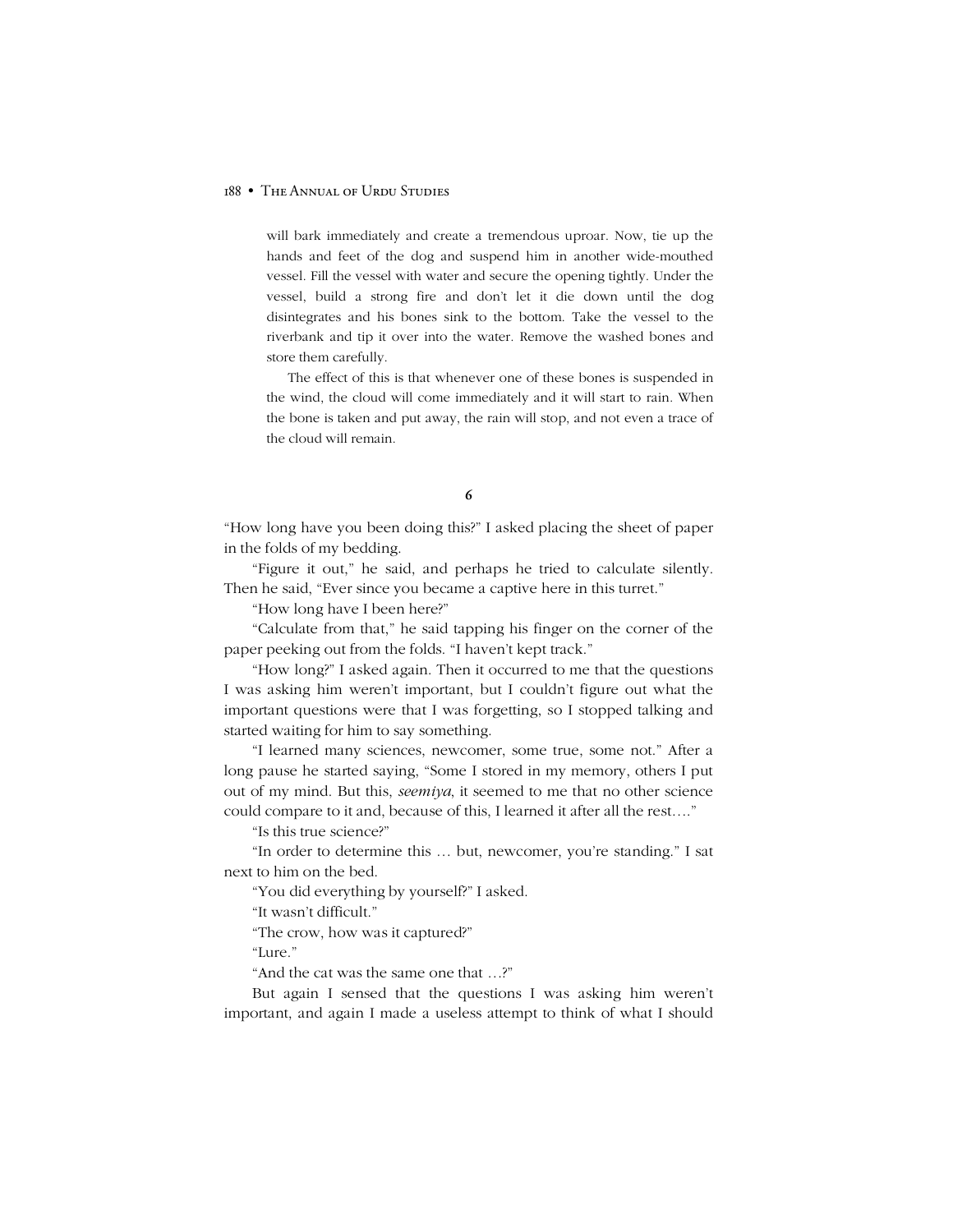ask him.

"I had thought that it wouldn't be easy," the owner was saying. "I had imagined I would have to use force with him, but he ate the flesh of the crow with great relish. Indeed, he even wanted to eat its feathers. Likewise the cat.... Newcomer, he was willing, but I was feeding him forcefully so he became angry with me, for the first time, and  $\ldots$ ," he put out his palm toward me, "this is what he did."

There was a slight scratch on his palm. Once again the thought of his dog came to mind and I stood up.

ìWhere is he?î I asked.

"The same place," he said.

I put my hand on his shoulder for support and we went down from the turret. Passing through the sagging doors, we entered the room containing the white platform. There was a large vessel near the platform with its wide mouth secured tightly.

We stood quietly looking at the vessel, then he went forward and, tilting it on to one side, he began rolling it. When I went forward to help, he stopped me.

"No, newcomer, why get involved in this?"

"I'm coming with you. At least  $\ldots$ "

"All right, up to the river,..." he said maneuvering the vessel outside through the sagging door. The sound of light rumbling was reverberating in the palace from the rolling of the vessel, and in my mind it seemed as if I could hear the sound of whatever was inside being turned topsy-turvy even more clearly than the rumbling. He had a lot of difficulty getting to the river and several times he barely escaped being crushed under the vessel. Finally we reached the bank of the river. The sun was about to set and there was no one on the other bank. The owner set the vessel upright and went down the slope himself. Placing both hands on top, he tipped it toward him.

"You go, newcomer," he said tilting it a little more. I continued standing quietly.

"Newcomer, you go," he said again. "It's getting late."

Just then the sun set and I went back to the turret.

I sat on my bed for a long time. The corner of the sheet of paper was still peeking out from the folds of the bedding and I pulled it out. I intended to read it, but after just glancing at it I sensed that I already remembered every single word that was written on it and I put it back. Then I tried to imagine what all must have happened downstairs from the time the owner plunged the crow into the water up until today. Time and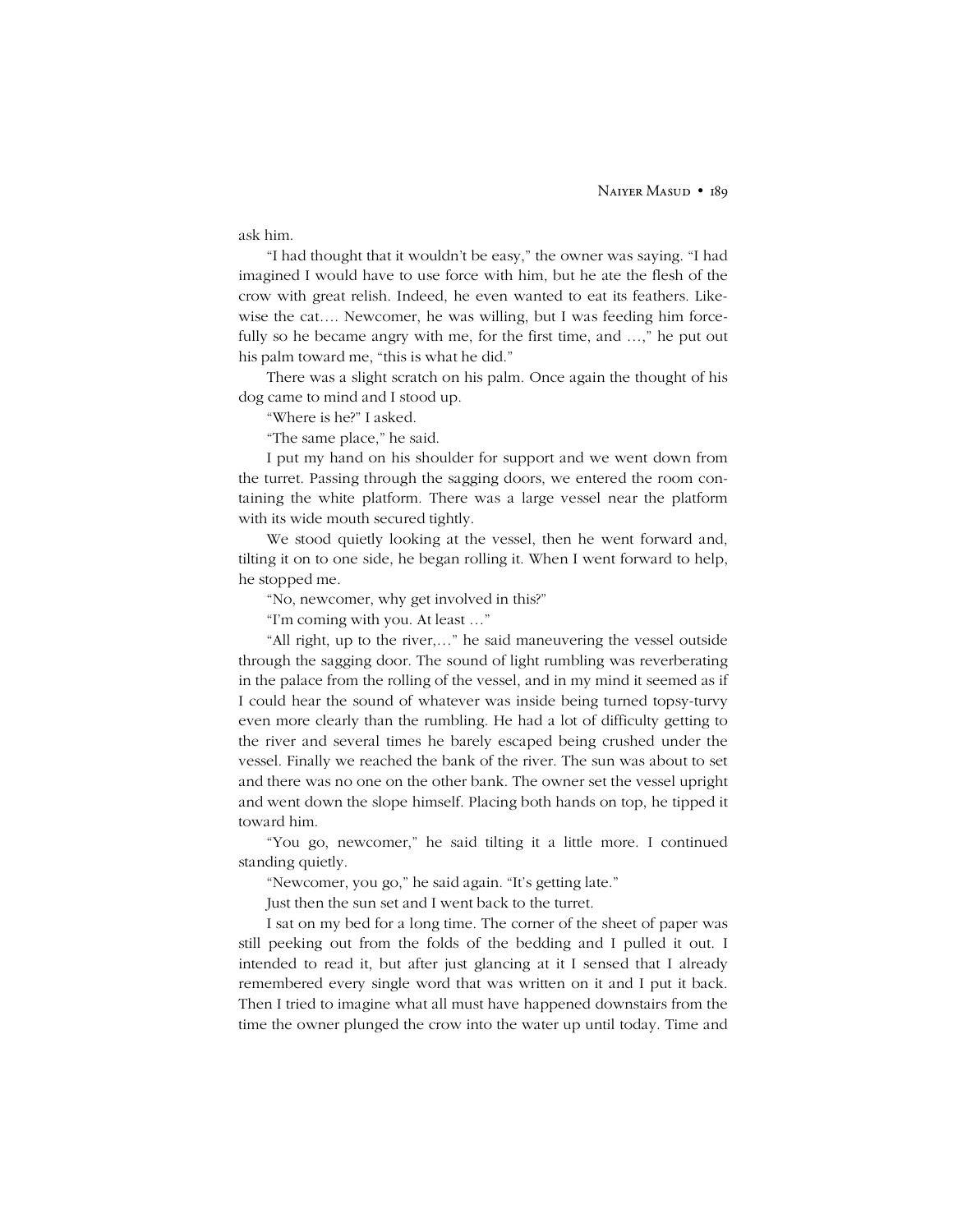time again I exerted my mind, but every time, the only thought that came to me was that during that whole period he was never unmindful of me and he continued tending to my smallest need. As I was thinking this, I fell asleep.

In my dream I didnít see anything. I just kept hearing the sound of rumbling, but I couldn't decide whether it was the sound of the large vessel rolling on the ground or the sound of the cloud thundering in the sky.

# \*

While I was sleeping, I had the feeling that there was someone near me. I opened my eyes and slowly got out of bed. The owner was standing nearby.

ìWere you dreaming?î he smiled and asked in a comforting voice.

ìOnly sound,î I said and tried to guess what time of night it was. I also tried to fathom why he had come to the turret at this hour. I looked at him intently and he was looking at me intently too.

"Nothing came of it, newcomer," he said and walked toward an outer door of the turret. Peeking outside through the crevice of a cast-off board stuck on the door, he again said, "Nothing came of it." But his tone was flat. Then he came and sat on my bed and started asking after me. He acted as if really nothing had happened.

"I'm okay now," I told him. "In a few days I'll be completely well."

"I ruined your sleep."

"No, I had my sleep."

"I thought perhaps you were feeling out of sorts, because here ..." He stopped.

I tried to say something in reply, but I also stopped.

"Start walking a little," he said, "not a lot."

"I will walk."

After that, for quite a while, he went on talking about this and that in his usual way and then he stood up.

ìYou arenít finished sleeping yet, newcomer,î he said and went down from the turret. And the fact is, as soon as he left, I did fall asleep.

When my eyes opened, the turret was already light. I got up and stuck my eye against the crevice of the door's cast-off board. There was bright sunshine outside and the sky too, as much as I could see through the crevice, was a brilliant blue.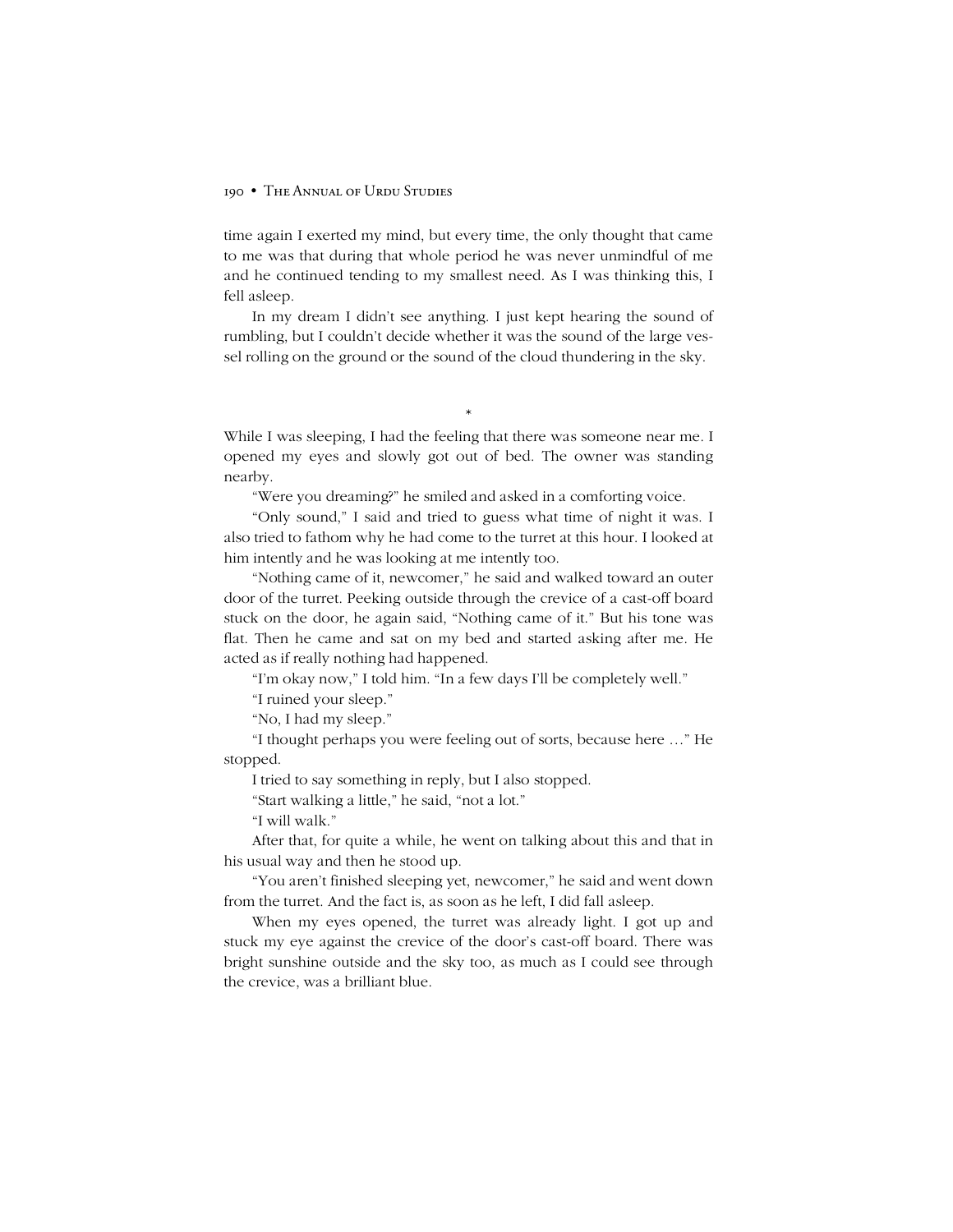From then on I began going out without hesitation. I went to the cemetery several times. I also went out searching for the part of the river where I used to sit. I spent a lot of time there. The owner didn't accompany me on these strolls, but if I was out a long time he would come looking for me. Then we would sit at the riverbank on the rock that was half submerged in water, or on the black board in the cemetery, and we would talk a long time. In our conversation the subject of *seemiya* never once came up, and to me this seemed perfectly natural and expected.

One day, while I was sitting alone on the black board, it occurred to me that I had been out a very long time. Then it occurred to me that for the past several days I had started staying out longer and longer, and every day I went back alone. I waited for the owner quite a long time, then I got up and walked back toward the palace.

Near the palace, when I reached the clump of trees with the tangledup branches, I felt my own feet getting snarled. It occurred to me that even before this when passing by those trees my feet had started faltering. Just then, I saw a white blur among the branches and I went up close to look. A short distance above my head, on a branch with long, narrow leaves, there was something dangling from a cord. I recognized the cord, it had come from my belongings and I had braided it with my own hands. The thing tied to it wasn't from my belongings, but I recognized it all the same. It was a bone that was washed clean.

Suddenly I was overwhelmed by a desire to have the owner talk to me about *seemiya*. I shook my feet and, taking long strides, I went through the gate of the palace.

I found him standing with his elbow resting on the white platform.

"Come here, newcomer," he said when he saw me. "Did you just get back?"

"Today, too, I stayed there a long time."

"I was thinking that I ought to go out searching for you," he said sounding tired. He looked feeble.

"How are you?" I asked.

"I used to ask you this question," he said with a vacant smile.

"How are you?" I asked again.

"I haven't been able to sleep," he said, and his eyes gazed at the black columns. "Newcomer, you must think of him too. He was also very attached to you."

"I was attached to him even more," I said, also looking at the black columns. And I noticed that the old papers were pinned under his elbow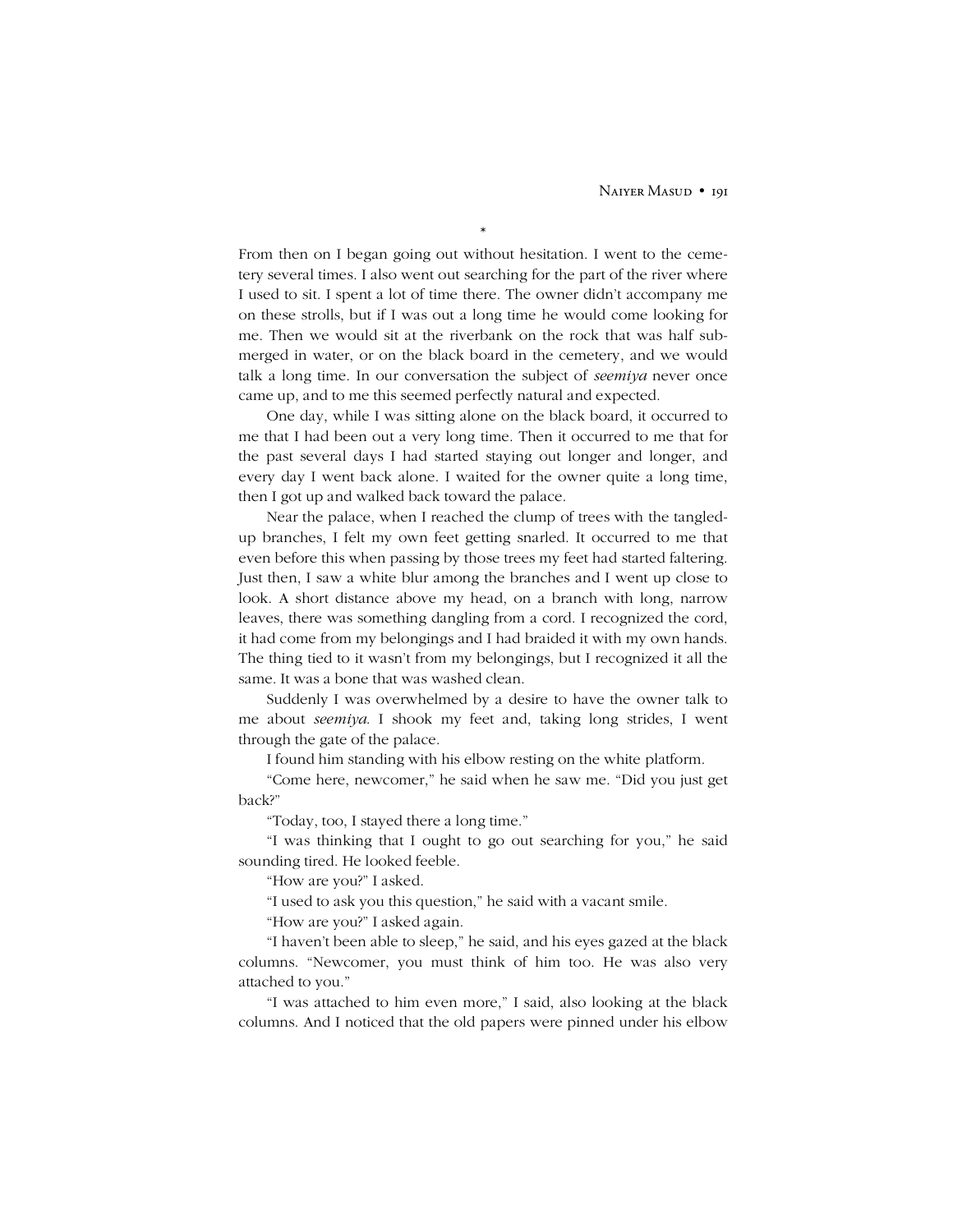on the platform.

ìBut why didnít it come this time when I carried out the spell, like it usually does?" he apparently asked himself.

"How long was he with you?"

"He was born right in front of me. A long time ago, when I ..." Suddenly he stopped. A shadow flitted across his face and his whole body trembled. He placed both of his hands on the platform and the old papers came out from under his elbow and fell onto the floor scattering over the colored bits. I steadied him. His body was becoming warm.

ìWhatís happening to you?î I asked, and it occurred to me that this too was a question he used to ask me.

"Newcomer," he said looking into my eyes, "he wasn't black."

"What's happening to you?" I asked again.

He pointed toward the scattered papers on the ground. I bent over and gathered them up and held them out to him, but it seemed as if he had already forgotten about them. I shook the papers slowly. When he noticed, he spread out his hand toward me to take them. Then I saw that the scratch he had gotten on his palm had healed, leaving only a slight scar.

"In a few days even this will disappear," I thought, and the owner held out a sheet of paper toward me that had even less written on it than the previous one. I didn't spend a long time reading it, and after reading it just that once I had it memorized. Then I read it again. Apparently this passage had started on some other sheet because the paper in my hand had only this much written on it: "It is a simple science, but it comes after *seemiya*. In it, various types of conjuring are shown." After that there was a list of five or six things followed by: "Take equal measures of everything, make a fine consistency and soak in water overnight. The next day, dye the whole body of some white animal with it—all the hair of the animal, indeed right up to the skin, will turn black permanently."

I placed the paper on the platform and needlessly asked the owner, "Was he white?"

"Pure white," he said.

Once again I didnít know what I should ask him. Nevertheless, I placed my hand on the sheet of paper lying on the platform and asked, ìWhy did it come after *seemiya*?î

"I don't know," he said thinking. "Or, perhaps I do but it's something that I learned and then put out of my mind."

"He wasn't black," I told myself.

"And until three days ago, I was going crazy wondering and won-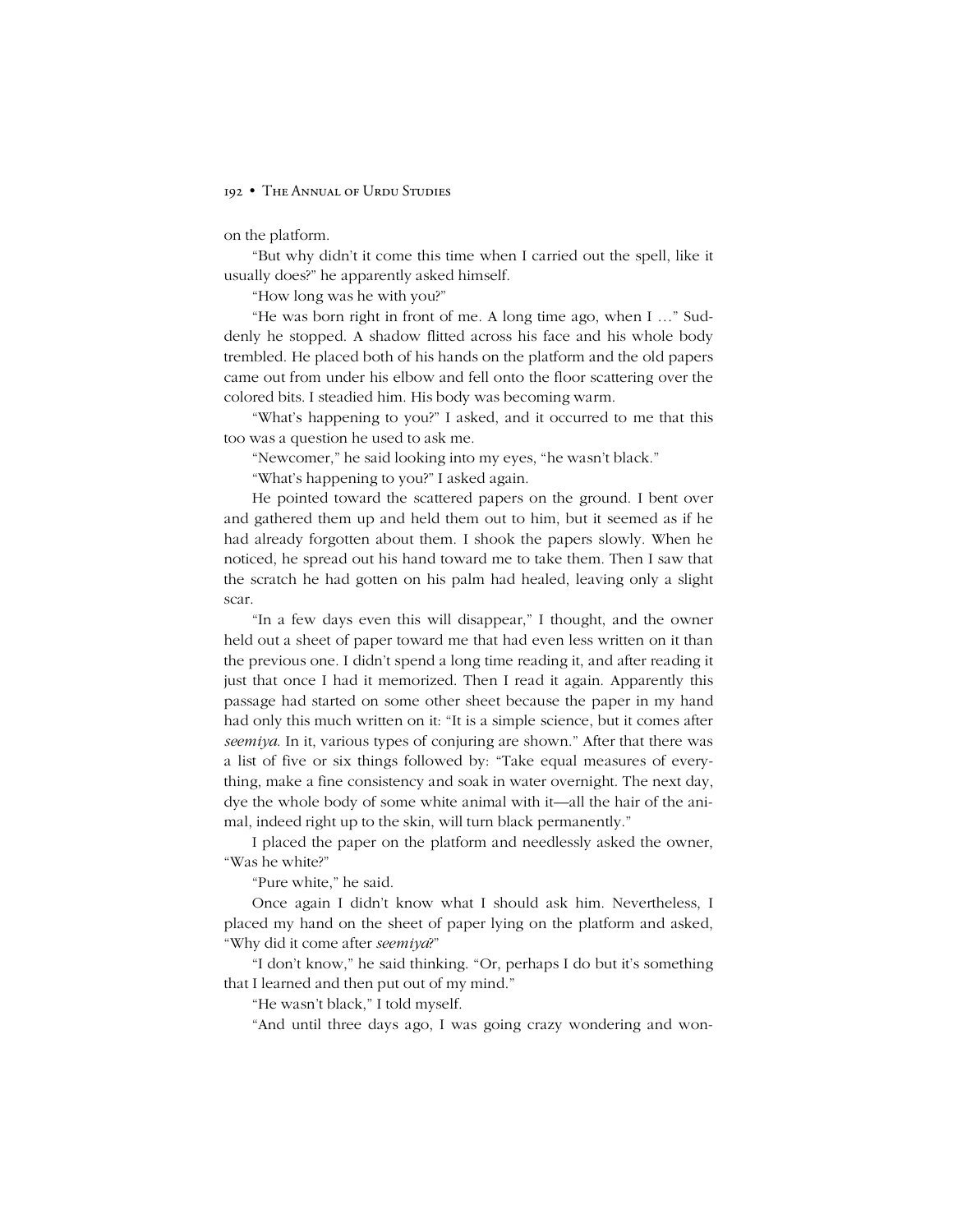dering why the spell didn't work when I performed it." The faint smile forming on his lips vanished and he pressed down on the scratch on his palm with the thumb of his other hand.

"You should rest."

"I don't need to rest, you do, newcomer. Listen." He put his hand on my shoulder and his body seemed warmer than before.

"I'll sleep," I said, "but you  $\ldots$ "

"Listen, newcomer," he shook my shoulder slowly, "isn't it possible that we might both forget?"

"Yes, this is my wish," I said.

ìGo on. You go sleep too,î he said, and going out the sagging door he disappeared into some other area of the palace.

I picked up the sheet of paper from the platform and turned to go back to the turret. My eye drifted toward one corner. There, next to the wall, a large vessel was lying upside down. Looking at it, I went toward the door and then my feet tripped and something crunched. I bent over to look and it was long, thin leaves, bright green but completely desiccated.

\*

It was dark in the turret. After lighting the lamp, I sat on the bed with both sheets of paper in front of me and read them again and again, sometimes I would read one first, sometimes the other, and while I was doing this I fell asleep.

In my dream, I saw myself standing by the sagging door of the room with the white platform. The room wasn't very bright, but even in the dim light I saw that there was someone near the platform. One of his knees was down on the ground and his back was facing me. Grabbing the platform with both hands, he pushed, and the platform rotated slightly in one direction. To me it seemed as if the whole palace shook. He turned the platform a bit more, and from the remote sections of the house I heard the rumbling of collapsing ceilings.

ìWhat are you doing?î I asked loudly.

With his hands still on the platform, he turned his face toward me, but I hadn't yet seen his face when I felt a glow of warmth on my own face. Someone shook me and I woke up.

The owner was looking at me with frantic eyes, and I could still hear the rumbling.

"He's come," he said nearly screaming. I got out of bed and stood up. "The one who built it?" I asked.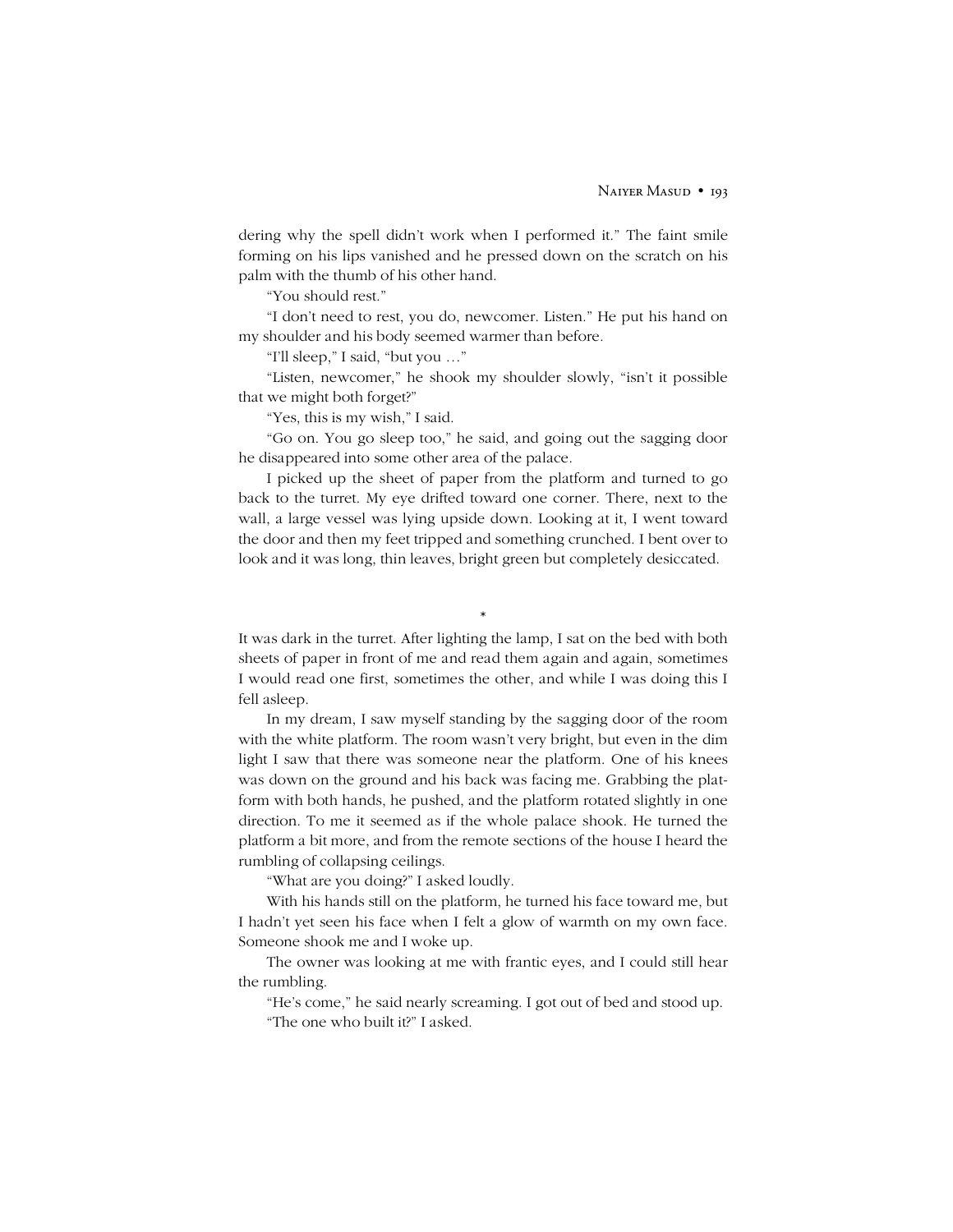ìThe cloud!î he said and sort of hiccupped, but the sound was drowned out by the rumbling that was coming from outside the turret.

"Is it raining?" I asked moving toward the outer door of the turret, and his body shivered from head to toe.

"Don't mention it," he screamed, "don't mention it," and hiding his face in my bedding, he started trembling.

"Lie down, lie down," I said trying to get him to lie properly on the bed, but he pushed my hand away.

The cloud came near the turret and rumbled loudly. My bed shook violently and I felt the whole turret quaking. I began looking at the ceiling. Meanwhile the owner called out to me and I turned toward him.

"Newcomer," he said with his face still buried in the bedding, "take it down, break the cord, hide it or throw it in the river."

And as soon as the river was mentioned, it seemed as if someone twisted his whole body like a cord. I was afraid every single one of his bones would separate.

"Hide it, newcomer," he pleaded. "But you don't know. I'll go." He got up and ran toward the door of the turret.

"I'm going, outside."

He hadnít yet reached the door when the cloud again thundered loudly and he came running back and fell on my bed.

"I know," I said. "Just today I saw it. You rest."

After wrapping him well in my bedding, I went down from the turret. The cloudburst outside the palace drenched me. Underneath the clump of trees it was pitch dark. For a long time I continued getting drenched and searching blindly for the branch with the long, narrow leaves, but I couldn't find it.

Finally I felt that the rain had stopped. I came out from under the tangled branches and looked up at the sky. There was no sign of the cloud anywhere. Quickly, I went inside the palace, but as I was coming to the door of the turret my feet halted. I thought of my drenched clothes and hair.

"He'll notice," I thought and slowly went down. There, I stood quietly a long time. Two or three times I had the feeling that the owner was coming down too. Eventually I went outside.

I passed the remainder of the night awake at the riverbank.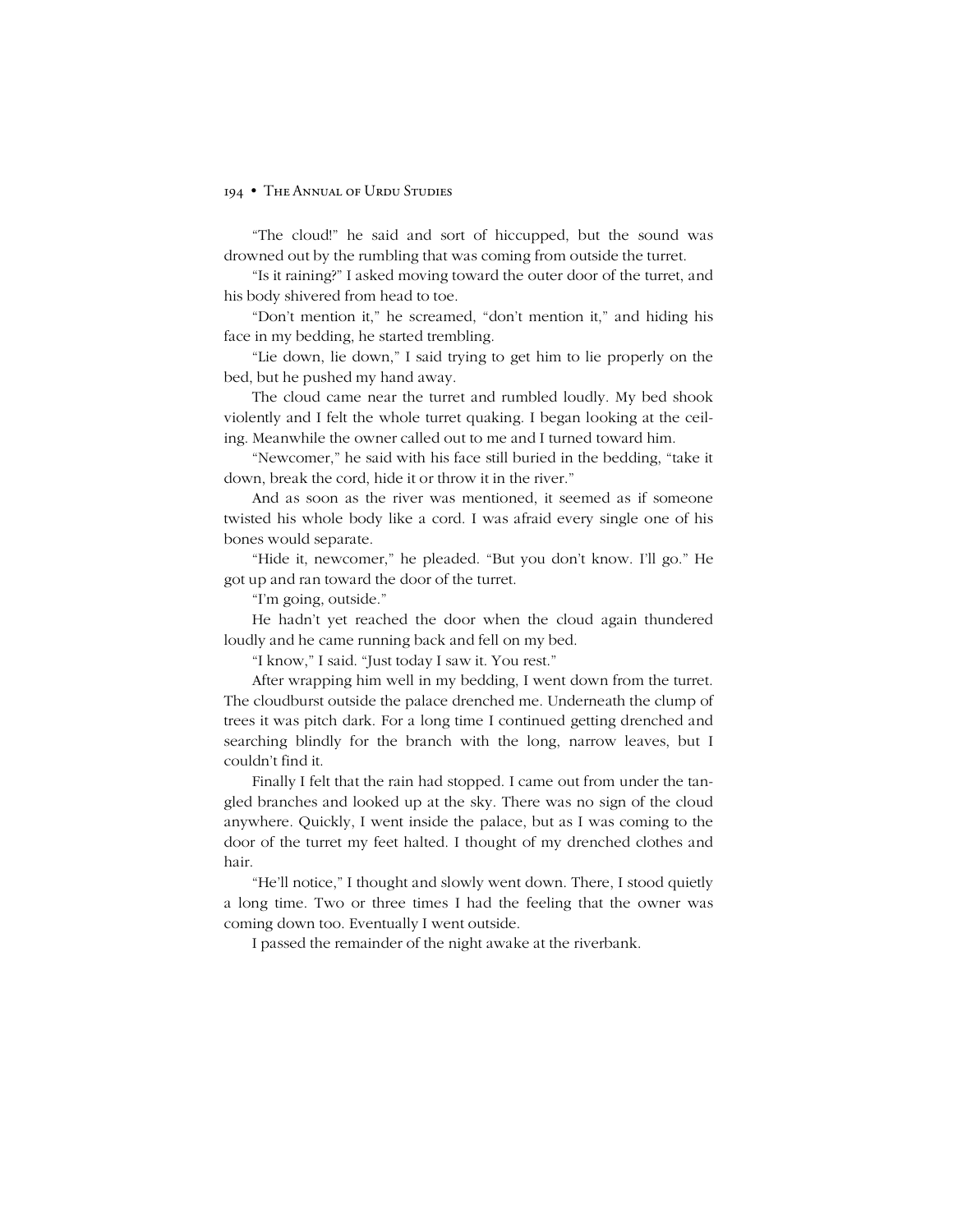**7**

Well before the sun came out, the clothes on my body were dry, but I waited a while longer. When I saw the sunlight spreading quickly on the river, I stood up.

As I got near the clump of trees, my eye caught sight of the bone dangling from the cord and I stopped. I wrapped the cord around my fingers two or three times and pulled it toward me. The branch with the long, narrow leaves just bent. Then, from the pressure of trying to snap back, it began cutting into my flesh. With my other hand, I tried to undo the knot fastened to the branch, but because of the tension of the cord the knot had tightened. Even so, I spent a long time trying to wrestle with it. In the process, the bone slipped out of my hand several times. Eventually it dawned on me that I was doing it all wrong. I lowered the branch with one hand and untied the knot easily with the other. Holding the end of the cord, I whirled the bone around in the air two or three times and let go. At one spot in the river the water spurted up, and I entered the palace.

I went straight to the turret. It was empty and my bed had been made up neatly. The two sheets of paper were lying there. I put them inside the layers of bedding and went down to the room containing the white platform. That too was empty. Nevertheless, I searched for the owner in its shadowy corners. At one point, I suspected that the orientation of the platform had changed a little. I began looking at it closely and again, above the black columns, a smallish building appeared for a moment and then vanished. I went out. Now I began going around the whole palace, but I couldn't figure out the serpentine network of its passageways. I ended up in several sections that I hadn't seen before. I found my belongings lying haphazardly in one of them, but I didn't pay attention to them and continued wandering around the palace as before. Now I couldn't even fathom how to get outside. Just then, I noticed a few pots of water in front of a small, narrow room. "Who knows how long it's been," I thought, "since I last had a drink of water," and right at that moment I spotted the owner inside the room.

He was lying there by himself wrapped in covers from head to toe and his body was constantly twitching. Even though I approached him without making a sound and stood quietly, somehow he sensed my presence.

"Newcomer," I heard his muffled voice from under the layers of covers, "I wish you wouldn't look at me now." There was some indifference in his tone and I continued standing quietly.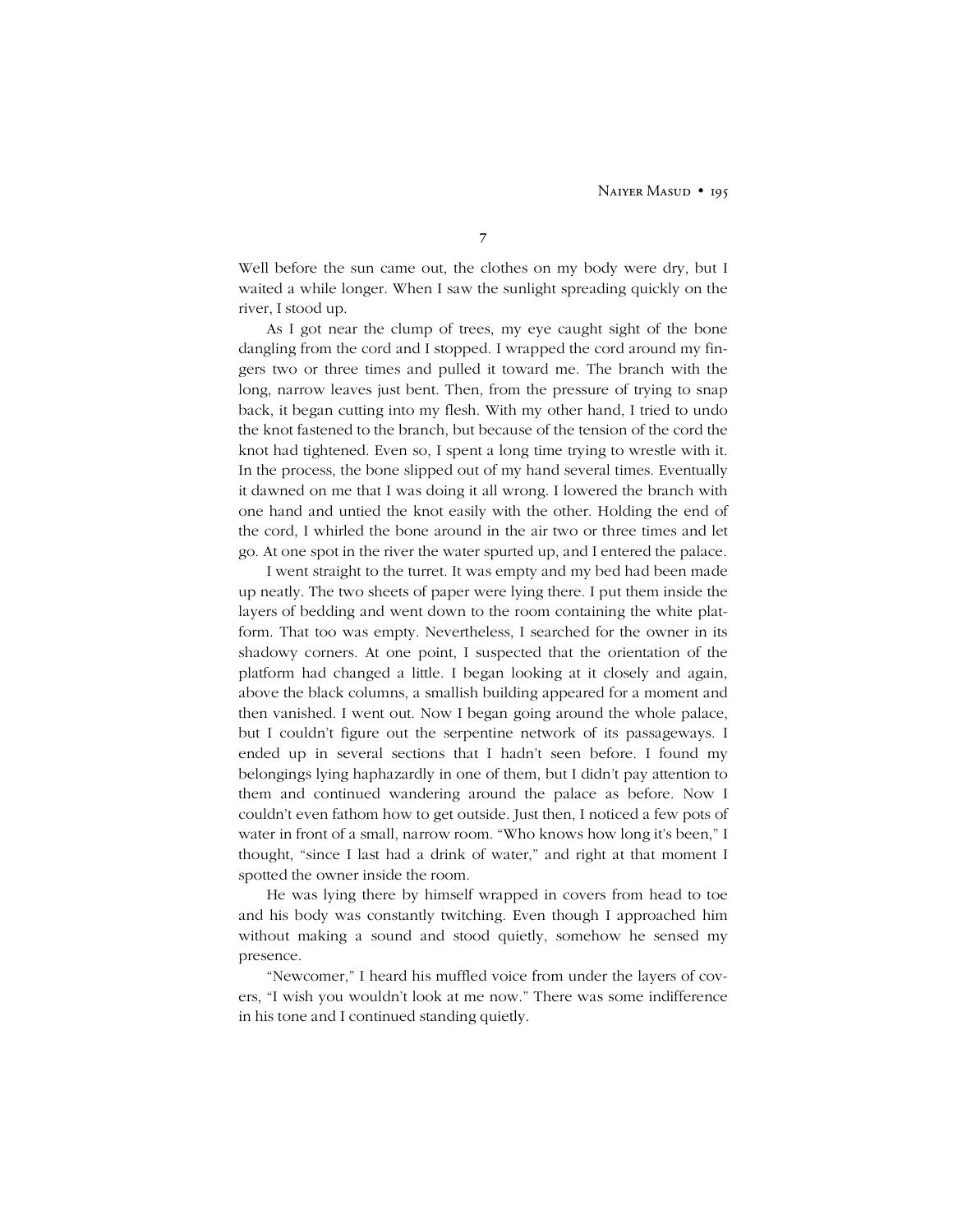"You didn't ask, newcomer." Then he said, "About what's happening to me. Perhaps you know...."

"Didn't you know," I managed to say with great difficulty, "that he, your dog, had gone mad before he died?"

"Everyone goes mad before dying," he said.

"The scratch on your palm, he  $\dots$ "

"It's already healed," he said, and once again his body sort of twitched. Then he said, "There's no need to watch over me, newcomer. After going out, walk toward the right. You'll find the white arch that's by the rubble. Beyond that the way is clear."

"I will go," I said slowly.

"Here, people aren't accustomed to you."

ìIíll go,î I again said slowly.

He drew a deep breath and said, "At the moment, I'm remembering your life, not my own, newcomer." I sensed that he was having difficulty breathing, but he continued talking. "Many things happened in front of you, most of it you didnít understand. Nevertheless, it affected you greatly. But this ... all this that happened, look how clear it all is. There's no complication anywhere, or is there?"

"None anywhere at all."

ìWas the effect of *it* on you the same too?î

ìExactly the same,î I said.

"So, didn't you understand this either?"

"You should rest now."

*<sup>ª</sup>You* need to rest, newcomer.<sup>"</sup>

"You rest."

"Whether you understand or not," he said, his voice fading, "the effect is the same."

"Stop," I said. "I don't think that, now, my life ..."

"No," his voice faded more, "not your life. I was talking about that, about *seemiya*."

After that, he didn't say anything. Wrapped in the layers of covers, his body was motionless, but after a brief time it trembled very slightly. Who knows how long I stood there silently watching. Eventually I began to think that perhaps it was my imagination. Just then I heard footsteps and I went outside.

A small crowd was advancing toward me. When they got close, someone in the crowd asked, "Where did he go?"

"He's here," I said and pointed with my head toward the room. Some of them went inside. Others started looking at the room over each other's